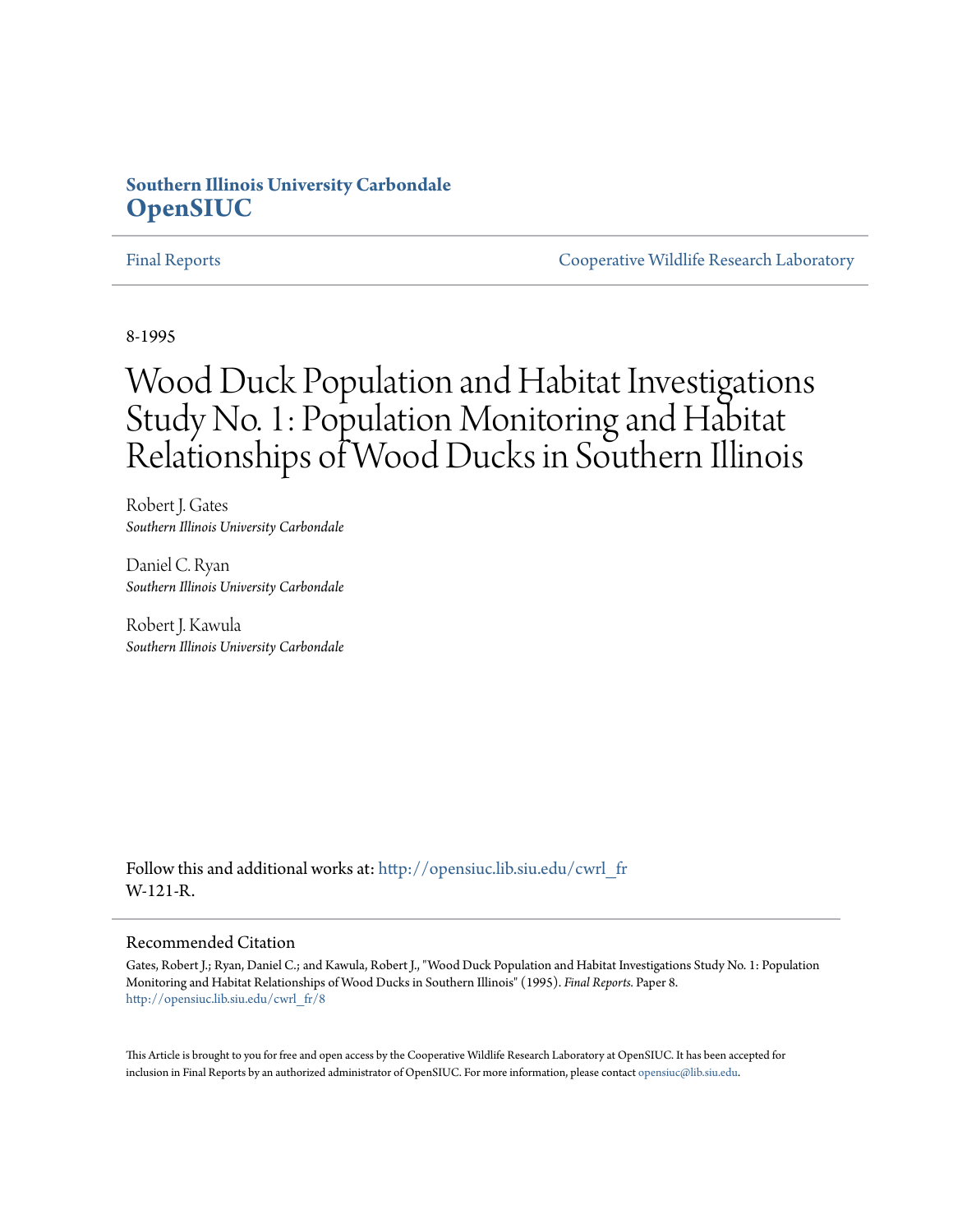#### **FINAL REPORT**

#### **W-121-R**

**Wood Duck Population and Habitat Investigations Study No. 1: Population Monitoring and Habitat Relationships of Wood Ducks in Southern Illinois**

**Submitted by:**

**Cooperative Wildlife Research Laboratory, SIUC**

#### **Presented to:**

**Illinois Department of Natural Resources**

**August 1995**

**Prepared by: Approved by:**

**\_\_\_\_\_\_\_\_\_\_\_\_\_\_\_\_\_\_\_\_\_\_\_\_\_\_\_\_\_\_ \_\_\_\_\_\_\_\_\_\_\_\_\_\_\_\_\_\_\_\_\_\_\_\_\_\_\_\_\_\_ Coop. Wildlife Research Lab. Coop. Wildlife Research Lab. Carbondale, IL 62901 Carbondale, IL 62901**

**Robert J. Gates, Assoc. Prof. Alan Woolf, Director Southern Illinois University Southern Illinois University**

**Daniel C. Ryan, Grad. Res. Asst. Coop. Wildlife Research Lab. Southern Illinois University Carbondale, IL 62901**

**\_\_\_\_\_\_\_\_\_\_\_\_\_\_\_\_\_\_\_\_\_\_\_\_\_\_\_\_\_\_**

**\_\_\_\_\_\_\_\_\_\_\_\_\_\_\_\_\_\_\_\_\_\_\_\_\_\_\_\_\_\_ Robert J. Kawula, Grad. Res. Asst. Coop. Wildlife Research Lab. Southern Illinois University Carbondale, IL 62901**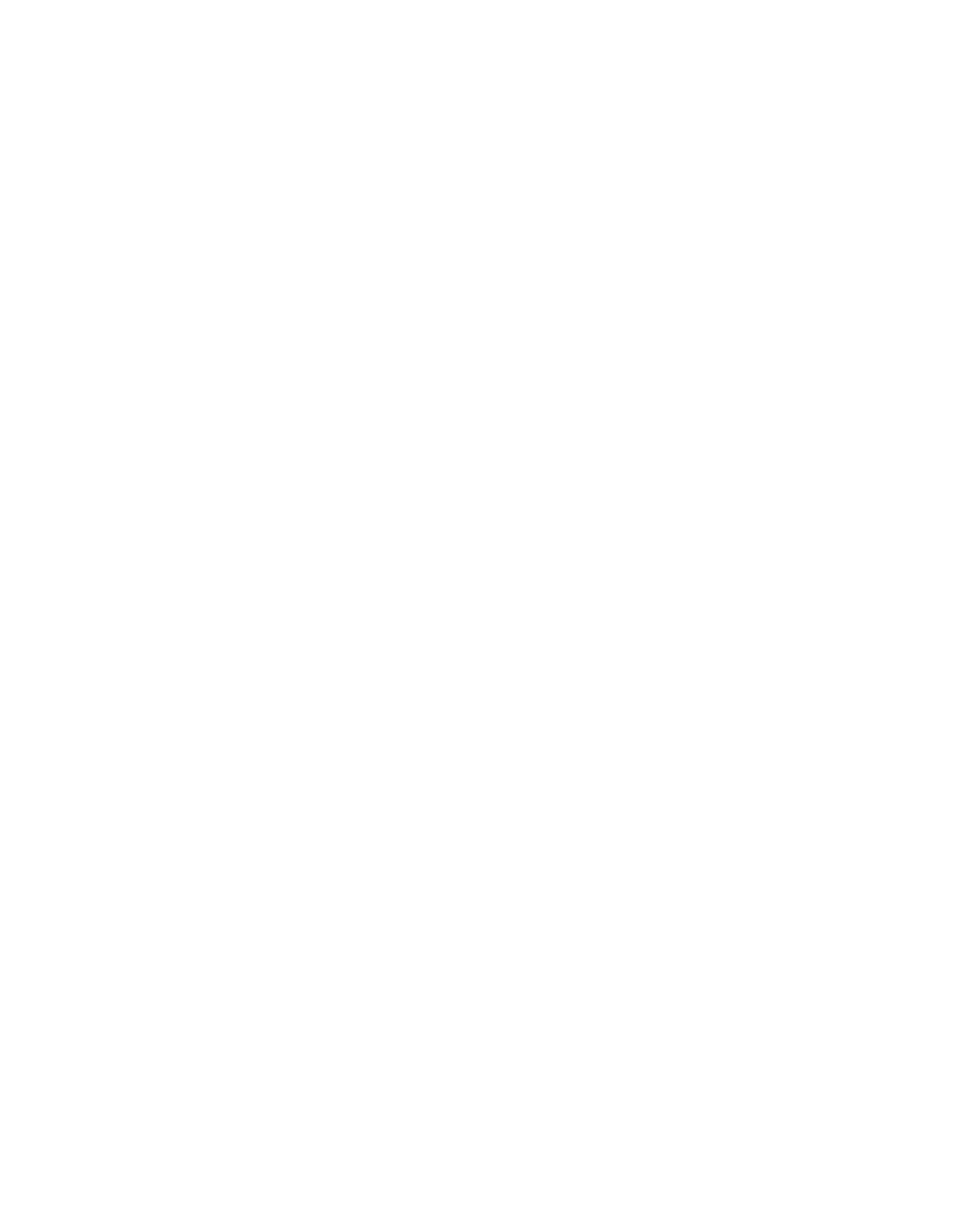# **TABLE OF CONTENTS**

|          | Study No. 1: Population Monitoring and Habitat Relationships |  |
|----------|--------------------------------------------------------------|--|
|          |                                                              |  |
|          |                                                              |  |
|          |                                                              |  |
|          |                                                              |  |
|          |                                                              |  |
|          |                                                              |  |
|          |                                                              |  |
|          |                                                              |  |
|          |                                                              |  |
|          |                                                              |  |
| Job 1.2: | Population Monitoring and Indices of Productivity            |  |
|          |                                                              |  |
|          |                                                              |  |
|          |                                                              |  |
|          |                                                              |  |
|          |                                                              |  |
|          |                                                              |  |
|          |                                                              |  |
|          |                                                              |  |
|          |                                                              |  |
|          |                                                              |  |
|          |                                                              |  |
|          |                                                              |  |
|          |                                                              |  |
|          |                                                              |  |
|          |                                                              |  |
|          |                                                              |  |
|          |                                                              |  |
|          |                                                              |  |
|          |                                                              |  |
|          |                                                              |  |
|          |                                                              |  |
|          |                                                              |  |
|          |                                                              |  |

| : Seasonal Movements and Habitat Use.<br>$10b$ 1.3: |
|-----------------------------------------------------|
|-----------------------------------------------------|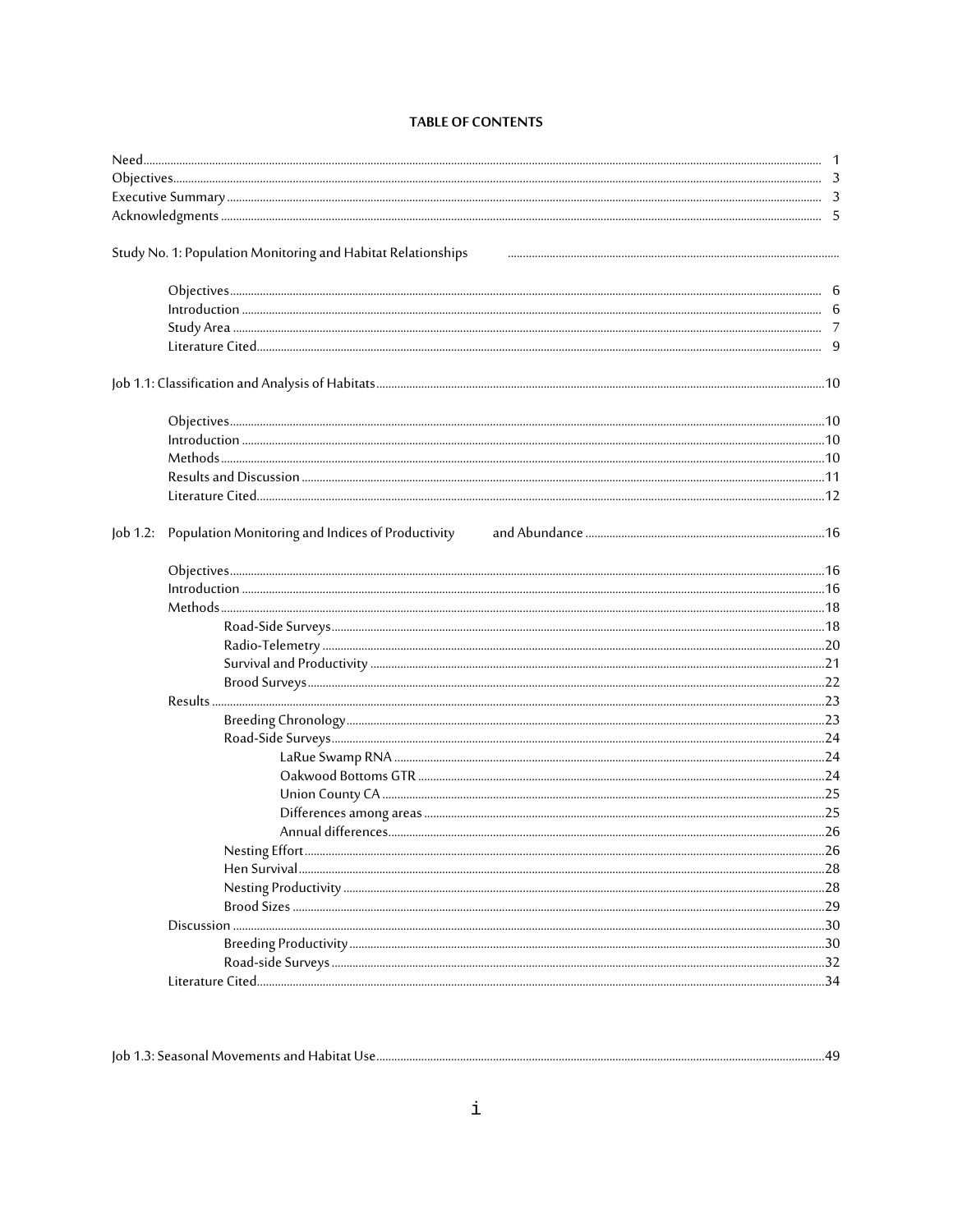| <b>Results</b>                                                                                                                                                                                                                       |  |
|--------------------------------------------------------------------------------------------------------------------------------------------------------------------------------------------------------------------------------------|--|
|                                                                                                                                                                                                                                      |  |
|                                                                                                                                                                                                                                      |  |
|                                                                                                                                                                                                                                      |  |
| <u>- 1998-1998 - 1998 - 1998 - 1998 - 1998 - 1998 - 1998 - 1998 - 1998 - 1998 - 1998 - 1998 - 1998 - 1998 - 1998 - 1998 - 1998 - 1998 - 1998 - 1998 - 1998 - 1998 - 1998 - 1998 - 1998 - 1998 - 1998 - 1998 - 1998 - 1998 - 1998</u> |  |
|                                                                                                                                                                                                                                      |  |

 $_{\rm{Job}}$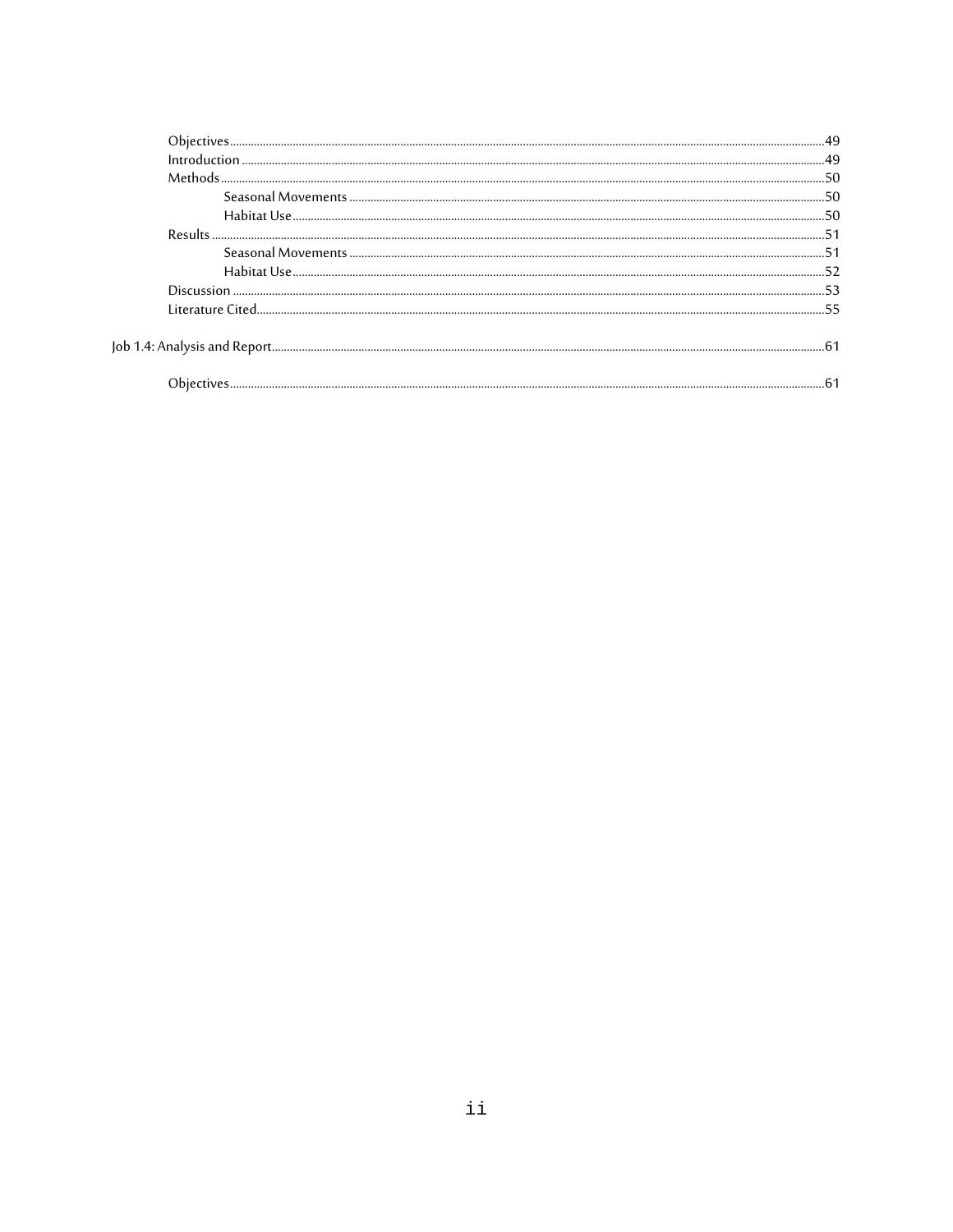# **LIST OF TABLES**

| Table 2. Determination of sample sizes for statistical comparisons of nest site characteristics and nesting                                                                      |  |
|----------------------------------------------------------------------------------------------------------------------------------------------------------------------------------|--|
| Table 3. Wood duck hens captured and radio-marked at Union County Conservation Area (UCCA), LaRue                                                                                |  |
| Table 4. Fates of radio-marked wood duck hens at Union County CA and Oakwood Bottoms GTR/LaRue                                                                                   |  |
| Table 5. Mean brood size comparisons by age class (Gollop and Marshall 1954) for wood duck broods<br>observed at Union County CA, Oakwood Bottoms, and LaRue Swamp springs 1993, |  |
| Table 6. Nest site characteristics of 37 wood duck nests located at Union County CA and LaRue Swamp, in                                                                          |  |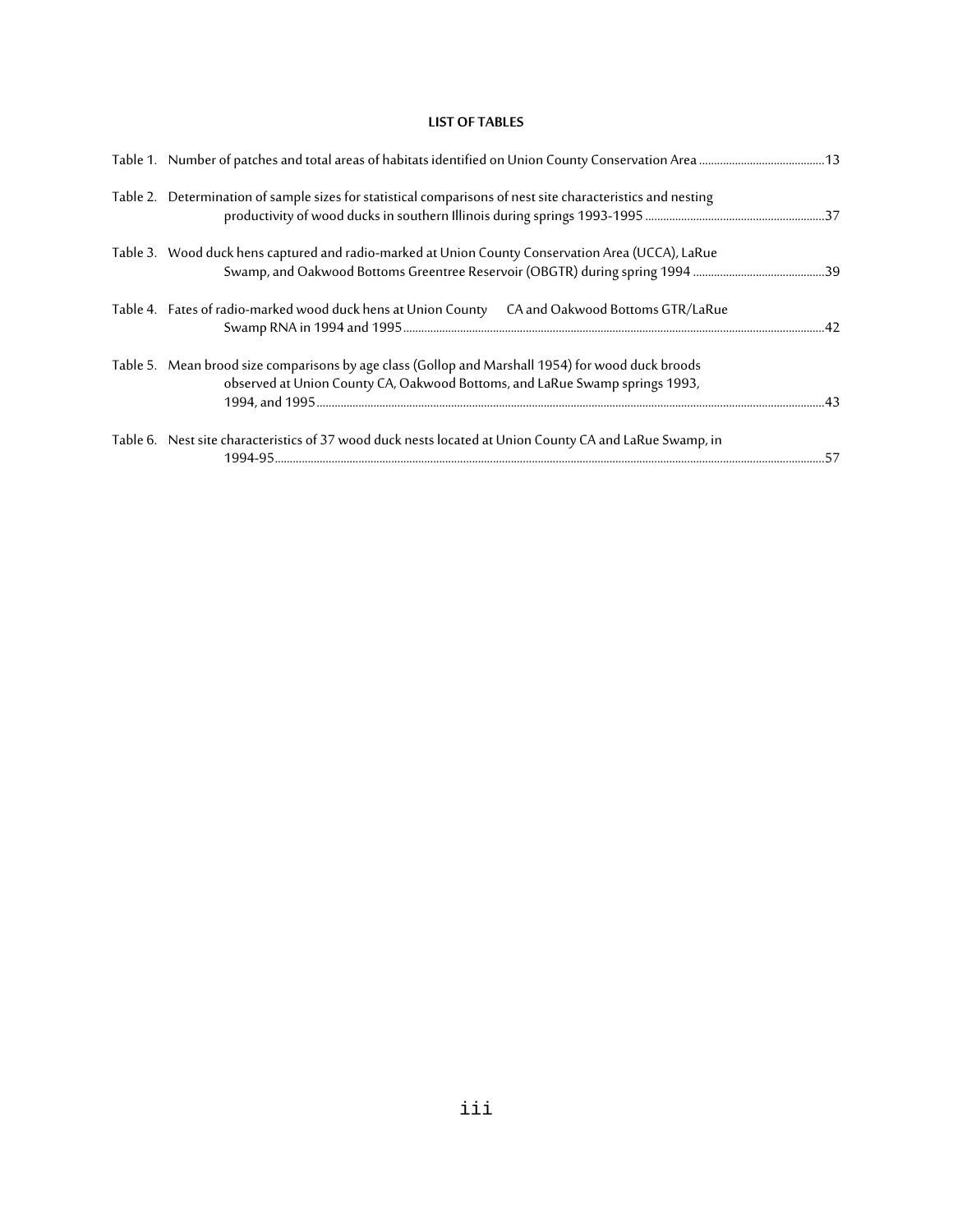# **LIST OF FIGURES**

| Figure 2. Weekly hatching chronology of wood duck hens at Union County CA, Oakwood Bottoms GTR,<br>and LaRue Swamp RNA during spring 1993-1995.  Data are midpoints of hatch date    |  |
|--------------------------------------------------------------------------------------------------------------------------------------------------------------------------------------|--|
| Figure 3. Mean number of wood ducks detected and heard/census station at LaRue Swamp RNA, Oakwood<br>Bottoms GTR, and Union County CA during spring 1995. Mean values with different |  |
| Figure 4. Changes in surface water coverage and depth surrounding call-count listening stations at LaRue                                                                             |  |
| Figure 5. Mean number of wood ducks heard/station at LaRue Swamp RNA, Oakwood Bottoms GTR, and<br>Union County CA during springs 1994 and 1995. Mean values with different letters   |  |
| Figure 6. Kaplan-Meier survival estimates, and 95% confidence intervals for wood duck hens radio-marked                                                                              |  |
| Figure 7. Radio-tracking histories of wood duck hens captured at Oakwood Bottoms GTR, and LaRue                                                                                      |  |
| Figure 8. Radio-tracking histories of wood duck hens captured at Union County CA during spring 199559,60                                                                             |  |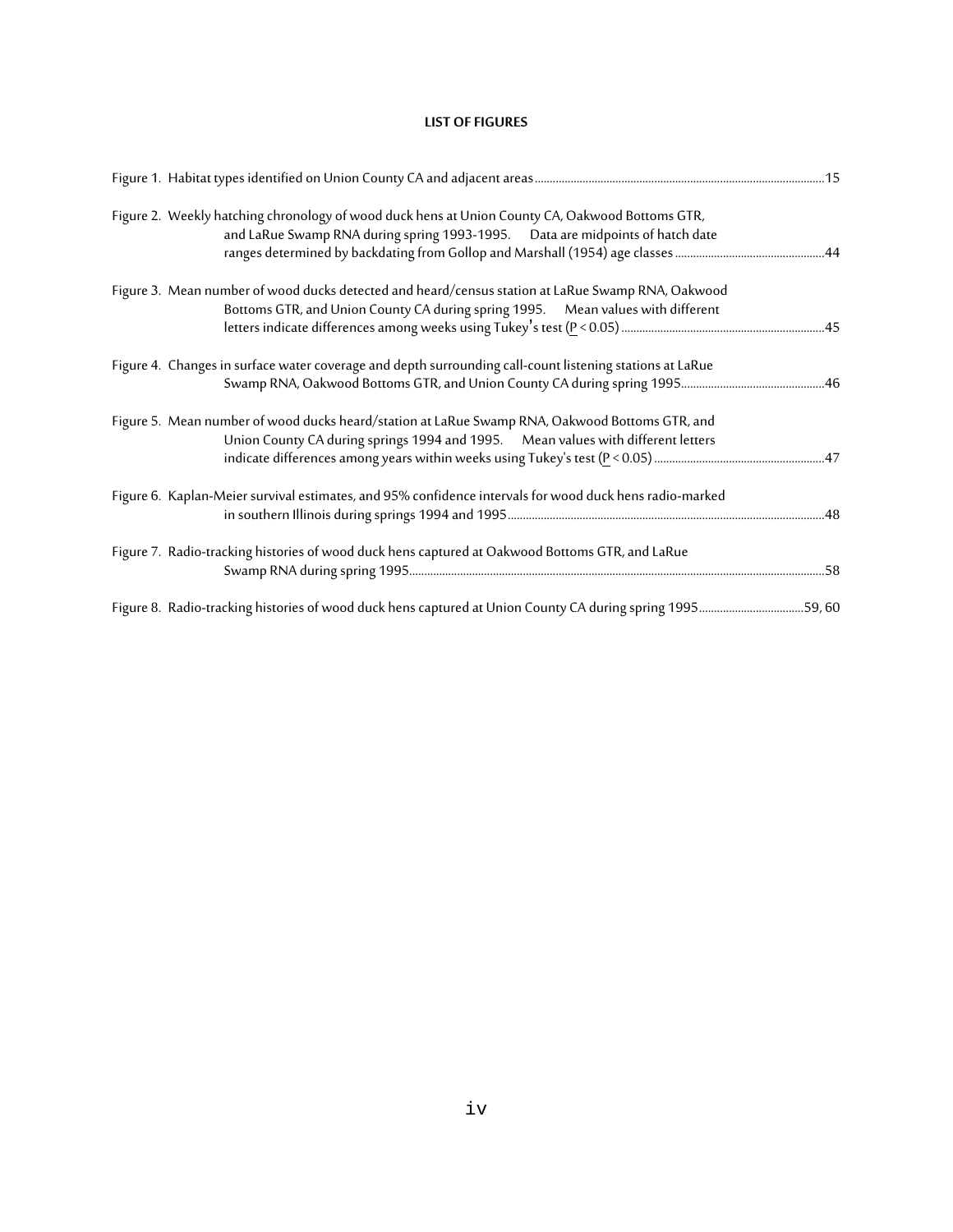#### FINAL REPORT

#### State of Illinois

W-121-R

Project Period: 1 July 1992 through 30 June 1995

Study: Wood duck Population and Habitat Investigations

Prepared by Robert J. Gates, Daniel C. Ryan, and Robert J. Kawula Cooperative Wildlife Research Laboratory Southern Illinois University at Carbondale

Need: With recent long-term declines in populations of prairie-nesting ducks, wood ducks have increasingly comprised greater proportions of waterfowl harvested in the Mississippi, Central, and Atlantic Flyways. Although harvest levels have increased and forested wetland habitats continue to be lost or degraded, there is evidence that populations and distributions of wood ducks have expanded in all flyways except the Pacific. As wood duck populations and harvests increase, there is need to improve monitoring of population status, trends, and productivity at local and regional scales. Field census techniques need to be developed and tested to provide reliable indices of wood duck breeding population status and trends at the Flyway level.

The Illinois Department of Natural Resources (IDNR) cooperates with the U.S. Fish and Wildlife Service (USFWS) Office of Migratory Bird Management in an intensive statewide pre-hunting season leg-banding program. Leg-banding provides data on annual survival rates, distribution and derivation of the harvest, and indirect information on population status over large geographic areas. Nesting productivity has been studied on local scales, mostly through monitoring artificial nest boxes. However, there is growing interest and need to obtain nesting data from natural nest cavities as well. Independently derived indices of breeding populations and productivity are needed to enhance and supplement data obtained through leg-banding and nest box studies.

Most of the information on breeding ecology of Illinois wood ducks has been acquired from studies in habitats associated with the Illinois River in central Illinois, and in pond and marsh habitats of northeastern Illinois. Substantial numbers of wood ducks are produced in southern Illinois, mostly from natural tree cavities. Very little information was available on breeding populations, productivity, and habitat relationships of wood ducks in southern Illinois prior to W-121-R.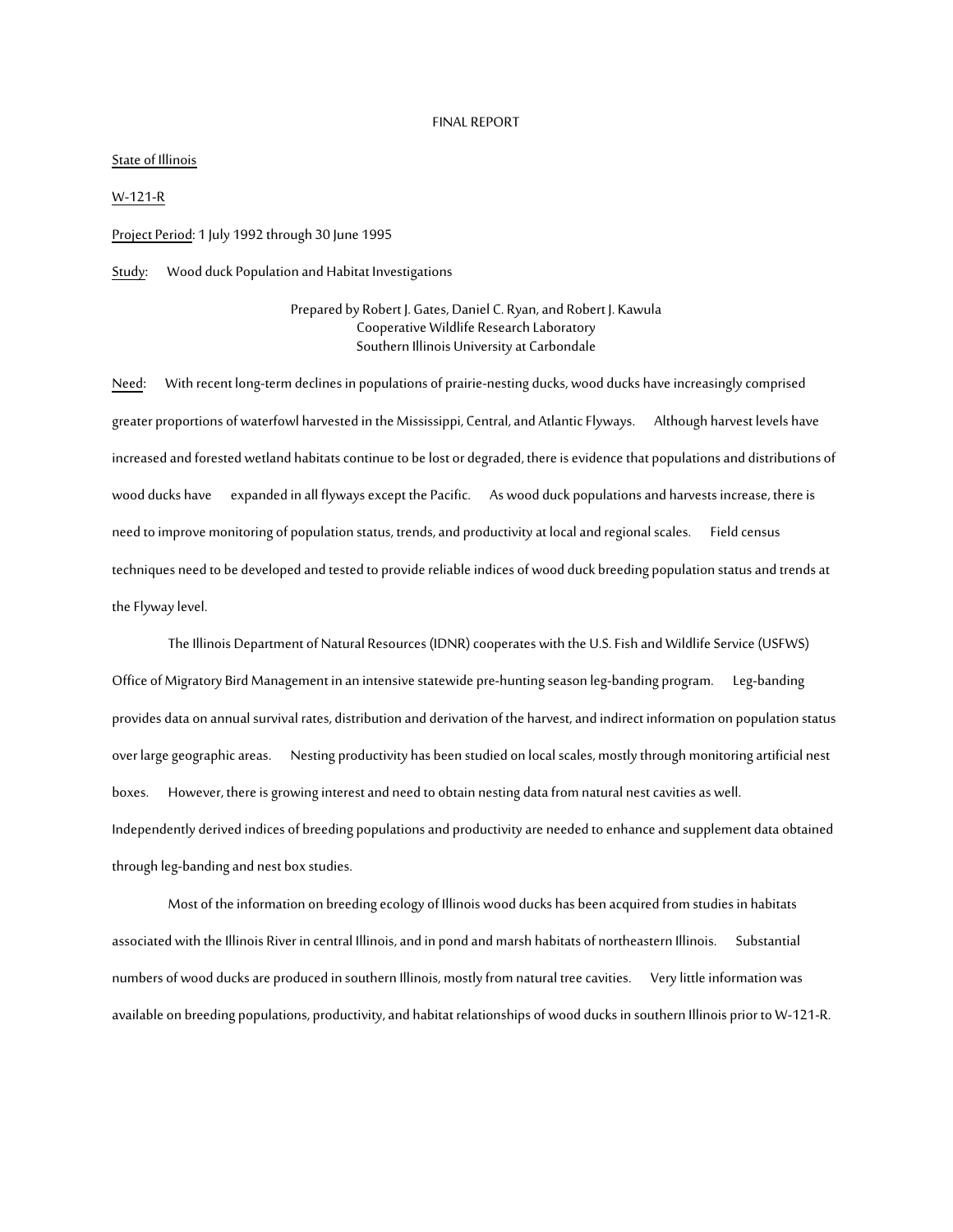The growing contribution of wood ducks to annual waterfowl harvests in the Mississippi Flyway will increase the need to protect, restore, and manage critical breeding habitats. In addition to the need for basic population data, improved management of wood ducks in southern Illinois requires; 1) identification of critical habitats, 2) understanding of seasonal movement and habitat use patterns, and 3) investigation of factors affecting habitat availability and quality during breeding and post-breeding seasons.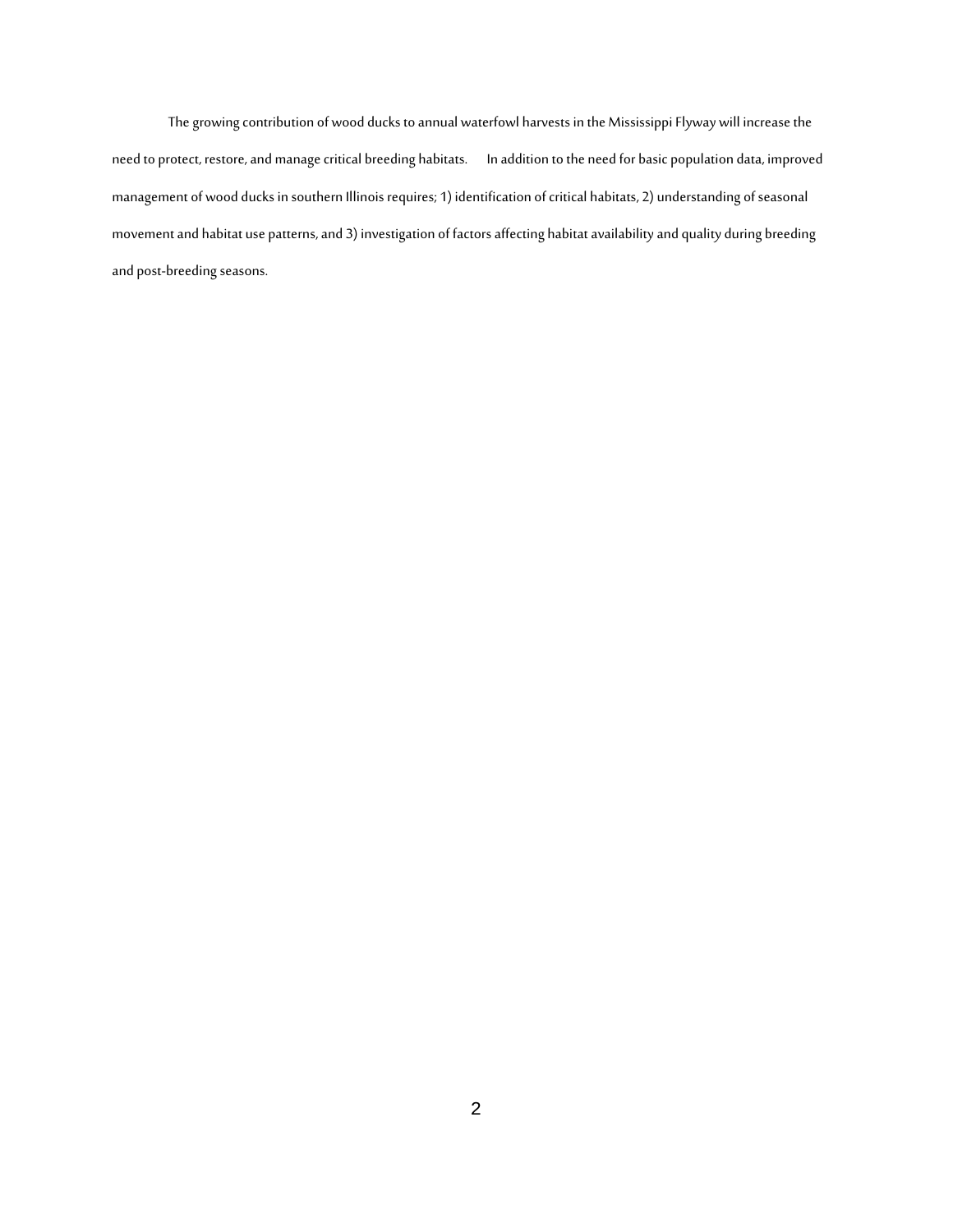#### Objectives:

- 1. Test the efficiency of different field census techniques in providing reliable indices of wood duck breeding populations and productivity.
- 2. Collect data on wood duck population status and trends.
- 3. Investigate seasonal movement and habitat use patterns of wood ducks in southern Illinois.

#### **EXECUTIVE SUMMARY**

As originally conceived, W-121-R was to test alternative techniques for censusing breeding and post-breeding populations of wood ducks on three study sites in southern Illinois. With implementation of the Wood Duck Population Initiative by USFWS and the Mississippi and Atlantic Flyway Councils in 1993, W-121-R was begun with emphases on obtaining indices of breeding populations and nesting productivity. Rather than test a variety of different census techniques, most of which would not have provided useful information, we implemented a roadside survey similar to that proposed for the Wood Duck Population Initiative to obtain population indices of breeding wood ducks. By following hens that were radio-marked to determine seasonal movement and habitat use patterns, we were able to monitor hen survival, identify nest sites, and inspect nest cavities to acquire data on nesting success and productivity. Routine surveys of brood habitat after nesting provided information on breeding chronology and brood sizes.

Investigation of movements and habitat use by breeding hens revealed that a large majority of wood ducks were produced on our study areas from natural cavities located in upland forest above the Mississippi River floodplain. As a result, W-121-R became less focused on evaluating wood duck census techniques to allow greater emphasis on investigating breeding productivity from nests in located in natural cavities. This shift in emphasis affected only Job 1.2. Other jobs were conducted as described in the project Application for Federal Aid.

This report is organized by job, with separate introduction, methods, results, and discussion sections for Jobs 1.1 - 1.3. General introduction and study area sections appear at the beginning of the report. Scanned aerial photography, satellite imagery, and digitized habitat maps and associated data bases are archived at the Cooperative Wildlife Research Laboratory, Southern Illinois University at Carbondale.

This report summarizes data and analyses conducted during the first 3 segments of project W-121-R under Study No. 1, "Population Monitoring and Habitat Relationships of Wood Ducks in Southern Illinois". Data collection, summary, and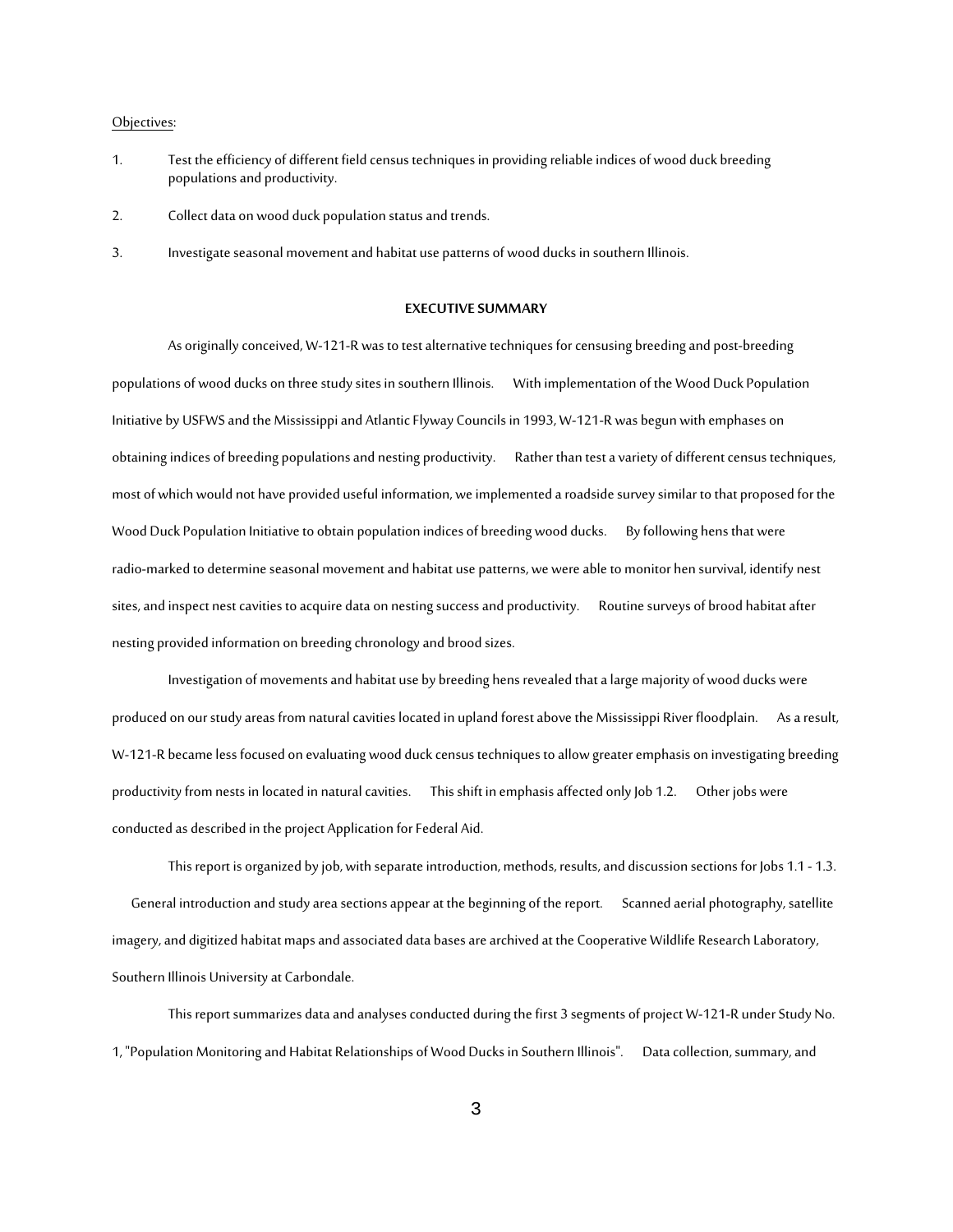preliminary analyses were completed for all jobs. More detailed analyses are on-going and will be reported in a thesis and a dissertation to be prepared by co-authors of this report. Analyses and conclusions regarding breeding population densities and nesting productivity will be presented in a M.S. thesis by D. C. Ryan within 6 months of completion of this report. Mr. Ryans' thesis will include all of Job 1.2, and those portions of Job 1.3 that deal with characteristics of nest sites used by radio-marked hens. Data collection was completed at the end of segment 3 for Jobs 1.1 and 1.3. Data analyses for these jobs are on-going and will be reported in a Ph.D. dissertation to be completed by R. J. Kawula in December 1996.

W-121-R will be continued under a second 3-year study titled "Factors Affecting Wood Duck Reproduction and Survival of Wood Duck Hens in Forested Landscapes". Study No. 2 will build on information acquired during Study No. 1, but with greater emphasis on relationships of habitat quality to nest predation, nest success, and hen and brood survival ata landscape scale. Field activities initiated under Study No. 1 will be continued as needed to address objectives of Study No. 2. Consequently, long-term data on breeding population trends, nesting productivity, habitat conditions, and hen and brood survival from all 6 project segments will be summarized at the end of Study No. 2.

#### **ACKNOWLEDGEMENTS**

We acknowledge the contributions of numerous participants in this study. R. M. Whitton and D. A. Woolard, Illinois Department of Natural Resources assisted with capture and marking of wood duck hens and other logistical challenges. P. A. Shelton and P. J. Bergmann contributed their experience and expertise in getting this study off the ground and assisted with data collection. N. S. Belmont, K. M. Hartke, C. E. Kelly, B. A. Janiak, M. J. O'Leary, D. C. Sample, J. A. Watts, and E. H. Zwicker provided field assistance and/or assisted with data entry and compilation.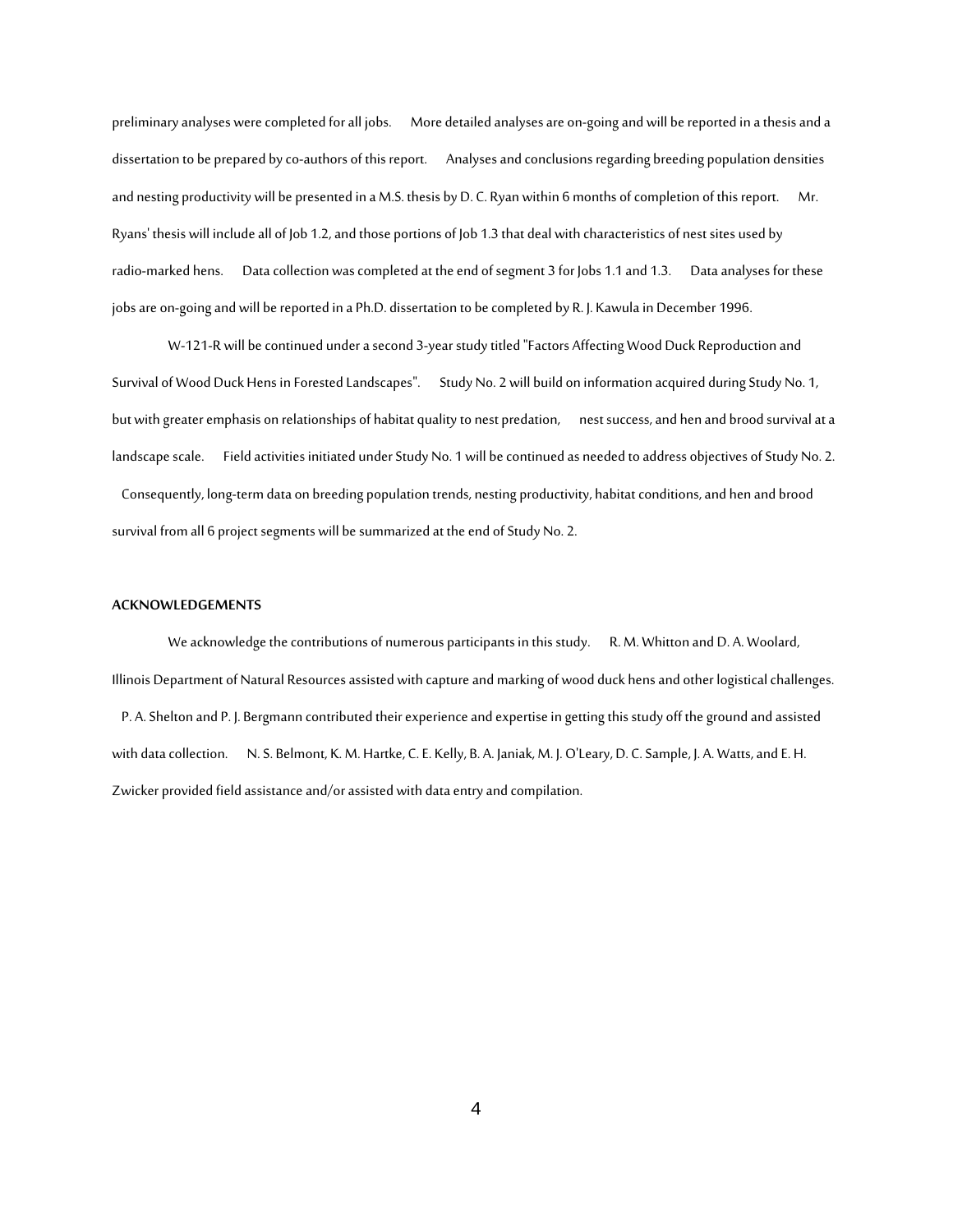#### STUDY NO. 1: **Population Monitoring and Habitat Relationships of Wood Ducks in Southern Illinois**

Objectives: (1) To test the suitability of different census techniques to monitor breeding and pre-hunting season population status and trends in different habitat types used by wood ducks in southern Illinois; (2) develop indices of breeding population status, trends and, productivity for wood ducks in southern Illinois; (3) investigate habitat relationships, seasonal movement patterns, and changes in local distribution of breeding and post-breeding wood ducks in southern Illinois.

#### **INTRODUCTION**

Although >95% of wood ducks (Aixsponsa) may be produced from nests in natural cavities (Soulliere 1990), most knowledge of wood duck breeding biology has been gained from studies of box-nesting hens (Bellrose and Holm 1994). Only recently has attention turned to wood ducks nesting in natural cavities (Robb and Bookhout 1995). Wood duck breeding biology has been studied in central (Bellrose and Holm 1994) and northeastern Illinois (Semel et al. 1990), but very little is known about breeding ecology of wood ducks in southern Illinois. There has been little or no emphasis on managing nest boxes for wood ducks within state and federal lands in southern Illinois, so nearly all wood ducks are produced from natural cavities. Consequently, southern Illinois is an ideal area for studying wood duck nesting in natural cavities.

This was the third and final project segment under Study No. 1, which was initiated in part to test different population survey techniques for breeding wood ducks. A wood duck population initiative was implemented in 1993 by the U.S. Fish and Wildlife Service (FWS) and the Atlantic and Mississippi Flyway Councils to develop and improve databases needed for more effective management of wood duck populations on flyway and regional scales. Breeding productivity is a primary focus of the wood duck population initiative, consequently the emphasis of W-121-R has been to obtain indices of breeding population densities and data on reproductive performance of wood ducks in southern Illinois. A second objective of Study No. 1 has been to investigate seasonal movements, home ranges, and habitat selection by wood duck hens during prenesting, nesting, and brood-rearing. The separate aspects of this study complement each other in that understanding of seasonal movement and distribution is necessary to implement effective population surveys, and data on reproductive performance is needed to interpret home range and habitat use patterns of breeding hens.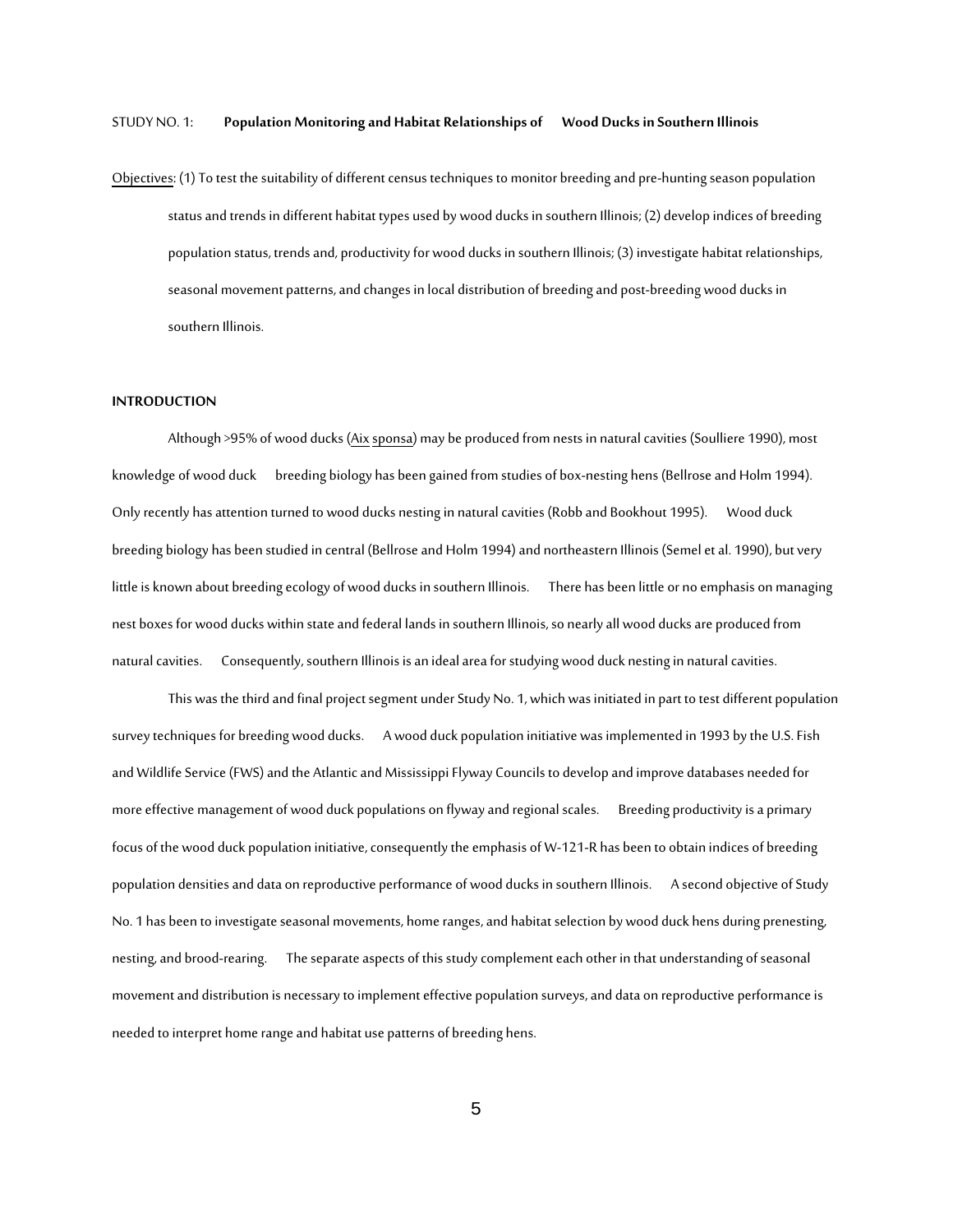#### **STUDY AREA**

This study was conducted on and adjacent to the Illinois portion of the Mississippi River floodplain from the Oakwood and Big Muddy River Bottoms in southwestern Jackson County, to Union County Conservation Area (CA) in southwestern Union County, IL. The study area encompassed 2 major physiographic regions (Schwegman 1973); the Mississippi River Bottomlands Division at elevations 103.6 - 115.8 m, and the adjacent river bluffs and ridges associated with the Ozark and Shawnee Hills divisions at elevations 109.7 - 273.4 m. References later in the report to forested habitats as upland or bottomland follow these criteria. Wood duck hens were captured at Union County CA, LaRue Swamp Research Natural Area (RNA), and Oakwood Bottoms Greentree Reservoir (GTR). Boundaries of the study area were determined by daily and seasonal movements of radio-marked hens captured at these locations. LaRue Swamp RNA was an area of contiguous swamps with semipermanent to permanent water regimes surrounded by temporary and seasonal forested wetlands that were essentially unmanaged. Oakwood Bottoms GTR was acontiguous tract of predominantly temporary seasonal forested wetland that was artificially flooded and de-watered by the U.S. Forest Service. Oakwood bottoms was managed primarily to provide feeding and resting habitat for migrating waterfowl and hunting opportunity. Union County CA was a fragmented bottomland consisting mostly of cropland, forested wetlands with temporary and seasonal water regimes, and a series of shallow lakes and ponds interspersed throughout the area (O'Leary 1995). The primary management of Union County CA was to provide agricultural crop foods and roosting water for wintering populations of Canada geese (Branta canadensis). Although these areas differed greatly with respect to habitat diversity, landscape structure, and management practices, each was located immediately adjacent to (LaRue Swamp RNA and Union County CA) or within 2 km of (Oakwood Bottoms GTR) extensive tracts of upland forest.

#### **LITERATURE CITED**

Bellrose, F. C., and D. J. Holm. 1994. Ecology and management of the wood duck. Stackpole Books, Mechanicsburg, PA. 588pp.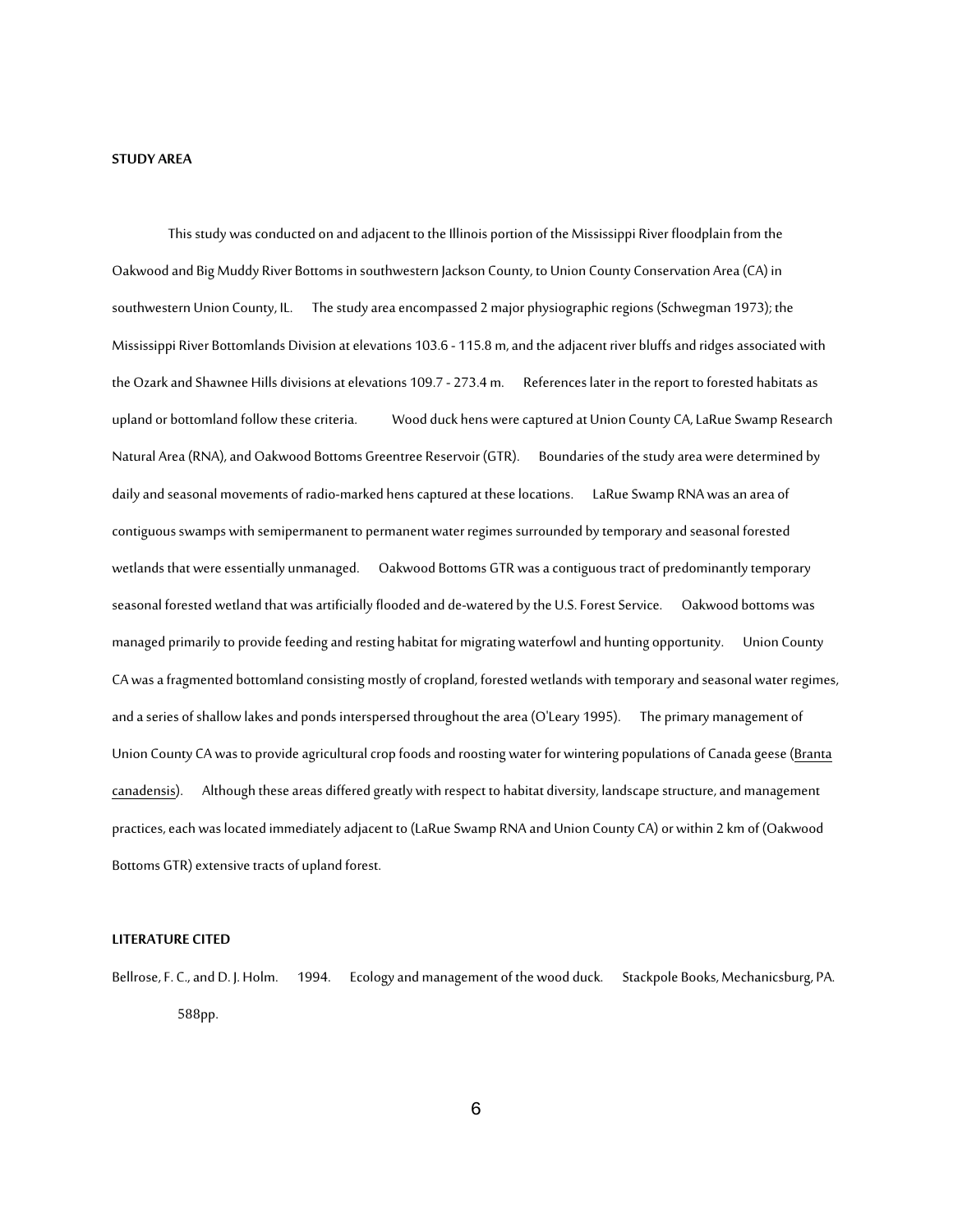- O'Leary, M. J. 1995. Ecological characteristics and waterfowl use of wetland habitats at Union County Conservation Area. M.S. Thesis, Southern Illinois Univ., Carbondale. 86 pp.
- Robb, J. R., and T. A. Bookhout. 1995. Factors influencing wood duck use of natural cavities. J. Wildl. Manage. 59:372-383.
- Schwegman, J. E. 1973. The natural divisions of Illinois. Illinois Nat. Pres. Comm., Rockford, IL. 32 pp. + map.
- Semel, B., P. W. Sherman, and S. M. Byers. 1990. Nest boxes and brood parasitism in wood ducks: a management dilemma. Pages 163-170 in L. H. Fredrickson, G. V. Burger, S. P. Havera, D. A. Graber, R. E. Kirby, and T. S. Taylor, eds. Proc. 1988 North Am. Wood Duck Symp., St. Louis, MO.
- Soulliere, G. J. 1990. Regional and site-specific trends in wood duck use of nest boxes. Pages 235-244 in L. H. Fredrickson, G. V. Burger, S. P. Havera, D. A. Graber, R. E. Kirby, and T. S. Taylor, eds. Proc. 1988 North Am. Wood Duck Symp., St. Louis, MO.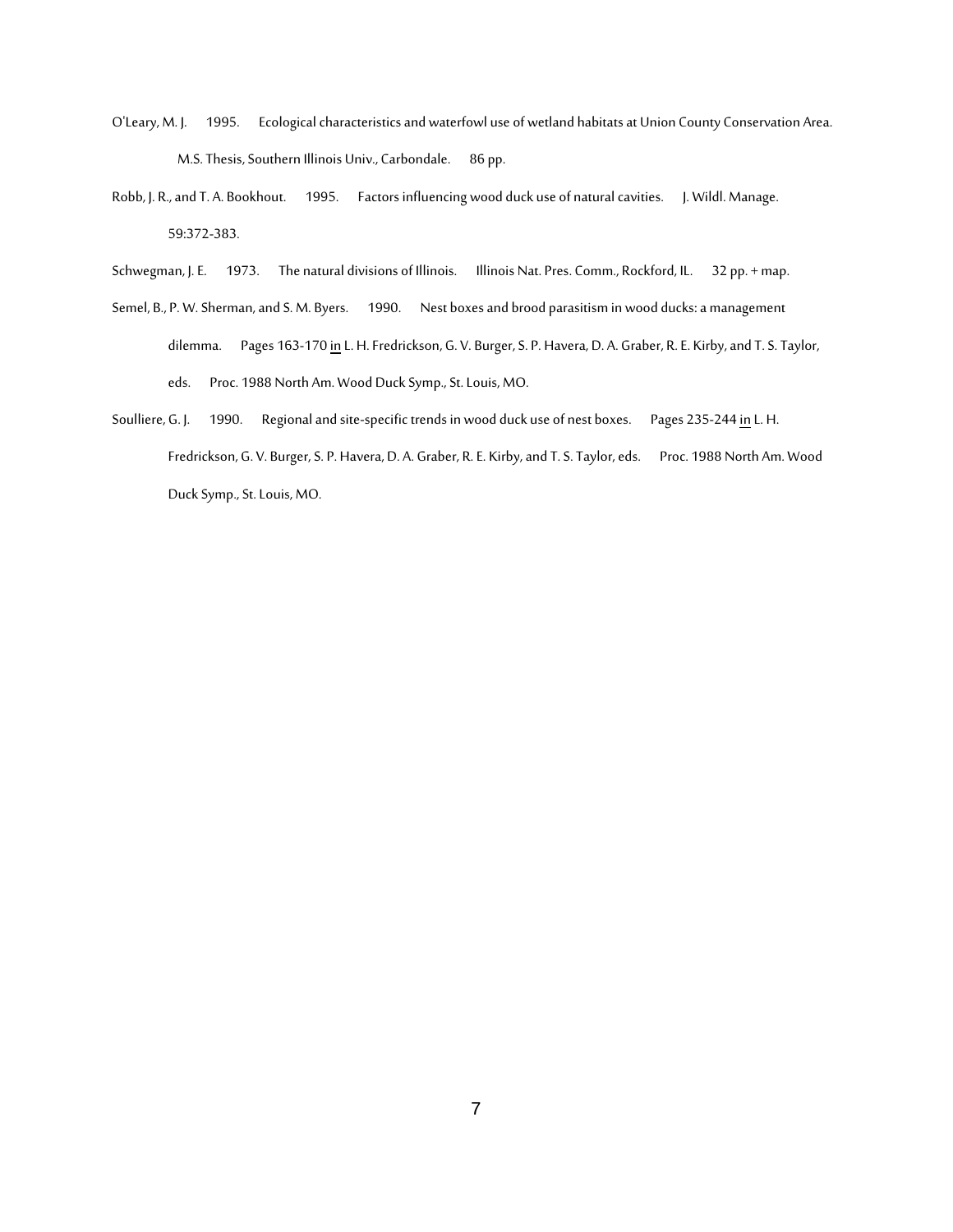#### Job 1.1: **Classification and Analysis of Habitats**

Objectives: To map, classify, and measure availability of wetland habitats for breeding and post-breeding wood ducks on a representative study area in southern Illinois.

#### **INTRODUCTION**

The objective of this job was to map, classify, and measure availability of wetland and other habitats for breeding and post-breeding wood ducks. Habitat maps created under this job were used to support activities under Jobs 1.2 and 1.3. These maps were used to plan call-count routes used under Job 1.2, and to plot locations of radio-marked hens for analyses of home ranges and habitat use patterns under Job 1.3. Completed habitat maps also were used to locate sample plots for measuring vegetation characteristics of forested wetland habitats at Union County CA.

#### **METHODS**

Habitat maps were produced by interpreting aerial photography, satellite imagery, and overlaying digitized National Wetland Inventory (NWI) maps using the Map and Image Processing System (MIPS, MicroImages, Inc., Lincoln, NE). Ground truthing was conducted in conjunction with other field activities, and habitat maps were corrected as classification errors were identified.

Landsat 5 satellite images acquired during springs 1993 and 1994 were classified using MIPS to determine areas of Union County CA that were inundated with surface water during wet (1993) and dry (1994) springs. Results of these classifications were overlayed on habitat maps to determine extents of surface water inundation in different habitats at Union County CA during springs 1993-1995. Flooding extents during times when satellite imagery was not available were marked on maps and recorded in field notes. Distribution of surface water under intermediate flooding conditions, such as occurred in spring 1995, will be interpolated between the extremes recorded on satellite imagery during 1993 and 1994.

One hundred 4 x 50-m plots were established to characterize vegetation of forested wetland habitats at Union County CA. Plots were allocated among forested wetland patches in proportion to their areas, with 1 plot per 1.6 ha of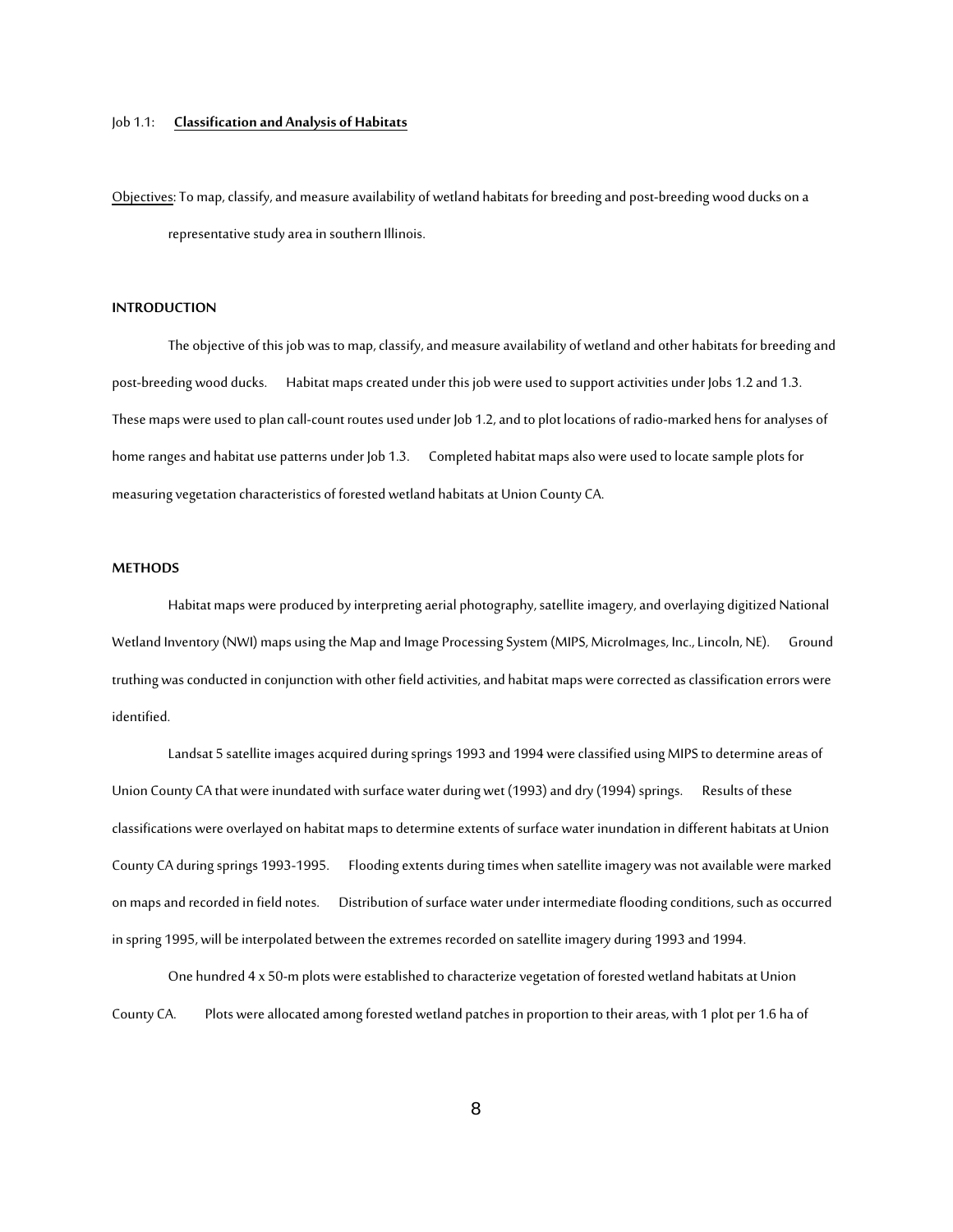wetland forest. Overstory tree species composition and basal area, shrub cover, number of exposed substrates (loafing sites), dominant shrub species, distance to escape cover, and % cover of submerged vegetation were recorded for each plot.

#### **RESULTS AND DISCUSSION**

A detailed habitat map of Union County CA and adjacent areas was completed (Fig. 1), and total areas and number of patches for each of 13 habitat types summarized (Table 1). Wetland habitats used by wood ducks were subject to periodic water level fluctuations. Consequently, habitat availability was highly influenced by flooding conditions that varied among years. Areas of forested wetland and other habitat types that were inundated with surface water will be compared among seasons (prenesting, nesting, and post-breeding) and years (1993-1995). Results will be reported in future project reports.

Additional vegetation sampling plots were identified based on movements of radio-marked hens (see Job 1.3). Field measurements of these plots are on-going. Gates et al. (1994) summarized data recorded from 59 plots during spring 1994. Vegetation characteristics will be compared among forested wetland patches that were used vs. not used by radio-marked hens during springs 1993-1995. Results of these analyses will be reported in future project reports.

#### **LITERATURE CITED**

Gates, R. J., R. J. Kawula, D. C. Ryan, and P. J. Bergmann. 1994. Wood duck population and habitat investigations. Ann. Perf. Rep. Ill. Fed. Aid Proj. W-121-R-2. 44 pp.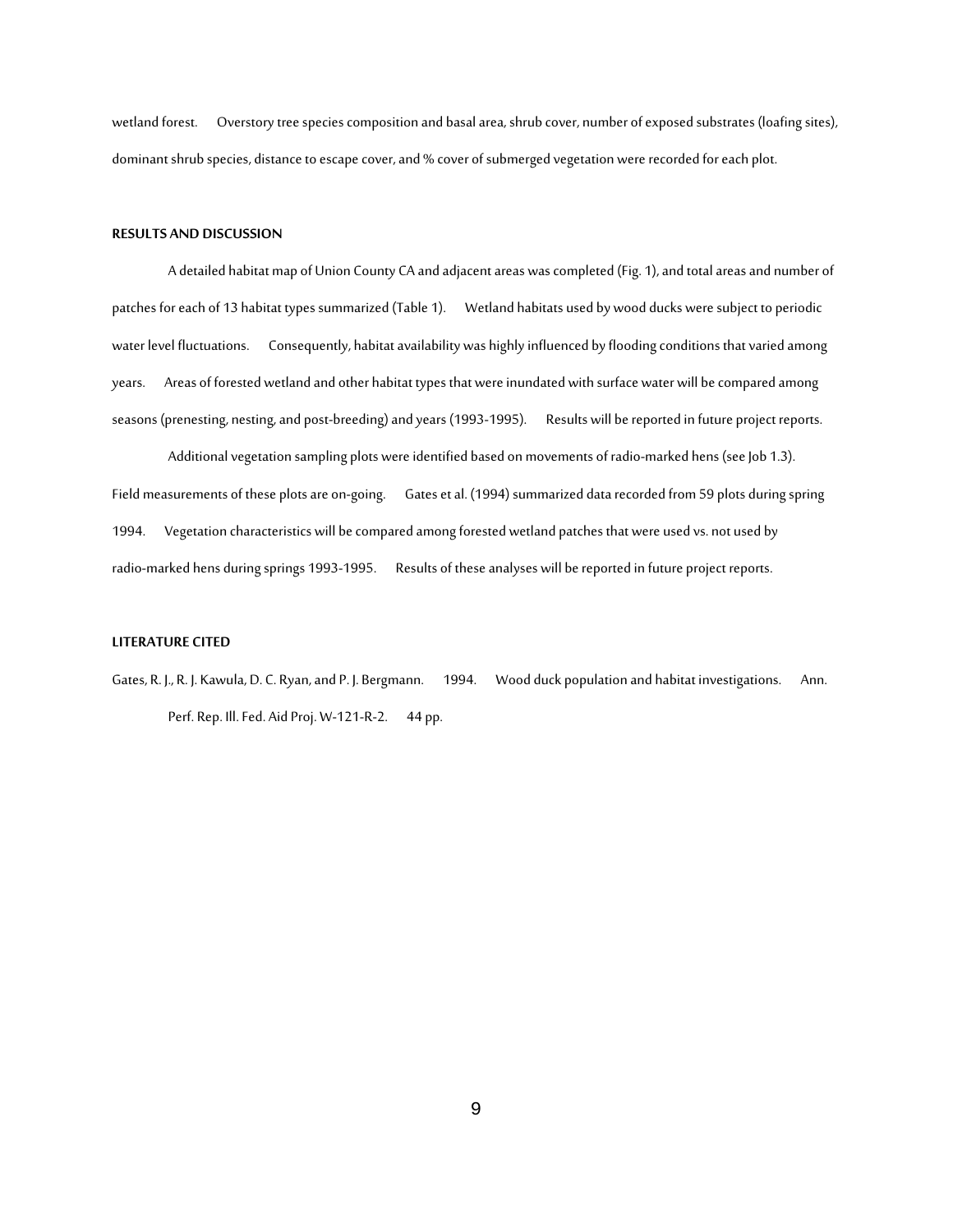# Table 1. Number of patches and total areas of habitats identified on Union County Conservation Area.

|                                |                |         |         | <b>Total Area</b> |  |
|--------------------------------|----------------|---------|---------|-------------------|--|
| Habitat type                   | No. patches    | ha      | $\%$    |                   |  |
| Open water                     |                | 19      | 307     | 9.5               |  |
| Riverine (ditch)               | $\overline{7}$ | 23      | 0.7     |                   |  |
| Forested                       |                |         |         |                   |  |
| Upland forest                  | 817            | 736     | 22.9    |                   |  |
| Live flooded forest            | 222            | 393     | 12.2    |                   |  |
| Dead flooded forest            | $\,6$          | 63      | 2.0     |                   |  |
| Shrub-scrub                    | 60             | 276     | 8.6     |                   |  |
| Stratum total                  | 1,105          | 1,468   | 45.7    |                   |  |
| Non-forested upland            |                |         |         |                   |  |
| Cropland                       |                | 88      | 1095    | 34.0              |  |
| Grass                          |                | 384     | 129     | 4.0               |  |
| Stratum total                  | 472            | 1,224   | 38.0    |                   |  |
| Emergent wetland               |                |         |         |                   |  |
| Artificially flooded           | 5              | 10      | 0.3     |                   |  |
| Flooded cropland               | 205            | 92      | 2.9     |                   |  |
| Seasonally flooded             | 43             | 39      | $1.2\,$ |                   |  |
| Stratum total                  | 253            | 141     | 4.4     |                   |  |
| Other                          |                |         |         |                   |  |
| Developed                      | 14             | $\,6\,$ | $0.2\,$ |                   |  |
| Road<br>Table 1.<br>Continued. |                | 185     | 49      | $1.5\,$           |  |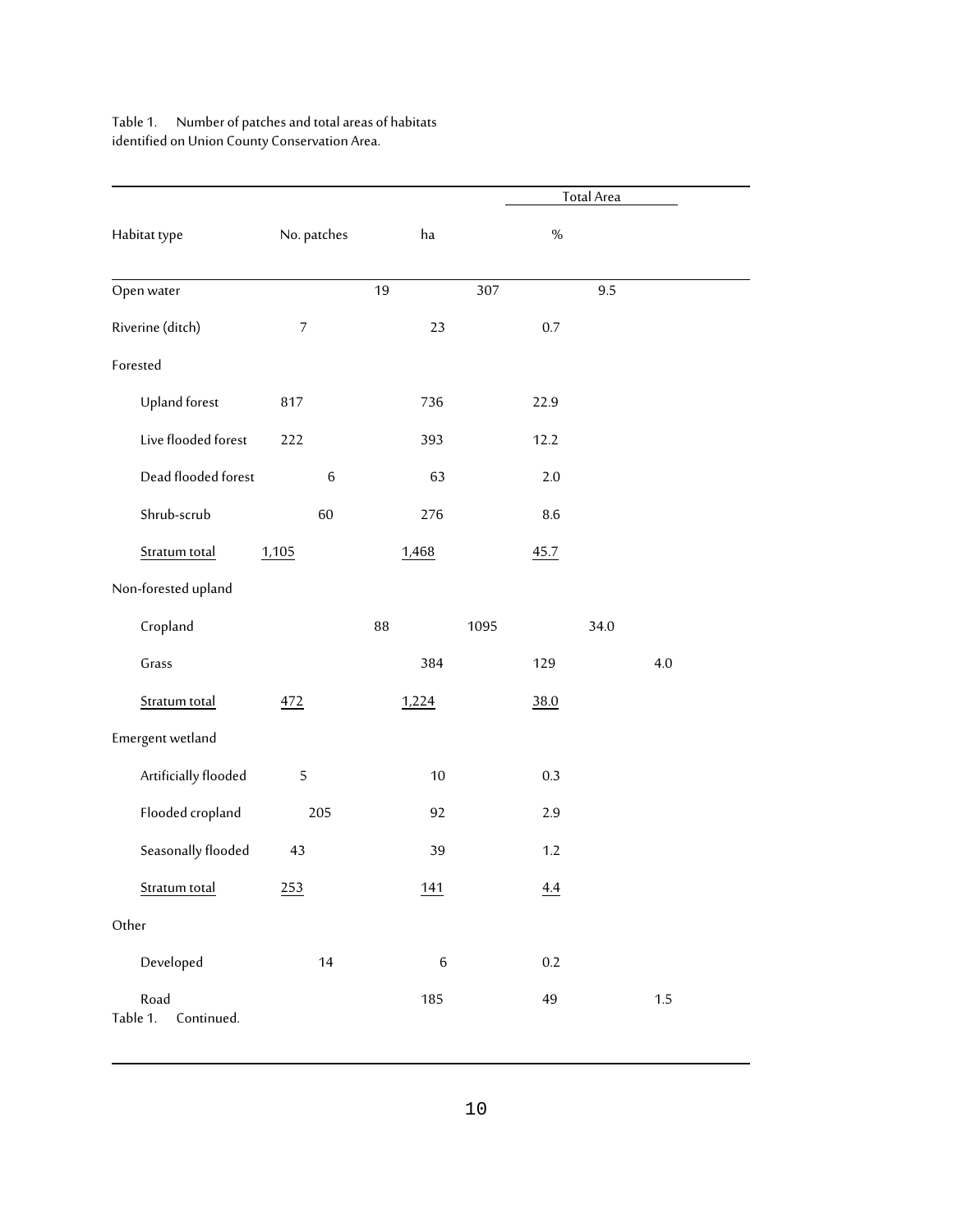|               |             |       | Total Area |
|---------------|-------------|-------|------------|
| Habitat type  | No. patches | ha    | %          |
| Stratum total | 199         | 55    | 1.7        |
| Total area    | 2,055       | 3,218 | 100.0      |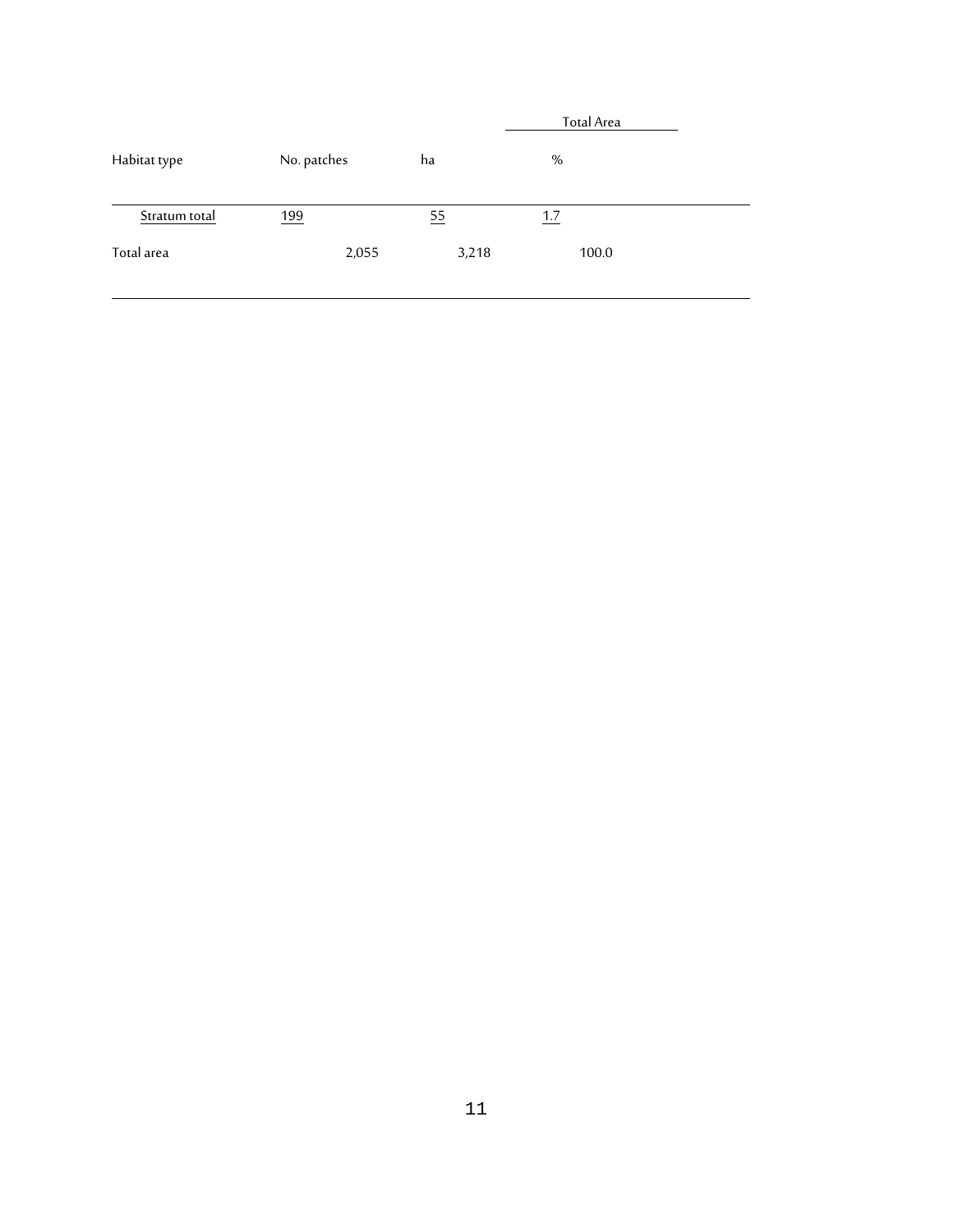#### Job 1.2: **Population Monitoring and Indices of Productivity and Abundance**

Objectives: To (1) provide estimates and/or indices of wood duck abundance and productivity in a representative area of southern Illinois; (2) test and evaluate the suitability of different field survey/census techniques to provide estimates or indices of abundance and productivity of wood ducks during breeding and post-breeding seasons in southern Illinois.

#### **INTRODUCTION**

Annual population trends and indices of breeding productivity are difficult to obtain for wood ducks because the species breeds over a large geographic range and in a wide variety of habitat types. Conventional census techniques that have been successful in local areas are logistically difficult and/or time-consuming because of the secretive nature of wood ducks, and the relative inaccessibility and/or limited visibility of habitats the species occupies. Consequently, no single census technique has yet been developed that would provide reliable indices of abundance and breeding productivity if implemented at regional or migratory flyway-wide geographic scales.

Population and harvest management is hindered by lack of a suitable technique to consistently monitor breeding population trends across the geographic range of breeding wood ducks. Hunter harvest and age ratios are monitored from questionnaires and parts surveys conducted annually by the FWS Waterfowl Harvest Survey (U.S. Fish and Wildlife Service 1982). Annual survival is also monitored from band recovery analyses (Trost 1990). North American breeding bird survey (BBS) data indicated stable or increasing breeding population trends during 1966-1978 (Sauer and Droege 1990). However, the BBS was designed for other avian species and does not specifically survey wood duck habitats. Sauer and Droege (1990) considered the BBS to be an inefficient method for monitoring wood duck populations, but suggested that a road-side survey designed specifically for wood ducks might produce valid results.

One component of the wood duck population initiative is to implement and evaluate roadside surveys as for monitoring breeding population trends. Line transect and plot censuses are also being attempted in different regions of the eastern U.S. One objective of the wood duck population initiative is to relate breeding population indices derived from different census techniques to nesting productivity as determined from nest box surveys throughout the Atlantic and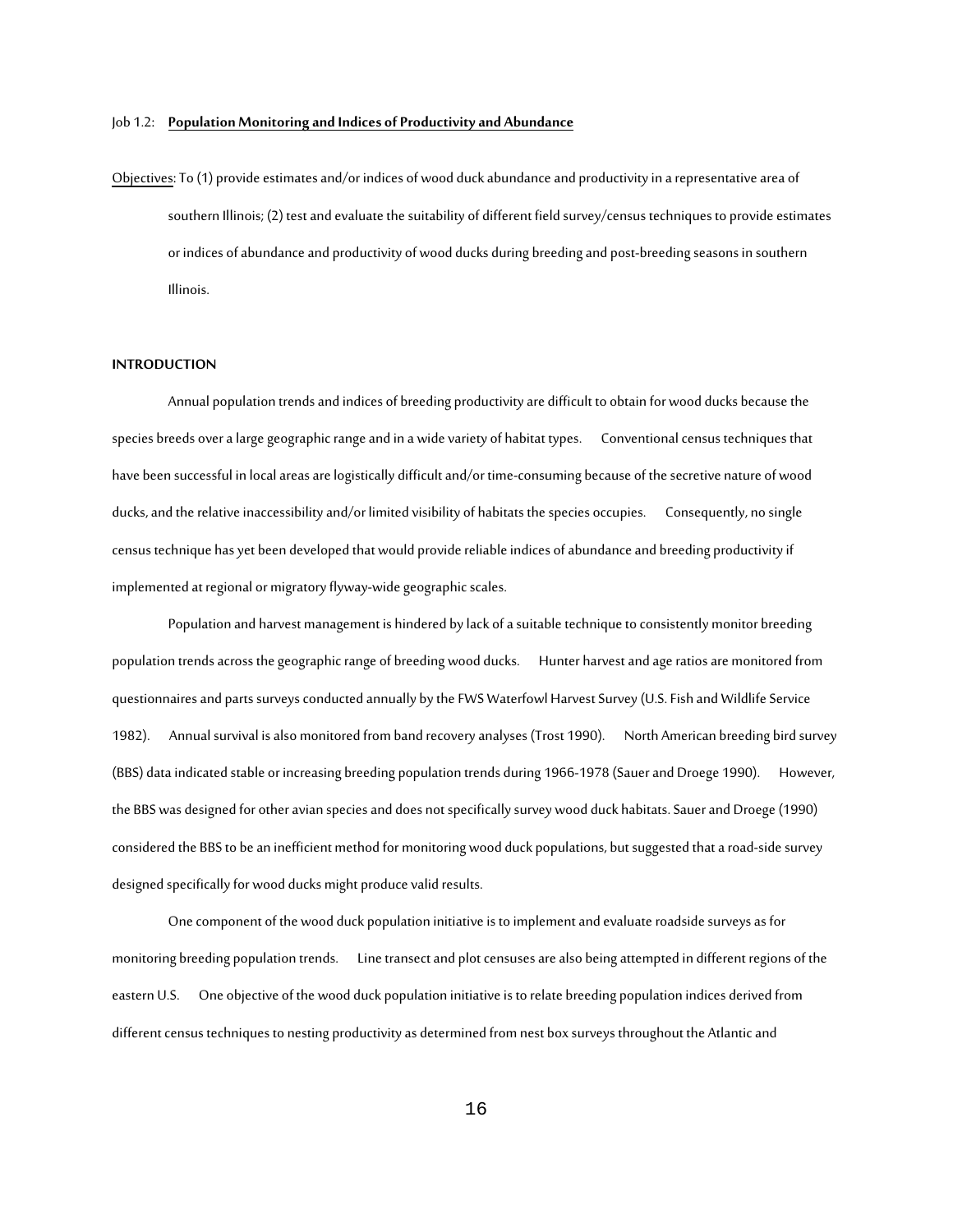Mississippi Flyways. However, there is reason to suspect that productivity from nest boxes is not representative of natural cavities (Semel et al. 1990, Semel and Sherman 1993) where most wood ducks are produced (Soulliere 1990).

The primary objective of Job 1.2 was to provide indices of breeding population densities and breeding productivity of wood ducks nesting in natural cavities at LaRue Swamp RNA, Oakwood Bottoms GTR, and Union County CA. We defined breeding productivity as the product of breeding population size, hen survival during the breeding season, nesting effort, clutch size, nest success, and subsequent survival of hatched ducklings. These parameters are addressed in some manner under Job 1.2.

We also implemented road-side surveys to monitoring breeding population trends. Limited resources prevented direct validation of road-side surveys. Without an independent census method to validate call-counts, we compared breeding population density indices among years, weeks, and locations to determine whether surveys were sensitive to temporal and geographic variation in habitat conditions, and nesting performance.

#### **METHODS**

#### **Road-side Surveys**

Survey routes and census stations were established during spring 1994 (Gates et al. 1994). Routes were established >0.8 km apart on lightly traveled secondary roads. Call-count routes were not selected randomly; only the most suitable breeding habitats available to wood ducks and accessible by road, were surveyed at each location. The same routes and listening stations established at Oakwood Bottoms GTR, LaRue Swamp RNA and Union County CA during spring 1994 (Gates et al. 1994) were reused in 1995. However, 12 stations were added to the LaRue Swamp route, and 1 station was added to the Oakwood Bottoms route to provide 20 listening stations per route in 1995. Each area was surveyed weekly starting on 2 March and ending on 23 April 1995 (8 censuses/area); surveys were conducted from 3 March - 17 April (7 censuses/area) in 1994. Surveys started 30 minutes before sunrise and ended when all stations were completed 1.5 to 2 hours later. We separately recorded 1) numbers of hens heard calling, 2) number of birds seen or flushed, 3) distances that ducks were detected from thelistening station, and 4) number of birds seen flying overhead during a 3-minute listening period.

The surrounding area was then searched to record additional birds not detected during the 3-minute listening period. Two observers simultaneously searched 2 50 x 100 m plots, each located on one side of the road adjacent to listening stations in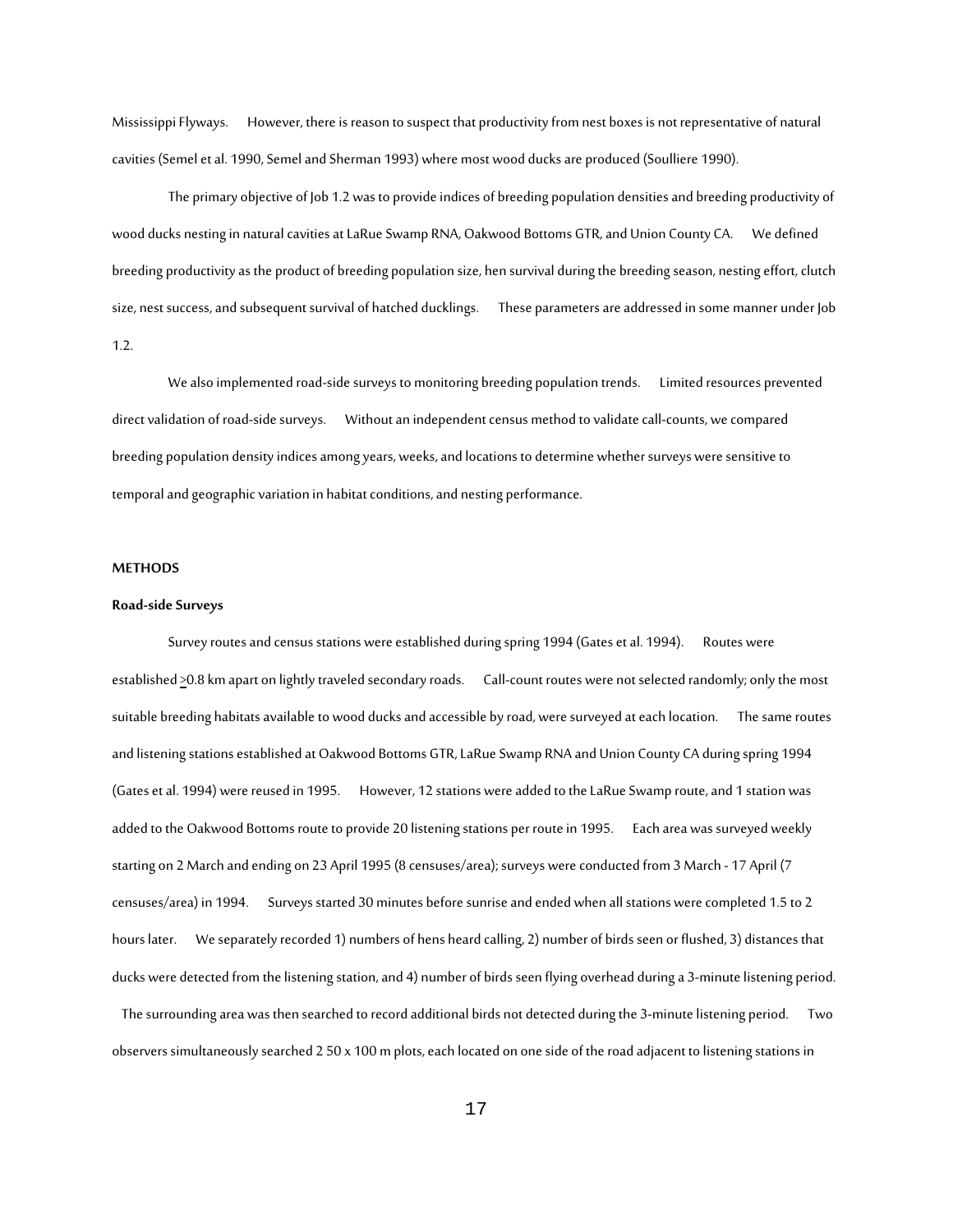1994. This procedure was modified during 1995; 2 observers simultaneously walked 50 m perpendicular to the road from each listening station to search the surrounding area. All birds seen were recorded as pairs, singles (by sex), and mixed flock (unknown sex composition of flocks >2 birds). Water depth was measured and percent inundation was visually estimated within a 100 x 100 m area surrounding each listening station.

We used total numbers of birds detected (seen and heard) per station and total number heard calling per station as indices of breeding population density. One-way analysis of variance (ANOVA) was used to test differences in birds detected and heard calling among areas within weeks, among weeks, and between years within each area. We also compared proportions of wood ducks detected by sight vs. calls among and within locations, weeks, and years. Tukey's procedure was used to control Type I experiment-wise error rates in pairwise comparisons among levels of significant main effects. Statistical tests were conducted using the Statistical Analysis System (SAS Institute 1989) and were considered significant at P < 0.05.

### **Radio-Telemetry**

Wood ducks were captured with floating bait traps, swim-in traps, rocket nets, and by night-lighting during 20 March - 12 May 1995. Captured hens were weighed, aged by examining greater wing coverts (Carney 1992), and breeding condition was determined by cloacal examination. Adult and juvenile hens were fitted with 7.5-9 g necklace type radio-transmitters that were mounted on Herculite fabric bibs. Birds also were marked with No. 5 FWS aluminum leg bands.

Radio-marked hens were tracked throughout the breeding season, or until transmitters expired. Most birds were located at least 5 times/week by triangulation or homing to strongest signal (Mech 1983) with hand-held yagi antennas. Aerial searches were conducted when contact with radio-marked birds was lost. Birds not found after repeated aerial or ground searches were assumed to have emigrated from the study area or to have transmitters that failed. Visual contact was re-established when hens remained in the same location for >4 days. These birds were then flushed, tracked to nest trees, or their radios were recovered. Cause of death was determined by inspecting carcass remains, radio condition, and other field signs present at recovery sites. The tight fit of radio packages under breast and back feathers made it highly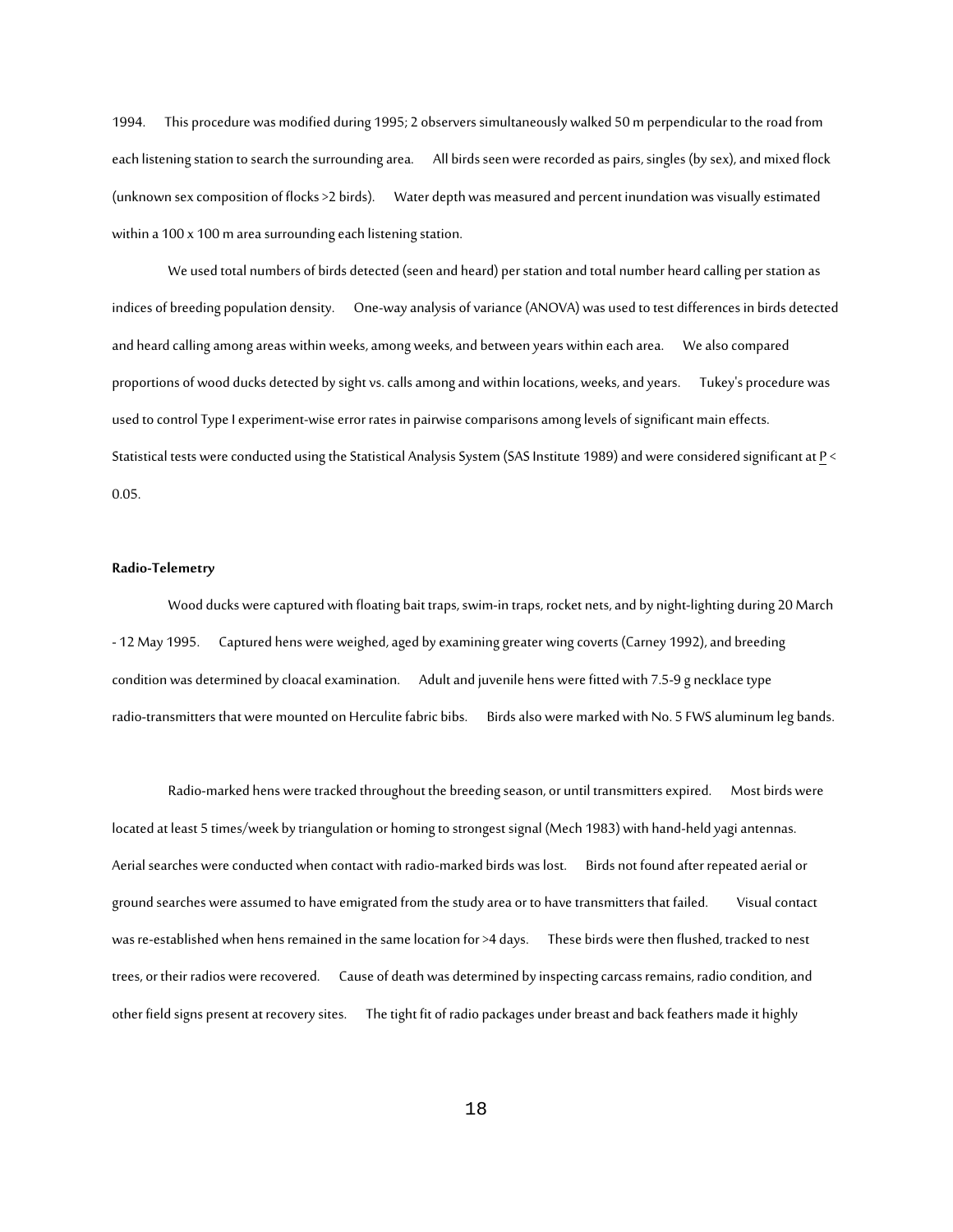unlikely that radios were lost during the tracking period. Therefore, radios recovered without carcasses were assumed to indicate death of the hen.

#### **Survival and Productivity**

Kaplan-Meier (Pollock et al. 1989) and Mayfield Procedures (Mayfield 1961, 1975) were used to estimate weekly survival probabilities of radio-marked hens during the breeding season. The Kaplan-Meier estimate was considered superior because it allowed staggered entry of marked animals and censuring of birds with unknown fates. However, we calculated Mayfield estimates to compare survival rates with other studies.

Nest trees were climbed and clutch sizes were recorded as soon as possible after radio-marked hens were known to begin incubation. Nest attendance was monitored every 1-2 days until termination of nesting; trees were climbed shortly thereafter to determine nest fate, number of eggs hatched, or cause of nest failure. Nest trees identified and marked by following radio-marked hens during 1993-94 also were climbed to determine occupancy in 1995 and to provide data from additional nests on clutch size and nest success. Mean incubated clutch sizes and numbers of eggs hatching were compared between nests located in upland and bottomland habitats, and between parasitized (>15 eggs) and unparasitized nests. Sample sizes varied by comparison (Table 2) because different hens or nests provided varying amounts or types of data. Each radio-marked hen or nest was given a code corresponding to the type and quantity of information provided. Radio-marked hens that were not known to nest were assigned code 0. Data codes 1-6 were assigned to radio-marked hens that nested and codes 7-9 were assigned to nests found by re-inspecting cavities with active nests in previous years. Nests found in separate cavities while inspecting other nest cavities located in the same tree were given codes 10-11, while nests discovered accidentally in separate trees were assigned codes 12-13. Censuring of data points to ensure that statistical assumptions of independence and random sampling were met, as well as incomplete data recorded for some nesting attempts, necessitated individual codes within each of the categories described above.

#### **Brood Surveys**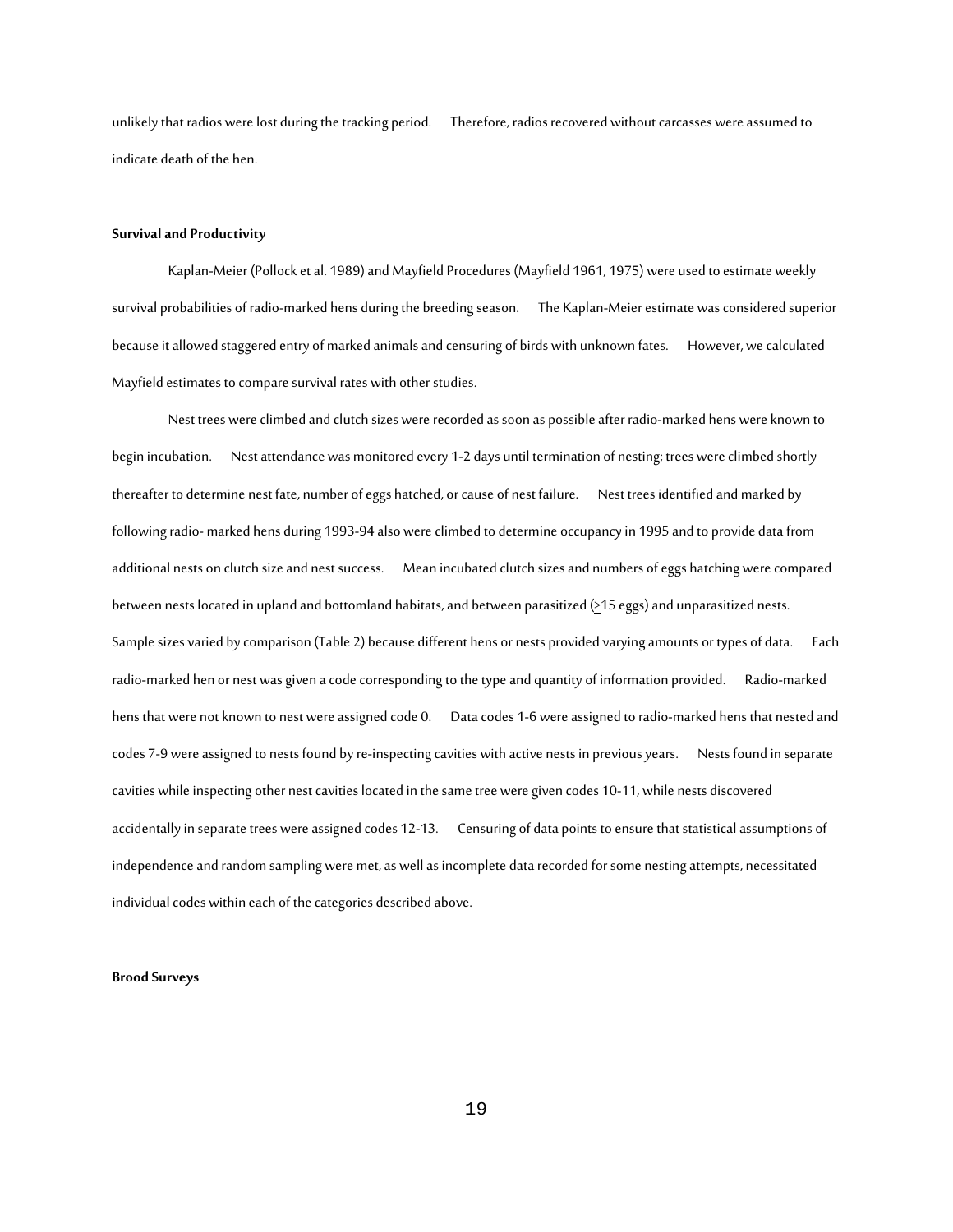Wood duck brood sizes were recorded from incidental sightings of broods concurrent with other field activities, and opportunistically counting broods of radio-marked hens. Minimum brood size, duckling age-class (Gollop and Marshall 1954), and habitats in which broods were observed were recorded.

The duration of each plumage class was estimated from feather growth rates and chronology of plumage development in juvenile wood ducks (Gates et al. 1994). Brood ages were estimated as the mid-points of duckling ages at the beginning and end of each plumage subclass to minimize over- or underestimating hatch dates. A hatching curve was developed by back-dating from estimated ages of broods observed in the field. Timing of arrival after spring migration, nest initiation, and onset of incubation was estimated by backdating brood hatching dates 30 days for incubation, 12 days for egg-laying, and 14 days from arrival to nest initiation (Bellrose 1980). Mean brood sizes were compared between age classes I and II/III in 1995, and within age classes I and II among years 1993-95 with one-way ANOVA.

#### **RESULTS**

#### **Breeding Chronology**

Nesting season (first laying to last hatch) lasted 132 days, 26 February - 9 July 1995. Nests were initiated during 12 March - 11 June 1995, with peak nest initiation during the week of 16 April. Hatching occurred 9 April - 9 June and peaked during 14-28May when 42 of 70 (60%) broods were hatched (Fig. 2). The 1995 nesting season lasted 41 more days than the 91 day nesting seasons (13 March - 12 June) in 1993 and 1994. Nests were initiated 2 weeks earlier and 4 weeks later, than we observed in preceding years; however, peak of hatching occurred during the same week (15 May) each year.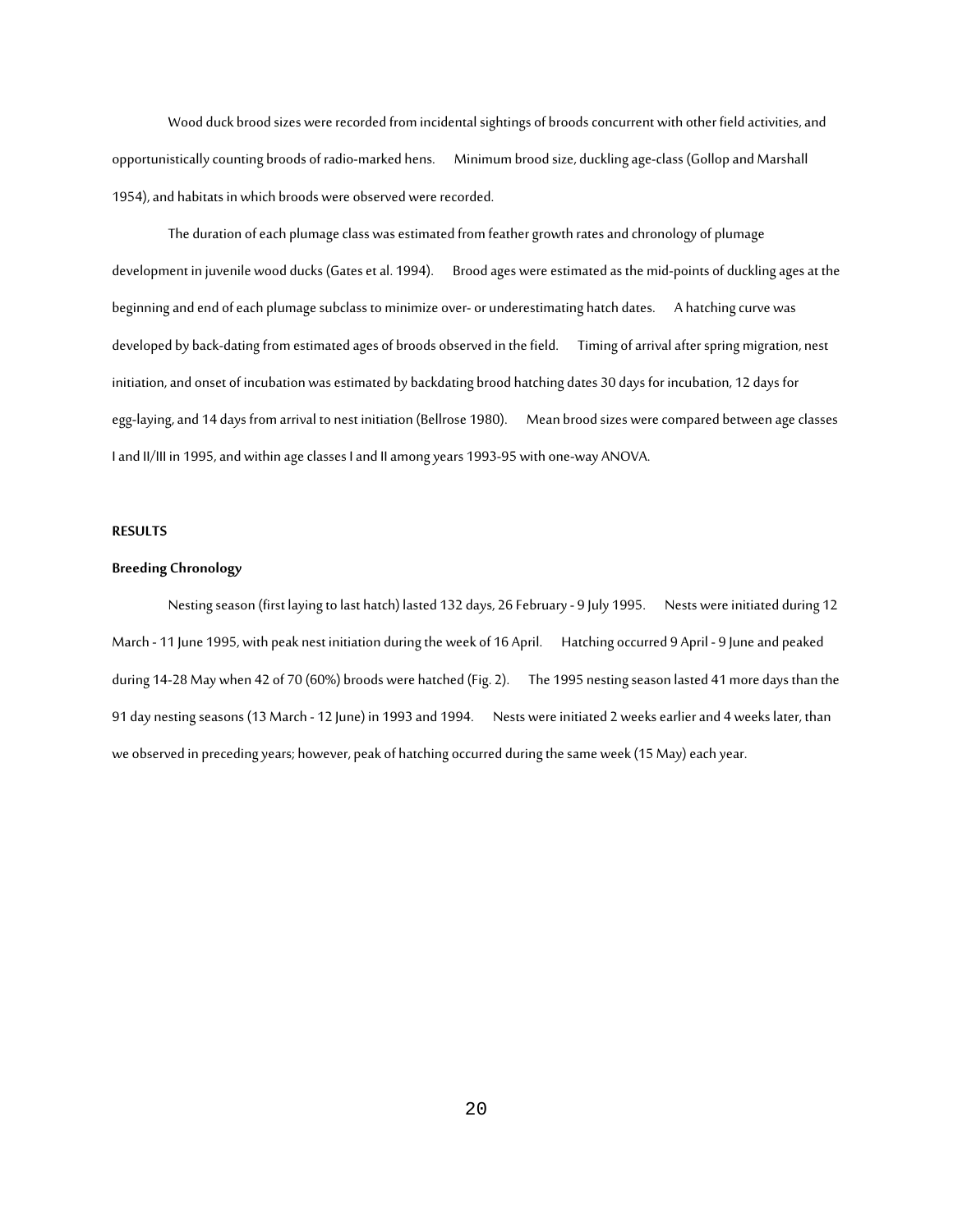#### **Road-side Surveys**

Road-side surveys began during the middle of migration before any nests were initiated, based on backdating from hatching chronology (Fig. 2). Surveys were terminated on 23 April when 68% of hens were incubating. We recorded 1,534 detections of wood ducks on all 3 areas; 35% were flushed, 14% were seen but not flushed, 39% were flying overhead, and 12% were detected from calls only. The correlation between number of ducks heard calling with number seen was higher ( $r^2 = 0.75$ , <u>P</u> = 0.001) in 1994 than in 1995 ( $r^2 = 0.45$ , <u>P</u> = 0.026).

LaRue Swamp RNA.--Densities differed among weeks ( $F_{7,174}$  = 2.51, P = 0.017). The greatest density of wood ducks was detected during the week of 5 March 1995 at LaRue Swamp RNA (Fig. 3). Numbers detected per station declined 63% (P < 0.05) 3 weeks later. Low densities were again detected after 2 April; densities detected during the weeks of 12 March and 2 April were intermediate between the highest and lowest densities observed at LaRue Swamp RNA. Numbers of birds heard calling declined 72% ( $P < 0.05$ ) between the weeks of 5 March and 2 April, and were lowest when the survey was terminated after 23 April. Density indices declined concurrently with onset of nesting and generally increasing depth and coverage of surface water around listening stations throughout the survey period (Fig. 4).

Oakwood Bottoms GTR.--Numbers of ducks detected, and to a lesser extent numbers heard calling per station, fluctuated with weekly changes in surface water depth and coverage surrounding listening stations (Fig. 4). Densities of wood ducks detected at Oakwood Bottoms GTR differed among weeks ( $F_{7,183}$  = 2.46, P = 0.02) and were highest (P < 0.05) during the week of 19 March, and lowest during the week of 23 April when surveys were terminated. Densities were intermediate during other weeks of the survey. Numbers of wood ducks heard calling/station were stable through the week of 9 April, then declined by 91% (P < 0.05) by the week of 23 April when surveys were terminated. Numbers of birds detected and heard calling declined sharply after the week of 9 April as the greentree reservoir was de-watered.

Union County CA.--Although weekly densities of wood ducks detected at Union County CA varied up to 62%, we detected no differences among weeks (F<sub>7,166</sub> = 0.63, <u>P</u> = 0.733). Numbers of wood ducks heard calling per station varied over a relatively narrow range (0.3-0.6 birds/plot) and also did not differ among weeks ( $P = 0.804$ ). Water depths remained relatively stable throughout the survey period, although surface water coverage declined (Fig. 4).

Differences Among Areas.--Combining weeks, we found no differences (F<sub>2,544</sub> = 0.85, P = 0.428) in densities of wood ducks detected among LaRue Swamp RNA (0.12/station), Oakwood Bottoms GTR (0.15/station) or Union County CA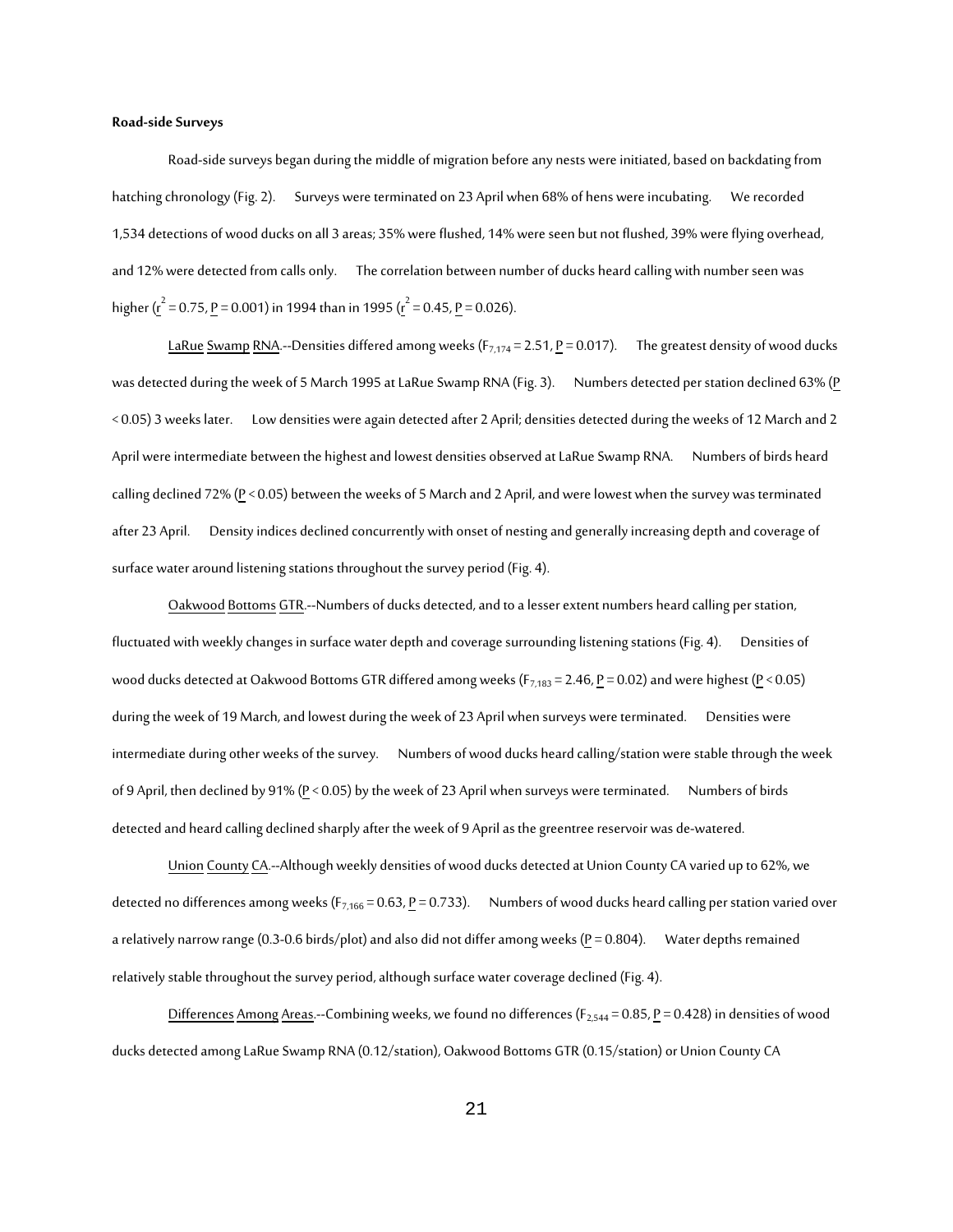(0.15/station). Similarly, there were no differences ( $F_{2,544}$  = 2.31,  $P$  = 0.100) in densities of wood ducks heard calling among LaRue Swamp RNA (0.03/station), Oakwood Bottoms GTR (0.03/station) or Union County CA (0.02/station). There also was little difference in numbers of wood ducks detected/station ( $F_{2,68} \le 0.45$ ,  $P \ge 0.063$ ) among areas within weeks. Only during the week of 9 April did the number of wood ducks heard calling/station differ among areas (F<sub>2,70</sub> = 3.25, <u>P</u> = 0.045), when more birds were heard calling/station at Oakwood Bottoms GTR than at LaRue Swamp RNA.

Annual Differences.--Combining areas and weeks, lower densities of wood ducks were detected ( $F_{1,43}$  = 13.39, P < 0.001) and heard (F<sub>1,43</sub> = 9.27, <u>P</u> = 0.004) in 1995 than in 1994 (Fig. 5). Fewer wood ducks were detected (F<sub>1,13</sub> = 10.25, <u>P</u> = 0.007) and heard ( $F_{1,13}$  = 5.78,  $\underline{P}$  = 0.032) per station during 1995 than in 1994 at Oakwood Bottoms GTR. Lower densities of wood ducks were detected per station at LaRue Swamp RNA in 1994 than in 1995 ( $F_{1,13}$  = 4.79,  $P$  = 0.048), but densities heard calling did not differ between years ( $F_{1,13}$  = 2.65,  $P$  = 0.128). There were no differences between years in numbers of wood ducks detected or heard per station at Union County CA ( $P > 0.05$ ).

Flock composition also differed between 1994 and 1995. Pairs comprised 41% of all detections in 1994, compared to only 31% pairs observed in 1995. More males were detected in 1995; 17% of single birds detected were male in 1994, while 34% of single birds were males in 1995.

#### **Nesting Effort**

Fifty-two wood duck hens were captured and marked with radio transmitters at Union County CA (41) and Oakwood Bottoms/LaRue Swamp (11) during spring 1995 (Table 3). Forty-one hens (79%) were adults, 11 were juveniles. Seventeen hens were previously banded at Union County CA, 4 were hens that we radio-marked during spring 1994, 13 were hens previously banded by IDNR personnel. Mean body mass of adults was 631 g (SE = 12); juveniles averaged 604 g (SE = 28). Hens captured at Oakwood Bottoms/LaRue Swamp (695  $\pm$  17 g) were heavier (P < 0.001) than at Union County CA (615  $+ 7$  g).

We documented nesting by 24 (46%) of 52 radio-marked hens in spring 1995 (Table 4). As in 1994, Union County CA had the largest proportion of radio-marked hens that nested. Similar proportions of birds remained at both areas without nesting each year. Consequently, higher nesting effort observed in 1995 was attributable to lower proportions of hens that died or had radio transmitters that malfunctioned during the tracking period. Oakwood Bottoms/LaRue Swamp had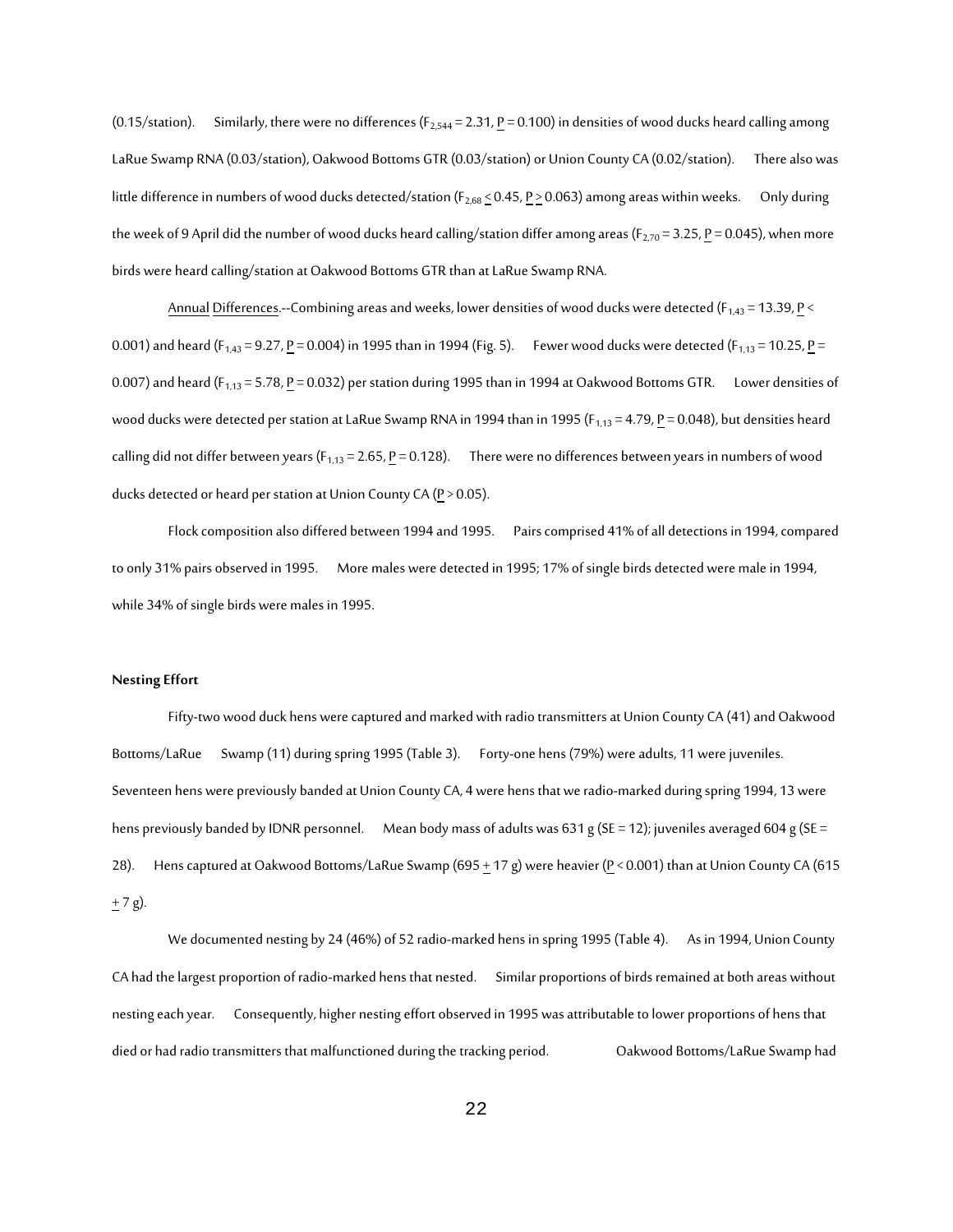more than twice the proportion of radio-marked hens that apparently emigrated from the study area than Union County CA each year. Combining data from 1994 and 1995, hens that apparently emigrated from the study area <30 days after capture weighed more (691  $\pm$  21 g; <u>P</u> = 0.01) than birds that nested (614  $\pm$  12 g) or stayed on the area without nesting (624  $\pm$  12 g). Birds that apparently emigrated from the study area <30 days after capture also were captured earlier ( $P \le 0.001$ ) than birds that remained on the study area ( $\underline{x} = 29$  March vs.  $\underline{x} = 13$  April, respectively).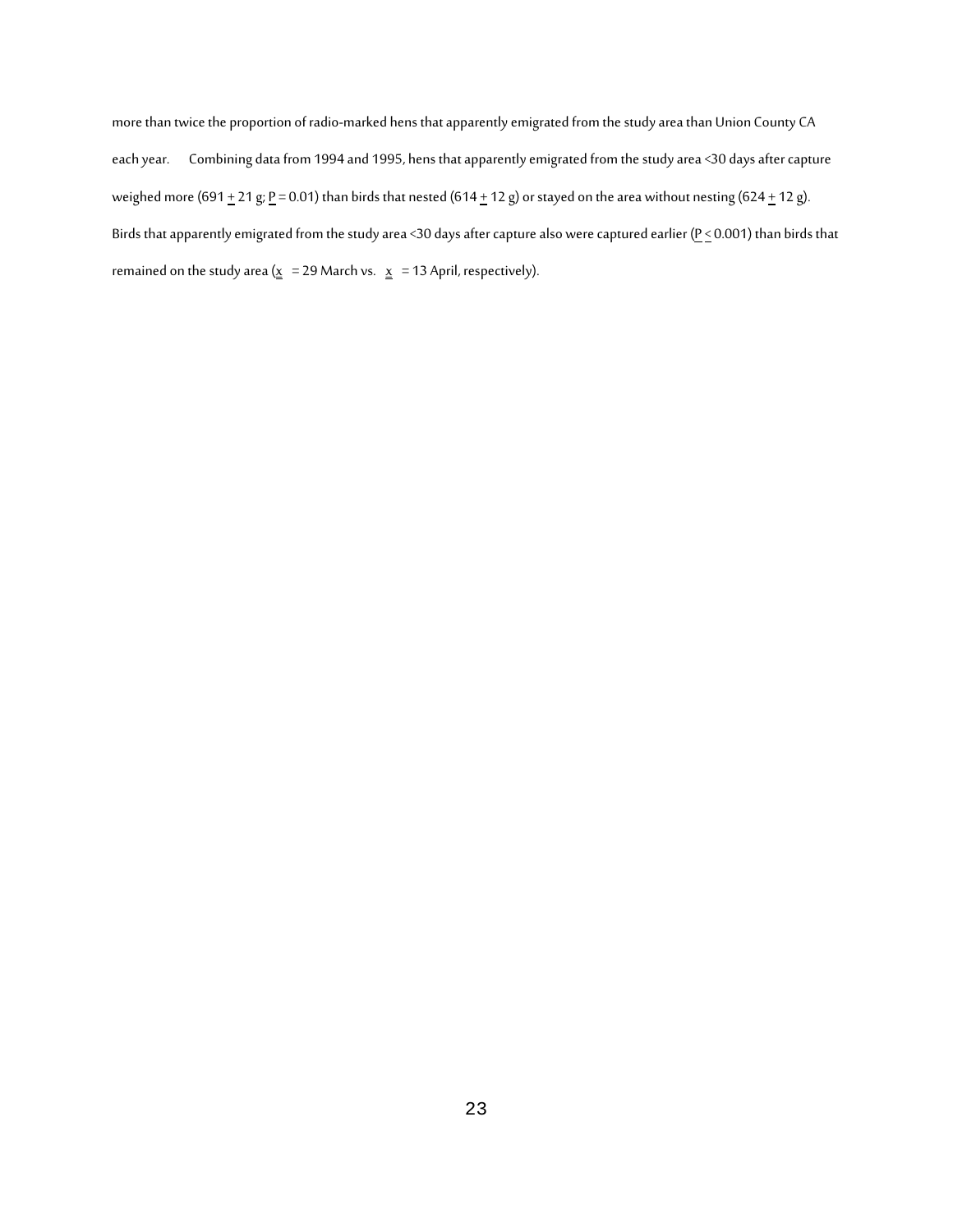#### **Hen Survival**

 Six of 52 (12%) radio-marked hens died during the tracking period. Five of 41 (12%) radio-marked hens from Union County CA died, while 1 of 11 hens from Oakwood Bottoms GTR and Larue Swamp RNA died. Predation was the suspected cause of death in each case, although some transmitters were recovered without carcasses. One hen was laying when killed, 1 was incubating, and another was apparently attempting to renest. Three hens died that were never known to nest. These hens could have been laying, but were never located at nest sites. The Kaplan-Meier survival function, estimated that survival rate during the period 24 March - 30 July was 81% (s $^2$  = 0.005) (Fig. 6).  $^-$  The Mayfield survival rate estimate for an equivalent time period was 75% (s $^2$  = 0.012).  $^-$  The Kaplan-Meier survival rate estimate in 1995 was higher than the 55% (s $^2$  = 0.009) estimate in 1994 (t = 40.2, P  $\sim$  0.001).

#### **Nesting productivity**

Twenty four new nests were located in 1995, 21 at Union County CA, and 3 at LaRue Swamp RNA. Incubated clutch sizes were determined for 14 of these nests; 9 nest cavities were too deep for inspection and 1 hen was killed on the nest before she completed egg-laying. Two nest trees, 1 located in bottomland forest and 1 in upland forest, had 2 hens nesting in one tree. Ten nest cavities used by radio-marked hens in 1993 and 1994 were again inspected in 1995. Three of these cavities had active wood duck nests, 3 were occupied by squirrels, and 4 were unoccupied. One nest was used by a radio-marked hen that was captured in 1995. In 1995, mean incubated clutch size of all nests was 12.2 eggs (SE = 0.8,  $n = 16$ ) and mean incubated clutch size of successful nests was 12.8 eggs (SE = 1.2,  $n=10$ ). A smaller proportion of parasitized nests was found in 1995 (3 of 17) than in 1994 (3 of 7).

Fourteen of 22 nests (64%) with known fates were successful in 1995; 3 nests were abandoned, 1 hen was killed on nest by a predator before her clutch was completed, and 4 nests were predated. Black rat snakes (Elaphe obsoleta obsoleta) destroyed 3 of 5 predated nests; the predator was not identified for the other 2 nests. Egg success was 83.0% (SE = 0.07, n=10) for successful nests. Parasitized nests hatched a mean of 10.3 ducklings/nest (SE = 2.73, n=3), while normal nests hatched a mean of 10.0 ducklings/nest (SE = 0.62, n=7), for an overall mean of 10.1 (SE = 0.82, n = 10) eggs hatched per successful nest.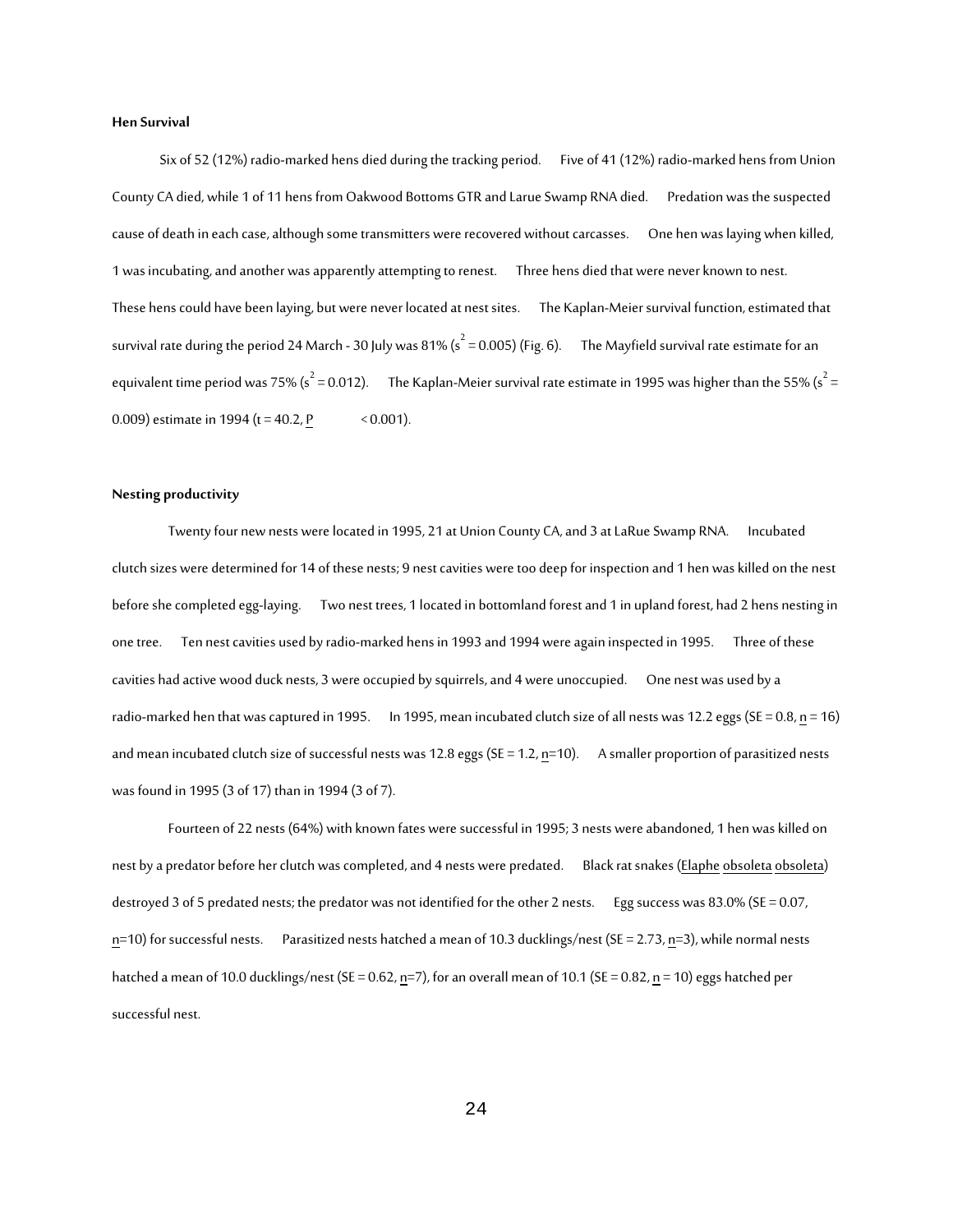#### **Brood Sizes**

We observed 70 broods during 15 April - 24 July 1995. Broods were observed in 9 habitats; 49 (70%) in flooded crop fields and open water, 2 (3%) in shrub-scrub wetlands, 7 (10%) on the Big Muddy River, 2 (3%) each in emergent wetlands, ditches, and submerged aquatic beds, and 6 (9%) in flooded forest. This distribution of brood observations reflected differences in visibility among habitats, rather than habitat preference.

Sample sizes were too small to compare brood sizes among all 3 age classes, so classes II and III were combined. Class I broods averaged 7.0 (SE = 0.5) ducklings/brood, while class II/III broods averaged 5.9 (SE = 0.5) ducklings/brood (Table 5). Class I broods averaged 9.0 (SE = 0.5) ducklings in 1993 and 6.4 (SE = 0.6) ducklings in 1994. Class II broods averaged 8.6 (SE = 1.1) in 1993 and 6.4 (SE = 0.7) in 1994. Class I brood sizes in 1994 and 1995 were lower than in 1993 ( $\underline{F}_{2,113}$  = 5.21,  $\underline{P} = 0.007$ ) broods, and class II/III brood sizes were lower in 1995 than in 1993 ( $\underline{F}_{2,49} = 3.72$ ,  $\underline{P} = 0.032$ ).

#### **DISCUSSION**

#### **Breeding Productivity**

Spring 1995 was a more prolonged nesting season, with higher survival and greater nesting effort by radio-marked hens compared to 1994. Our Mayfield hen survival estimate (0.75) was in the high portion of the range (56-78%) estimated by Robb and Bookhout (1990) for hen wood ducks in southcentral Indiana during 29 March - 19 May 1984-1985. The same proportions (15%) of radio-marked hens apparently emigrated from the study area without nesting in 1994 and 1995. More hens remained on the area at Union County CA than at Oakwood Bottoms/Larue Swamp in 1994 and 1995. This could be due to a predominance of migrant and/or non-nesting wood ducks at Oakwood Bottoms GTR, and more early captures of hens by night-lighting at Oakwood Bottoms GTR. A slightly smaller proportion of radio-marked hens remained on the study area without nesting in 1995 (35%) than in 1994 (41%). This, combined with higher survival resulted in a greater proportion radio-marked hens that nested in 1995 (46%) than in 1994 (22%).

There is lack of published information on proportions of wood duck hens that attempt to nest each year. Raw proportions of radio-marked hens that nested in 1994 and 1995 undoubtedly underestimated actual breeding effort. Eliminating hens with failed radios, and hens that died or apparently emigrated from the study area without nesting, breeding effort by radio-marked hens was 35% in 1994 and 57% in 1995. These estimates did not account for hens that may have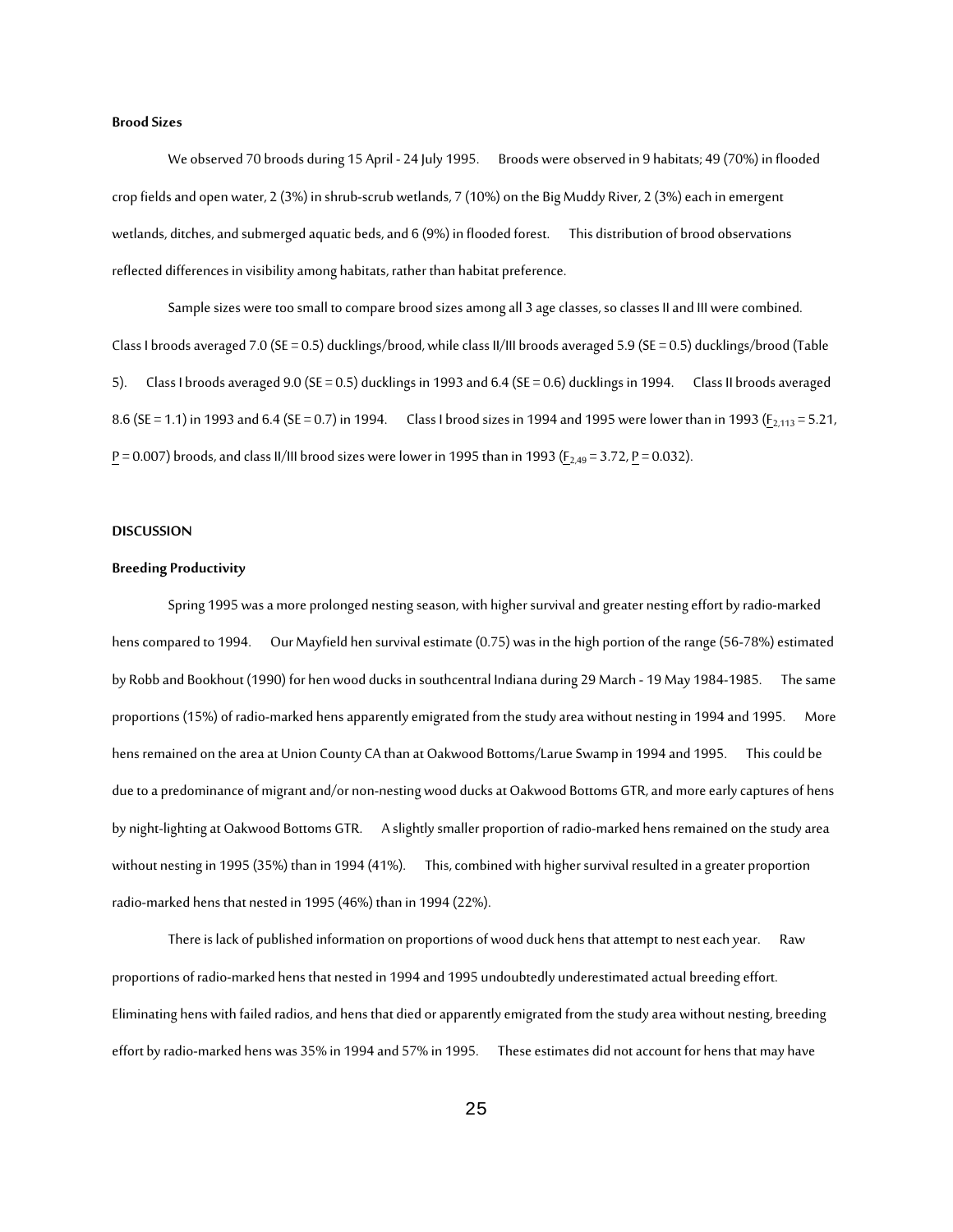parasitized nests of other hens. A few hens were tracked to possible nest trees, or were located in upland forest, but their movements were not localized on a single site, and were never known to incubate a clutch. Data collected to date indicated a relatively high rate of nest parasitism on our study area; 6 of 24 nests (25%) inspected in 1994 and 1995 were parasitized. In comparison, Bellrose and Holm (1994) reported that only 6 of 91 (6.6%) natural cavity nests were parasitized during 1938-1959 in Macon County, IL.

Combined nest success during 1993-1995 was  $66%$  (n = 38), well above the 40% (n = 512) success rate found in natural cavities by Bellrose and Holm (1994). Five (13%) nests were destroyed by predators (including 2 nests in which hens were also killed) and 7 (18%) were abandoned before hatching. Nests success was somewhat lower in bottomland (60%) than in upland nests (69.6%). Egg success in hatched nests declined slightly in 1995 (79%) compared to 1994 (85%) despite a lower proportion of parasitized nests. Bellrose and Holm (1994) reported that 93.6% of 28,714 eggs hatched from successful nests with normal and parasitized clutches.

Despite long brood movements over routes that were generally devoid of suitable habitat (see Job 1.3), brood survival appeared to be relatively high. With a mean of 10.3 ducklings leaving successful nests, class I brood sizes declined to 7.0 ducklings/brood. Additional losses occurred between class I and class II/III (5.9 ducklings/brood). Changes in brood size with age likely overestimated actual juvenile survival because losses of entire broods were not accounted for. However, repeated observations of 14 radio-marked brood hens during 1994 and 1995 detected only 1 hen that lost an entire brood before fledging. Slightly larger mean brood sizes were observed in 1995 compared to 1994, although a similar mean number of ducklings (10.9/nest) hatched from successful nests in 1994. Brood sizes compared favorably with that reported elsewhere. McGilvery (1969) found class I broods averaged 7.5 ducklings and class II broods averaged 5.5 ducklings in Maryland. Bellrose (1980) reported that class I broods averaged 6.9 ducklings while class II broods averaged 5.4 ducklings.

#### **Road-side Surveys**

Preliminary data analyses suggested that road-side surveys were sensitive to temporal and geographic changes in breeding population densities and nesting chronology. Weekly changes in breeding population density along survey routes were the result of migrants arriving or leaving the study area, changing water levels, and proportions of hens incubating. Call-counts tended to decline when water levels fell and more hens were incubating. Although relatively small proportions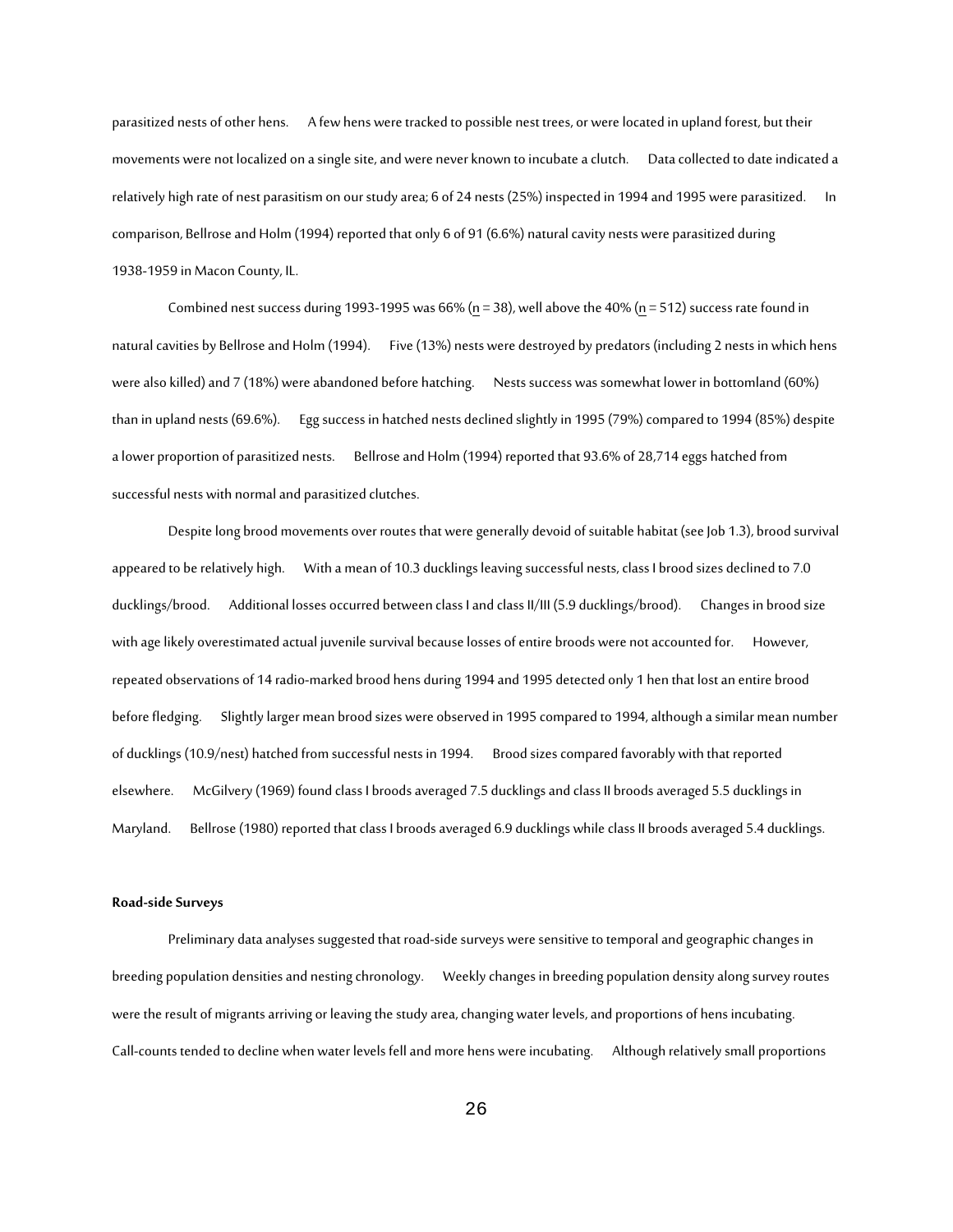of hens adjacent to listening stations were detected by calls, numbers of birds detected by sight were loosely correlated with numbers detected by calls alone. The correlation was lower in 1995 than in 1994, possibly because more hens were incubating in 1995 than in 1994. Ice cover during early weeks of the survey may also have concentrated birds, resulting in more birds to be heard calling than were seen.

The timing of roadside surveys is important to their utility in providing breeding population indices. The largest numbers of wood ducks were generally detected during mid-March through mid-April, corresponding to the peak period of nest initiation in southern Illinois. Current FWS guidelines specify that roadside surveys should be conducted during 15 May - 5 June to coincide with timing of the North American Breeding Bird Survey. Although these dates may be appropriate for more northerly areas, surveys conducted after mid-May would occur after peak of hatching in southern Illinois. Hens with broods are most secretive, and unsuccessful breeders often have departed from nesting areas on molt migrations at this time (Bellrose 1980, Bellrose and Holm 1994). Consequently, roadside surveys conducted after mid-May at latitudes south of and including southern Illinois would not necessarily reflect annual variation in the size of breeding populations or nesting effort. Nesting chronology differs by up to 10 weeks (3 February - 15 April) between northern and southern portions of wood duck breeding range. Timing of roadside surveys should vary with latitude so that comparable indices of population trends are obtained across the entire breeding range. Preliminary analyses of our data indicate that surveys conducted just before or during the peak of nest initiation would be most effective.

#### **LITERATURE CITED**

- Bellrose, F. C. 1980. Ducks, geese, and swans of North America. Third ed. Stackpole Books, Harrisburg, PA. 540pp. \_\_\_\_\_, and D. J. Holm. 1994. Ecology and management of the wood duck. Stackpole Books, Mechanicsburg, PA. 588pp.
- Carney, S. M. 1992. Species, age and sex identification of ducks using wing plumage. U.S. Dep. of Inter., Fish and Wildl. Serv. Washington, D.C. 144 pp.
- Gates, R. J., R. J. Kawula, D. C. Ryan, and P. J. Bergmann. 1994. Wood duck population and habitat investigations. Ann. Perf. Rep. Ill. Fed. Aid Proj. W-121-R-2. 44 pp.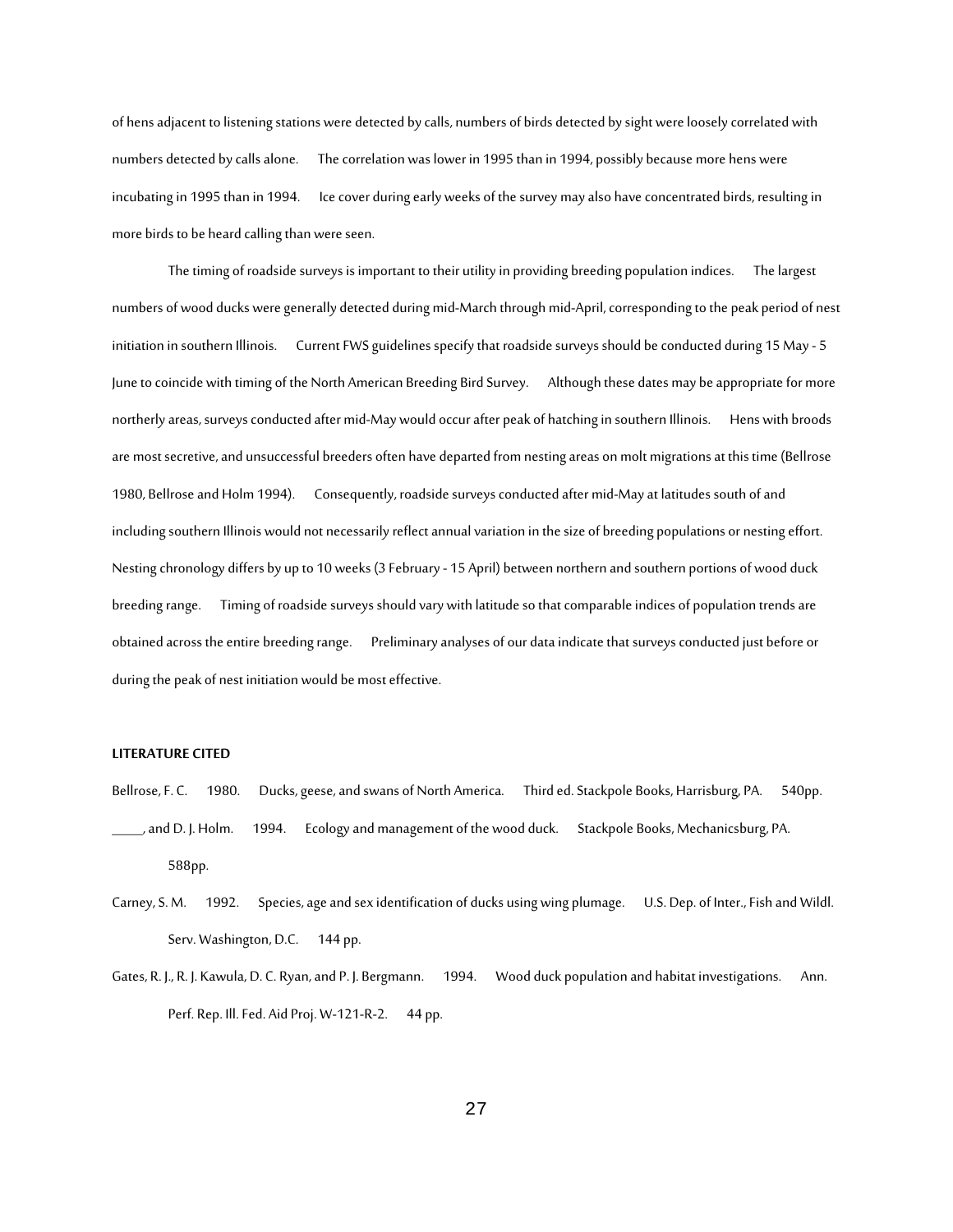Gollop, J. B., and W. H. Marshall. 1954. A guide for aging duck broods in the field. Mississippi Flyway Council Tech. Sect. 14pp.

Mayfield, H. F. 1961. Nesting success calculated from exposure. Wilson Bull. 73:255-261.

1975. Suggestions for calculating nest success. Wilson Bull. 87:456-466.

McGilvery, F. B. 1969. Survival in wood duck broods. J. Wildl. Manage. 33:73-76.

Mech, L. D. 1983. Handbook of animal radio-tracking. Univ. Minnesota Press, Minneapolis. 107pp.

Pollock, K. H., S. R. Winterstein, C. M. Bunck, and P. D. Curtis. 1989. Survival analysis in telemetry studies: the staggered entry design. J. Wildl. Manage. 53:7-15.

- Robb, J. R., and T. A. Bookhout. 1990. Female and juvenile wood duck survival and movements in Indiana. Pages 179-184 in L. H. Fredrickson, G. V. Burger, S. P. Havera, D. A. Graber, R. E. Kirby, and T. S. Taylor, eds. Proc. 1988 North Am. Wood Duck Symp., St. Louis, MO.
- SAS Institute Inc. 1989. SAS/STAT user's guide, Version 6, Fourth Edition, Volume 2. Cary, NC. 846pp.
- Sauer, J. R., and S. Droege. 1990. Wood duck population trends from the North American Breeding Bird Survey. Pages 225-231 in L. H. Fredrickson, G. V. Burger, S. P. Havera, D. A. Graber, R. E. Kirby, and T. S. Taylor, eds. Proc. 1988 North Am. Wood Duck Symp., St. Louis, MO.
- Semel, B., P. W. Sherman, and S. M. Byers. 1990. Nest boxes and brood parasitism in wood ducks: a management dilemma. Pages 163-170 in L. H. Fredrickson, G. V. Burger, S. P. Havera, D. A. Graber, R. E. Kirby, and T. S. Taylor, eds. Proc. 1988 North Am. Wood Duck Symp., St. Louis, MO.
- , and \_\_\_\_\_. 1993. Answering basic questions to address management needs: case studies of wood duck nest box programs. Trans. N. Am. Wildl. Natur. Resour. Conf. 58:537-550.
- Soulliere, G. J. 1990. Regional and site-specific trends in wood duck use of nest boxes. Pages 235-244 in L. H. Fredrickson, G. V. Burger, S. P. Havera, D. A. Graber, R. E. Kirby, and T. S. Taylor, eds. Proc. 1988 North Am. Wood Duck Symp., St. Louis, MO.
- Trost, R. E. 1990. The relationship between harvest and survival rates of wood ducks in eastern North America. Pages 367-370 in L. H. Fredrickson, G. V. Burger, S. P. Havera, D. A. Graber, R. E. Kirby, and T. S. Taylor, eds. Proc. 1988 North Am. Wood Duck Symp., St. Louis, MO.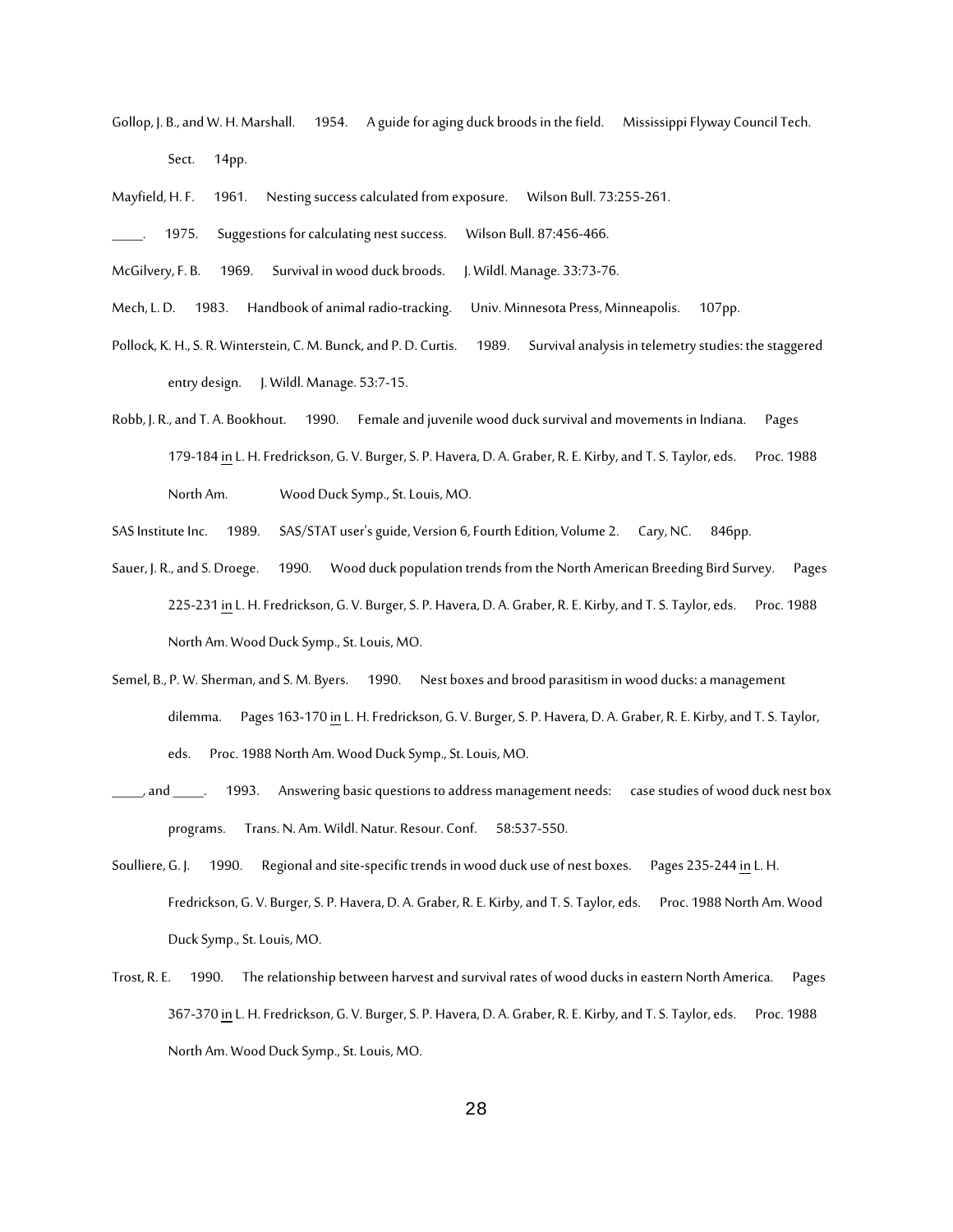U.S. Fish and Wildlife Service. 1982. Waterfowl status report, 1979. Washington, Spec. Sci. Rep.-Wildl. No. 246.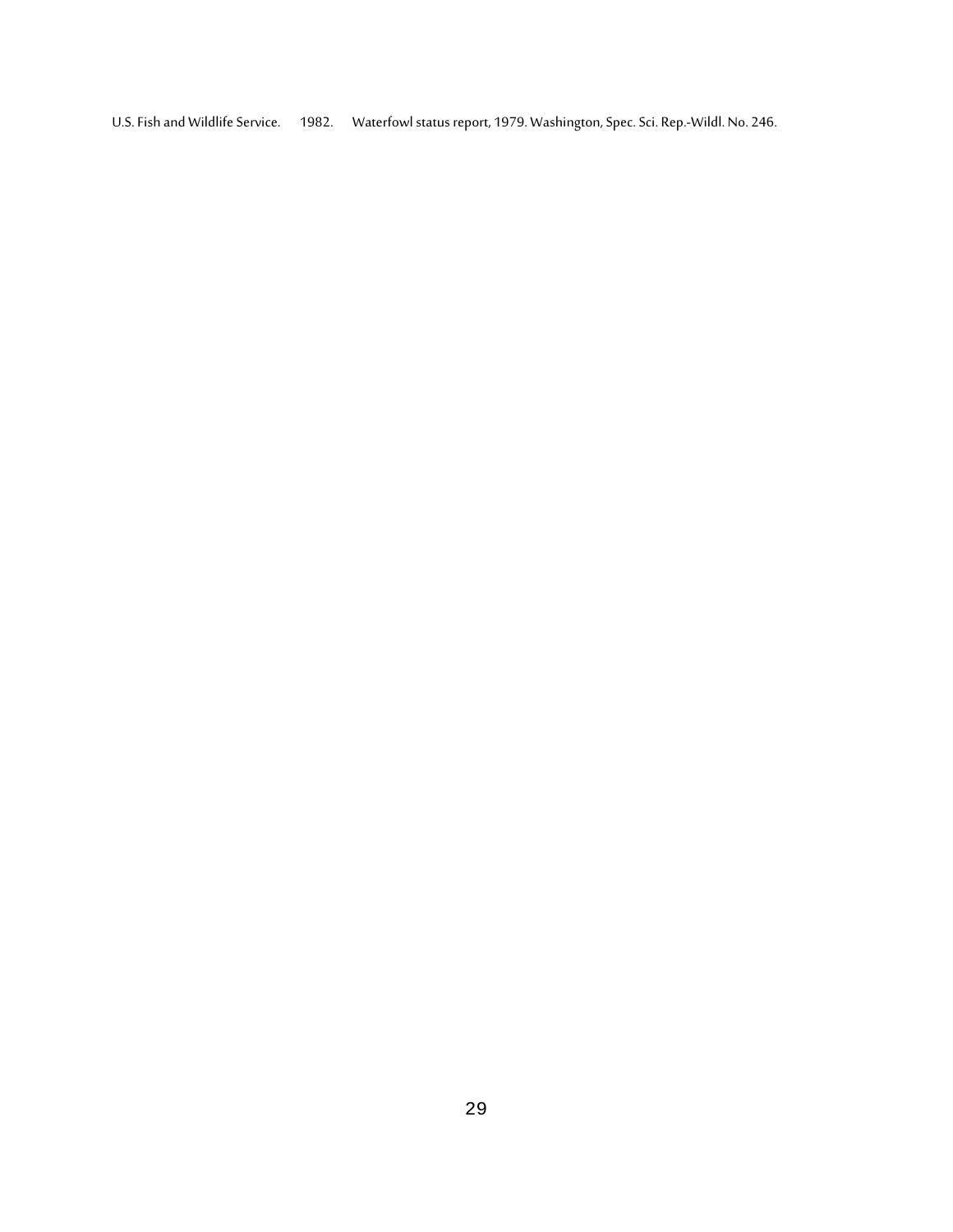Table 2. Determination of sample sizes for statistical comparisons of nest site characteristics and nesting productivity of wood ducks in southern Illinois during springs 1993 - 1995.

|                  |                  | Nest site characteristics |                 | Nest Fate      |                 |                |                      |                |
|------------------|------------------|---------------------------|-----------------|----------------|-----------------|----------------|----------------------|----------------|
| Data<br>Code     | Habitat          | Distance                  | Tree/<br>Cavity | Clutch<br>Size | Nest<br>Success | Egg<br>Success | No. Hens<br>or Nests |                |
| $\Omega$         | $\overline{0}$   | $\mathbf{0}$              | $\Omega$        | $\mathbf{0}$   |                 | $\Omega$       | $\overline{0}$       | $50\,$         |
|                  |                  |                           |                 |                |                 |                |                      | 19             |
| $\overline{2}$   |                  | 1                         | 1               |                |                 | $\mathbf{0}$   | $\mathbf{0}$         | $\mathbf{0}$   |
| 3                |                  | 1                         | 1               | $\mathbf{0}$   |                 | $\mathbf{1}$   | $\boldsymbol{0}$     | 13             |
| $\overline{4}$   | 1                | 1                         |                 | $\mathbf{0}$   |                 | $\mathbf{0}$   | $\mathbf{0}$         | 5              |
| 5                | 1                | $\mathbf{0}$              | $\Omega$        | $\Omega$       |                 |                | $\boldsymbol{0}$     |                |
| $\,6\,$          | 1                | $\mathbf{0}$              | $\Omega$        | $\Omega$       |                 | $\overline{0}$ | $\mathbf{0}$         | 0              |
| $\overline{7}$   | $\mathbf{0}$     | $\overline{0}$            | $\Omega$        | 1              |                 | $\mathbf 1$    | 1                    | 3              |
| $\, 8$           | $\boldsymbol{0}$ | $\mathbf{0}$              | $\mathbf{0}$    | $\mathbf{0}$   |                 | 1              | $\boldsymbol{0}$     | $\overline{0}$ |
| $\boldsymbol{9}$ | $\boldsymbol{0}$ | $\mathbf{0}$              | $\mathbf{0}$    | $\mathbf{0}$   |                 | $\mathbf{0}$   | $\mathbf{0}$         | 9              |
| $10\,$           | $\mathbf{0}$     | 0                         | 0               |                |                 |                |                      |                |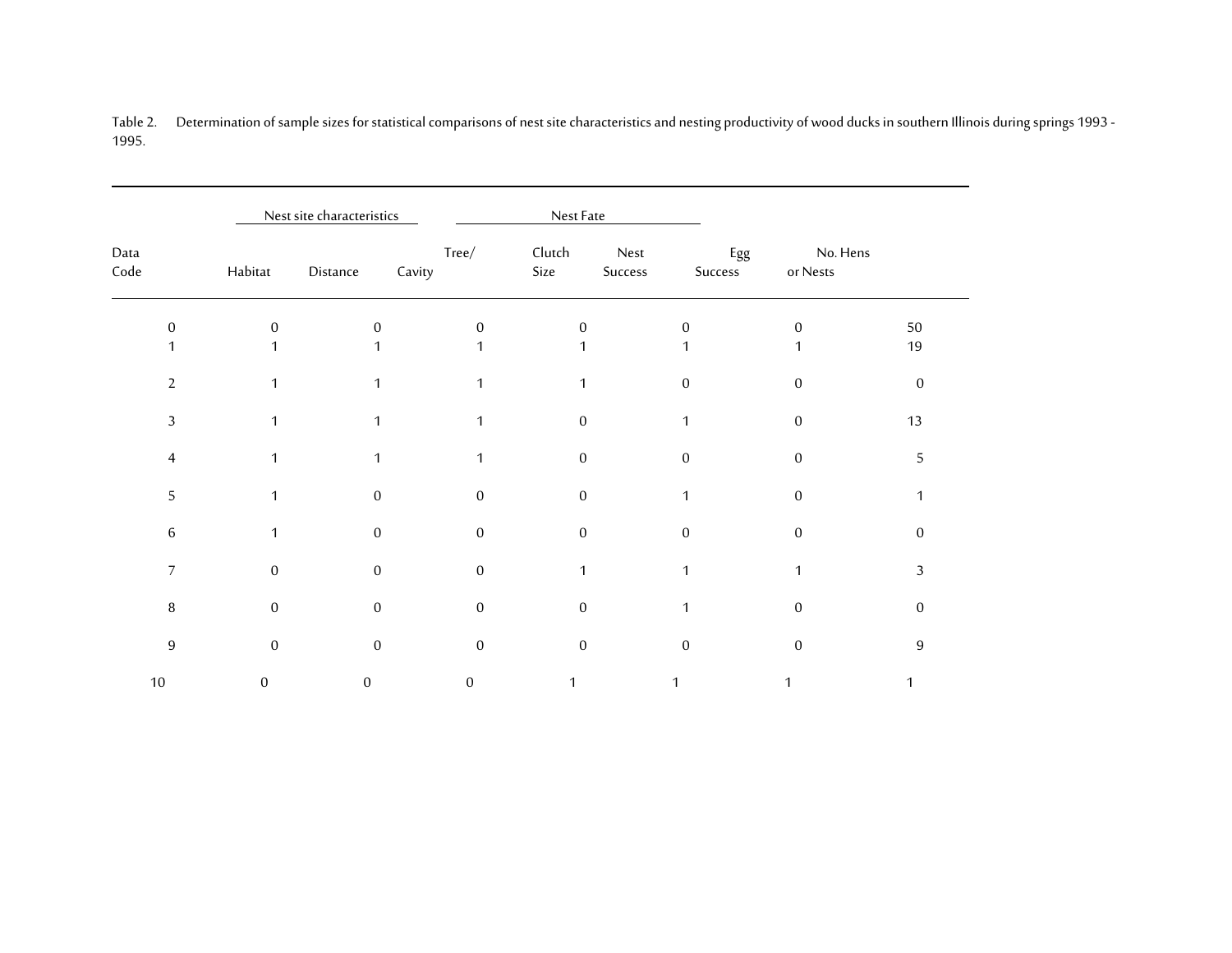## Table 2. Continued.

|              | Nest site characteristics<br>Nest Fate |                  |                 |                  |                  |                            |                  |
|--------------|----------------------------------------|------------------|-----------------|------------------|------------------|----------------------------|------------------|
| Data<br>Code | Habitat                                | Distance         | Tree/<br>Cavity | Clutch<br>Size   | Nest<br>Success  | Egg<br>or Nests<br>Success | No. Hens         |
| 11           | $\overline{0}$                         | $\mathbf{0}$     | $\mathbf{0}$    | $\boldsymbol{0}$ | $\mathbf{0}$     | $\mathbf{0}$               | 1                |
| 12           | $\overline{0}$                         | $\boldsymbol{0}$ | $\mathbf{1}$    | $\mathbf{1}$     | 1                | $\mathbf{1}$               | $\mathbf{0}$     |
| 13           | $\boldsymbol{0}$                       | $\boldsymbol{0}$ | $\mathbf{1}$    | $\boldsymbol{0}$ | $\boldsymbol{0}$ | $\mathbf{0}$               | $\boldsymbol{0}$ |
| $\mathsf{n}$ | 38                                     | 37               | 37              | 23               | 36               | 23                         | 102              |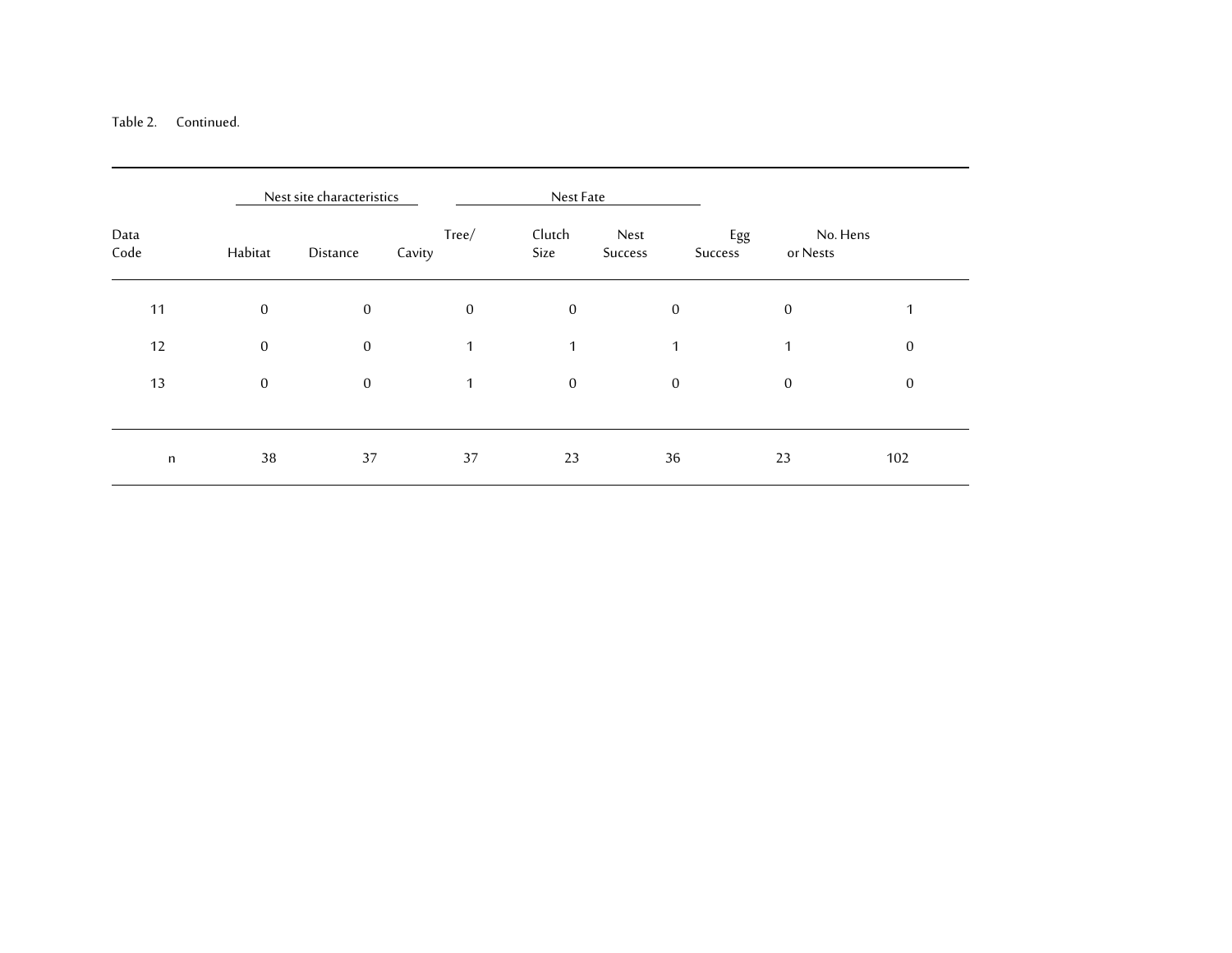|          | Capture      | Capture  | Age   | Body mass | <b>USFWS</b>           |  |
|----------|--------------|----------|-------|-----------|------------------------|--|
| Hen no.  | location     | date     | class | (g)       | band no.               |  |
| 148-053  | <b>OBGTR</b> | 20 March | Adult | 690       | 775-27052 <sup>ª</sup> |  |
| 148-593  | <b>OBGTR</b> | 23 March | Adult | 810       | 775-27054 <sup>ª</sup> |  |
| 148-143  | <b>OBGTR</b> | 23 March | Juv.  | 830       | 775-27055 <sup>a</sup> |  |
| 148-263  | <b>OBGTR</b> | 23 March | Juv.  | 650       | 775-27056 <sup>ª</sup> |  |
| 148-473  | <b>OBGTR</b> | 23 March | Adult | 760       | 775-27053 <sup>ª</sup> |  |
| 148-622  | <b>UCCA</b>  | 25 March | Adult | 740       | 775-27057 <sup>a</sup> |  |
| 148-681  | <b>OBGTR</b> | 27 March | Adult | 860       | 775-27074              |  |
| 148-113  | <b>OBGTR</b> | 27 March | Juv.  | 640       | 775-27075              |  |
| 148-443  | <b>UCCA</b>  | 29 March | Adult | 530       | 775-27058 <sup>ª</sup> |  |
| 148-322  | <b>UCCA</b>  | 30 March | Adult | 670       | 775-27060              |  |
| 148-712  | <b>UCCA</b>  | 30 March | Adult | 630       | 775-27059              |  |
| 148-413  | LaRue        | 1 April  | Adult | 700       | 775-27061              |  |
| 148-651  | <b>UCCA</b>  | 2 April  | Adult | 750       | 775-27062              |  |
| 148-352  | <b>UCCA</b>  | 2 April  | Adult | 735       | 775-27063              |  |
| 148-562  | LaRue        | 3 April  | Juv.  | 690       | 775-27076              |  |
| 148-172  | <b>UCCA</b>  | 4 April  | Adult | 550       | 775-27064              |  |
| 148-202  | <b>UCCA</b>  | 4 April  | Adult | 570       | 775-27065 <sup>a</sup> |  |
| 148-232  | UCCA         | 5 April  | Adult | 700       | 775-27066              |  |
| 148-531  | UCCA         | 6 April  | Juv.  | 575       | 775-27067 <sup>ª</sup> |  |
| 148-742  | <b>UCCA</b>  | 6 April  | Adult | 660       | 775-27068 <sup>ª</sup> |  |
| Table 3. | Continued.   |          |       |           |                        |  |

Table 3. Wood duck hens captured and radio-marked at Union County Conservation Area (UCCA), LaRue Swamp, and Oakwood Bottoms Greentree Reservoir (OBGTR) during spring 1994.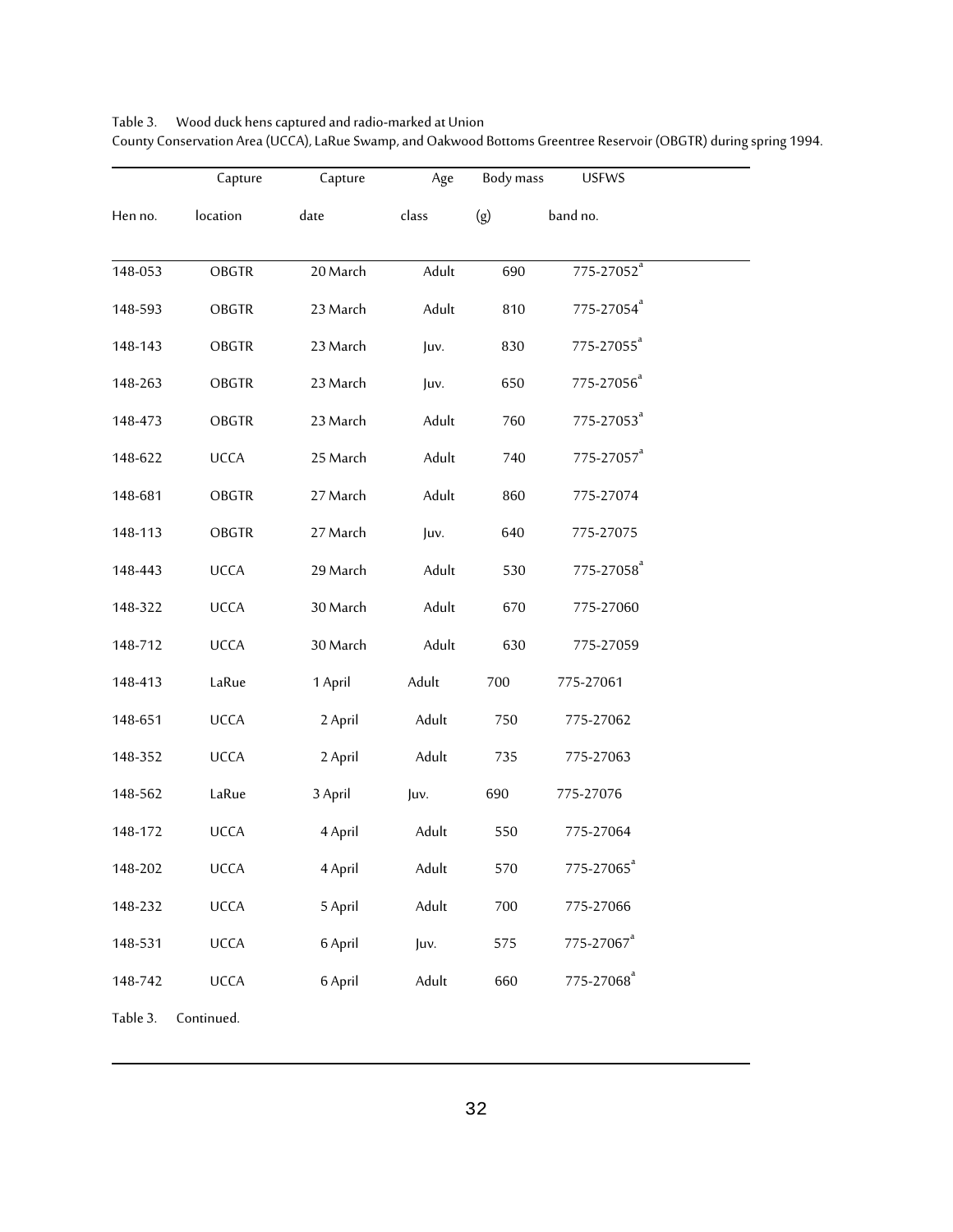|                     | Capture                   | Capture  | Age   | Body mass | <b>USFWS</b>               |  |
|---------------------|---------------------------|----------|-------|-----------|----------------------------|--|
| Hen no.             | location                  | date     | class | (g)       | band no.                   |  |
| 148-022             | <b>UCCA</b>               | 6 April  | Adult | 590       | $775 - 27069$ <sup>a</sup> |  |
| 149-033             | UCCA                      | 6 April  | Adult | 560       | 775-27070 <sup>a</sup>     |  |
| 149-263             | <b>UCCA</b>               | 6 April  | Juv.  | 510       | 775-27071                  |  |
| 149-161             | UCCA                      | 6 April  | Adult | 630       | 775-27072                  |  |
| 149-203             | UCCA                      | 6 April  | Juv.  | 560       | 775-27073                  |  |
| 148-262             | UCCA                      | 7 April  | Juv.  | 570       | 775-27077                  |  |
| 149-011             | UCCA                      | 8 April  | Adult | 660       | 775-27078                  |  |
| 149-103             | LaRue                     | 8 April  | Adult | 620       | 775-27079                  |  |
| 149-221             | UCCA                      | 12 April | Adult | 575       | 775-27080                  |  |
| 149-023             | UCCA                      | 12 April | Adult | 560       | 775-27081 <sup>ª</sup>     |  |
| 149-143             | UCCA                      | 13 April | Adult | 600       | 775-27090                  |  |
| 149-054             | UCCA                      | 13 April | Adult | 620       | 775-27091                  |  |
| 149-084             | UCCA                      | 13 April | Adult | 650       | 775-27092 <sup>ª</sup>     |  |
| 149-191             | UCCA                      | 13 April | Adult | 595       | 775-27093 <sup>ª</sup>     |  |
| 149-272             | UCCA                      | 19 April | Adult | 550       | 775-27094 <sup>ª</sup>     |  |
| 149-174             | <b>UCCA</b>               | 20 April | Adult | 660       | 775-27095                  |  |
| 149-232             | <b>UCCA</b>               | 23 April | Adult | 570       | 775-27096 <sup>ª</sup>     |  |
| 149-063             | <b>UCCA</b>               | 25 April | Adult | 715       | 775-27097 <sup>a</sup>     |  |
| 149-042             | UCCA                      | 25 April | Juv.  | 535       | 775-27098                  |  |
| 149-153             | UCCA                      | 25 April | Adult | 560       | 775-27099 <sup>a</sup>     |  |
| 149-281<br>Table 3. | <b>UCCA</b><br>Continued. | 25 April | Adult | 580       | 775-27100                  |  |

Capture Capture Age Body mass USFWS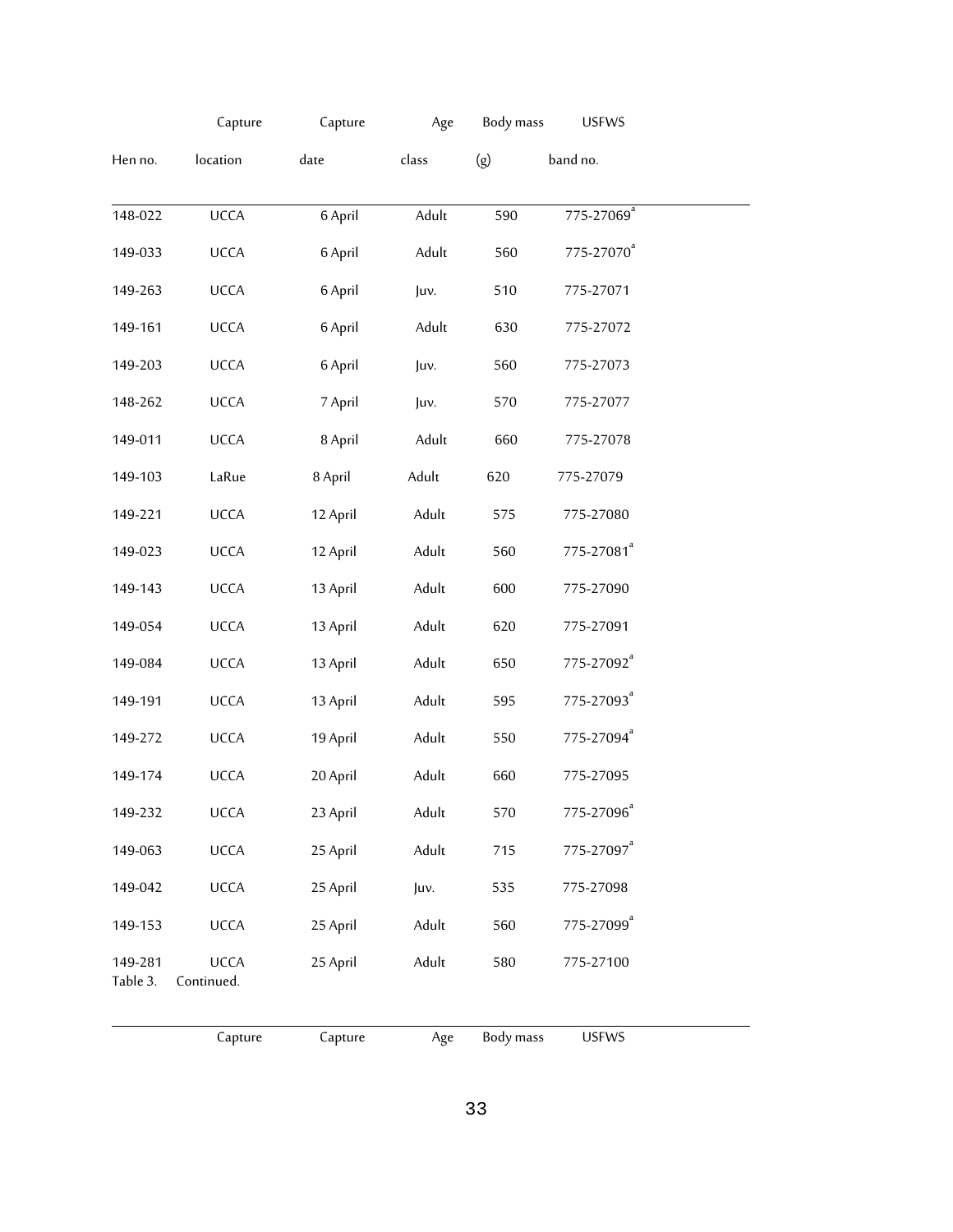| Hen no. | location    | date                                                         | class | (g) | band no.               |  |
|---------|-------------|--------------------------------------------------------------|-------|-----|------------------------|--|
| 149-183 | <b>UCCA</b> | 25 April                                                     | Adult | 590 | 775-27082              |  |
| 149-213 | <b>UCCA</b> | 25 April                                                     | Adult | 540 | 775-27083 <sup>ª</sup> |  |
| 149-094 | <b>UCCA</b> | 25 April                                                     | Adult | 570 | 775-27084 <sup>ª</sup> |  |
| 149-004 | <b>UCCA</b> | 1 May                                                        | Adult | 560 | 915-50430 <sup>ª</sup> |  |
| 149-131 | <b>UCCA</b> | 1 May                                                        | Adult | 585 | 775-27088              |  |
| 149-113 | <b>UCCA</b> | 1 May                                                        | Adult | 620 | 775-27087              |  |
| 149-123 | <b>UCCA</b> | 1 May                                                        | Adult | 555 | 775-27086              |  |
| 149-242 | <b>UCCA</b> | 1 May                                                        | Juv.  | 515 | 775-27085              |  |
| 149-252 | <b>UCCA</b> | 1 May                                                        | Juv.  | 570 | 775-27089              |  |
| 149-072 | <b>UCCA</b> | 2 May                                                        | Adult | 610 | <b>NONE</b>            |  |
| 148-982 | <b>UCCA</b> | 12 May                                                       | Adult | 580 | 775-27401              |  |
|         |             | <sup>a</sup> Droviously handed by Coop Wild Dee Lab out Dont |       |     |                        |  |

<sup>a</sup> Previously banded by Coop. Wildl. Res. Lab or Ill. Dept.

Nat. Resour. personnel.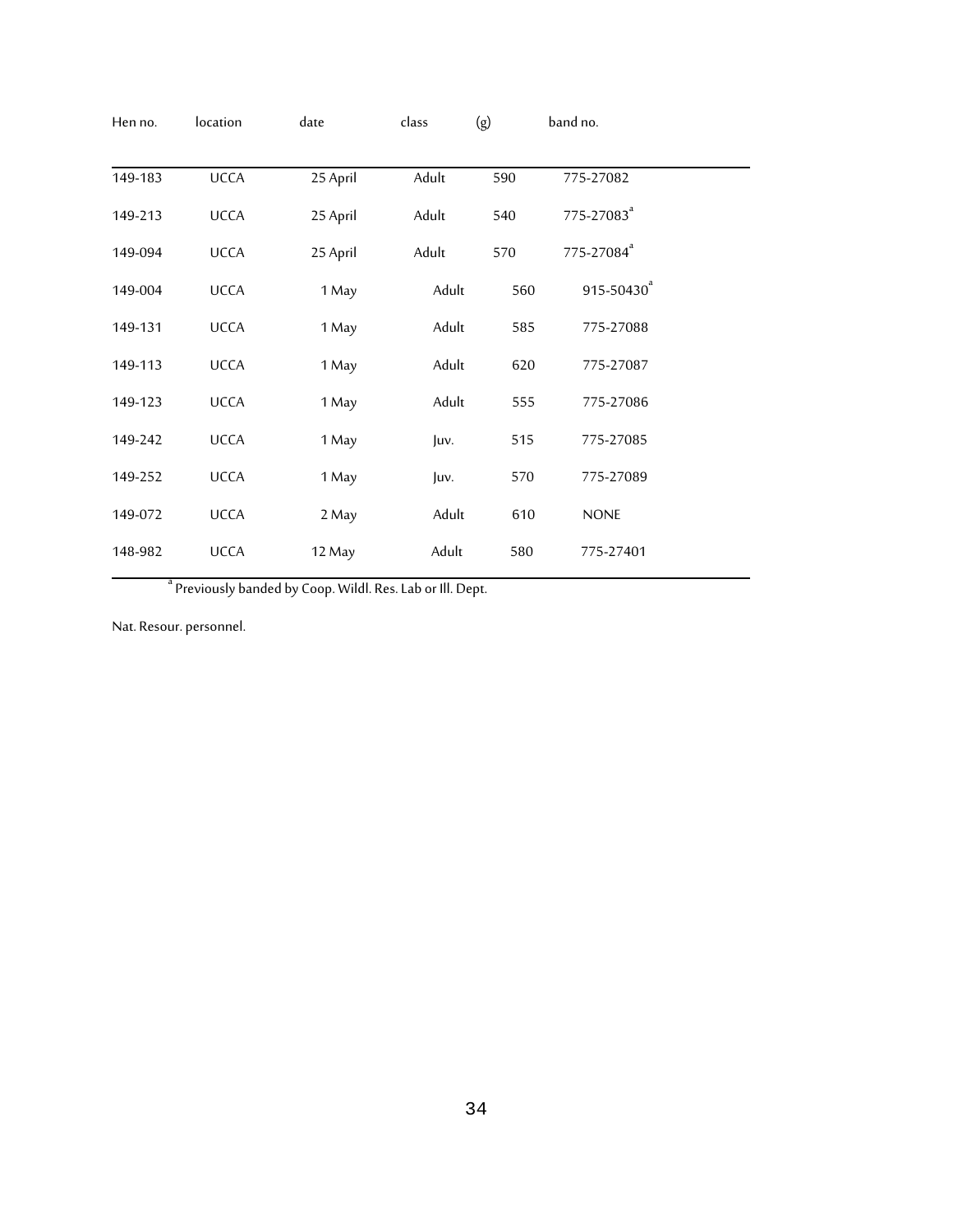|                       | <b>Union County CA</b> |              |                | Oakwood/LaRue   |              |                                |                | Total              |              |                       |                        |                     |                |                |
|-----------------------|------------------------|--------------|----------------|-----------------|--------------|--------------------------------|----------------|--------------------|--------------|-----------------------|------------------------|---------------------|----------------|----------------|
| 1994                  |                        | 1995         |                | 1994            |              | 1995                           |                | 1994               |              | 1995                  |                        |                     |                |                |
| No.                   | %                      | No.          | %              | No.             | $\%$         | No.                            | %              | No.                | %            | No.                   | %                      |                     |                |                |
| Nested                |                        |              | 7 <sup>7</sup> | 24              | 21           | 51                             | $\mathbf{2}$   | 17                 | 3            | 27                    | $\boldsymbol{9}$<br>22 | 24                  | 46             |                |
| Resident, non-nesting |                        | 12           | 42             | 14              | 34           | 5 <sup>5</sup>                 | 42             | $\overline{4}$     | 36           | 17                    | 41                     | 18<br>35            |                |                |
| Migrant/transient     |                        | $\mathbf{3}$ | 10             |                 | 5<br>12      |                                | 3 <sup>7</sup> | $\mathbf{3}$<br>24 |              | $6\overline{6}$<br>27 | 15                     | 8                   | 15             |                |
| Died                  |                        |              |                | 5<br>17         |              | $\overline{3}$<br>$\mathbf{1}$ |                | $2^{\circ}$<br>17  |              | 10<br>1               | 7 <sup>7</sup>         | 17                  | $\overline{2}$ | $\overline{4}$ |
| Radio failed          |                        |              | $\mathbf{2}$   | $7\overline{ }$ | $\mathbf{0}$ | $\overline{0}$                 | $\mathbf{0}$   | $\overline{0}$     | $\mathbf{0}$ | $\overline{0}$        | $\overline{2}$         | 5<br>$\overline{0}$ | $\mathbf{0}$   |                |
| Total                 |                        |              | 29             | 100             | 41           | 100                            | 12             | 100                | 11           | 100                   | 100<br>41              | 52                  | 100            |                |

Table 4. Fates of radio-marked wood duck hens at Union County CA and Oakwood Bottoms GTR/LaRue Swamp RNA in 1994 and 1995.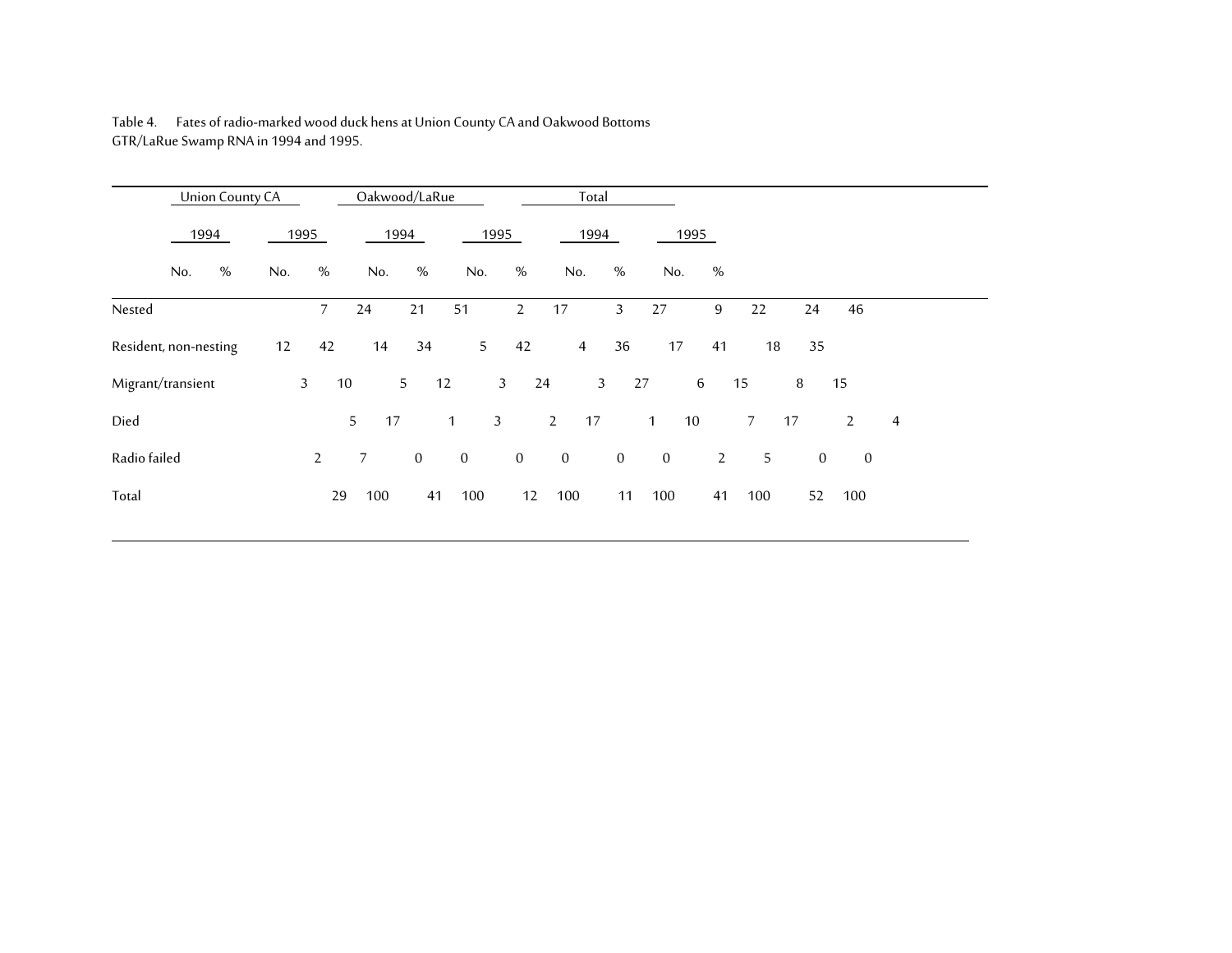|            | 1993                         | 1994                                                    | 1995            |
|------------|------------------------------|---------------------------------------------------------|-----------------|
| Age Class  | (SE)<br>$\underline{x}$<br>n | (SE)<br>(SE)<br>$\underline{x}$<br>n<br>$\underline{x}$ | $\underline{n}$ |
|            |                              |                                                         |                 |
| IA         | 8.6(3.6)<br>14               | 6.8(0.9)<br>6.6(1.0)<br>$20\,$                          | 13              |
| IB         | 9.9(1.0)<br>11               | 5.5(0.9)<br>6.7(0.7)<br>11                              | 24              |
| IC         | 8.0(1.0)<br>$\mathfrak{Z}$   | 6.9(1.0)<br>8.5(1.1)<br>10                              | 10              |
| <b>IIA</b> | 7.8(1.7)<br>$\,6\,$          | 6.0(0.9)<br>5.3(1.0)<br>$\overline{7}$                  | $\overline{7}$  |
| IІB        | 7.5(0.5)<br>$\sqrt{2}$       | 7.3(1.9)<br>6.3(0.8)<br>$\overline{4}$                  | $\,6\,$         |
| IIC        | 11.0(2.0)<br>$\overline{3}$  | 7.0(0.9)<br>5.7(2.9)<br>$\boldsymbol{7}$                | $\mathfrak{Z}$  |
| Ш          | $\boldsymbol{0}$             | $\boldsymbol{0}$                                        | 5.6(0.5)<br>7   |

| Table 5. | Mean brood size comparisons by age class (Gollop and             |
|----------|------------------------------------------------------------------|
|          | Marshall 1954) for wood duck broods observed at Union County CA, |
|          | Oakwood Bottoms, and LaRue Swamp springs 1993, 1994 and 1995.    |

 $\overline{a}$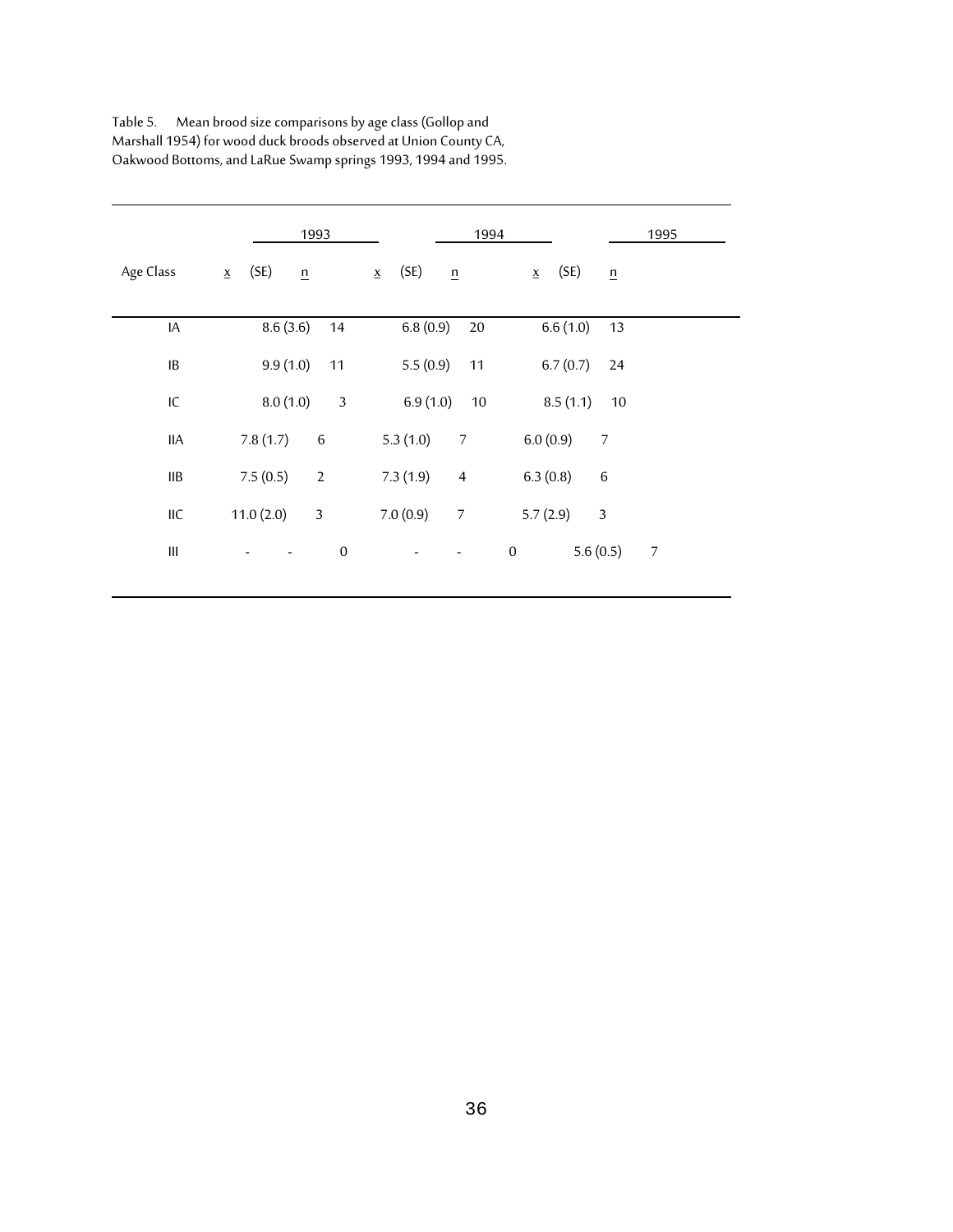#### Job 1.3: **Seasonal Movements and Habitat Use**

Objectives: To (1) document seasonal changes in local distribution and habitat use patterns of breeding and post-breeding wood ducks in southern Illinois; (2) investigate movements, habitat selection, and habitat relationships of adult female wood ducks during breeding and post-breeding in southern Illinois.

#### **INTRODUCTION**

The nutritional requirements of breeding female wood ducks are generally well understood (Drobney 1990), but habitat selection during prenesting and nesting seasons has not been intensively studied (Fredrickson and Graber 1990). Most information on wood duck movements and habitat use patterns was obtained after nesting; little information is available during prenesting and nesting periods. Habitat conditions during these periods are critical to reproductive success, and ultimately recruitment. Data from this job will be integrated with data on habitat characteristics from Job 1.1 to investigate habitat selection by prenesting, nesting, and post-breeding hen wood ducks. Identification of frequently used habitats and movements between these habitats is needed to identify habitat factors that limit reproductive success.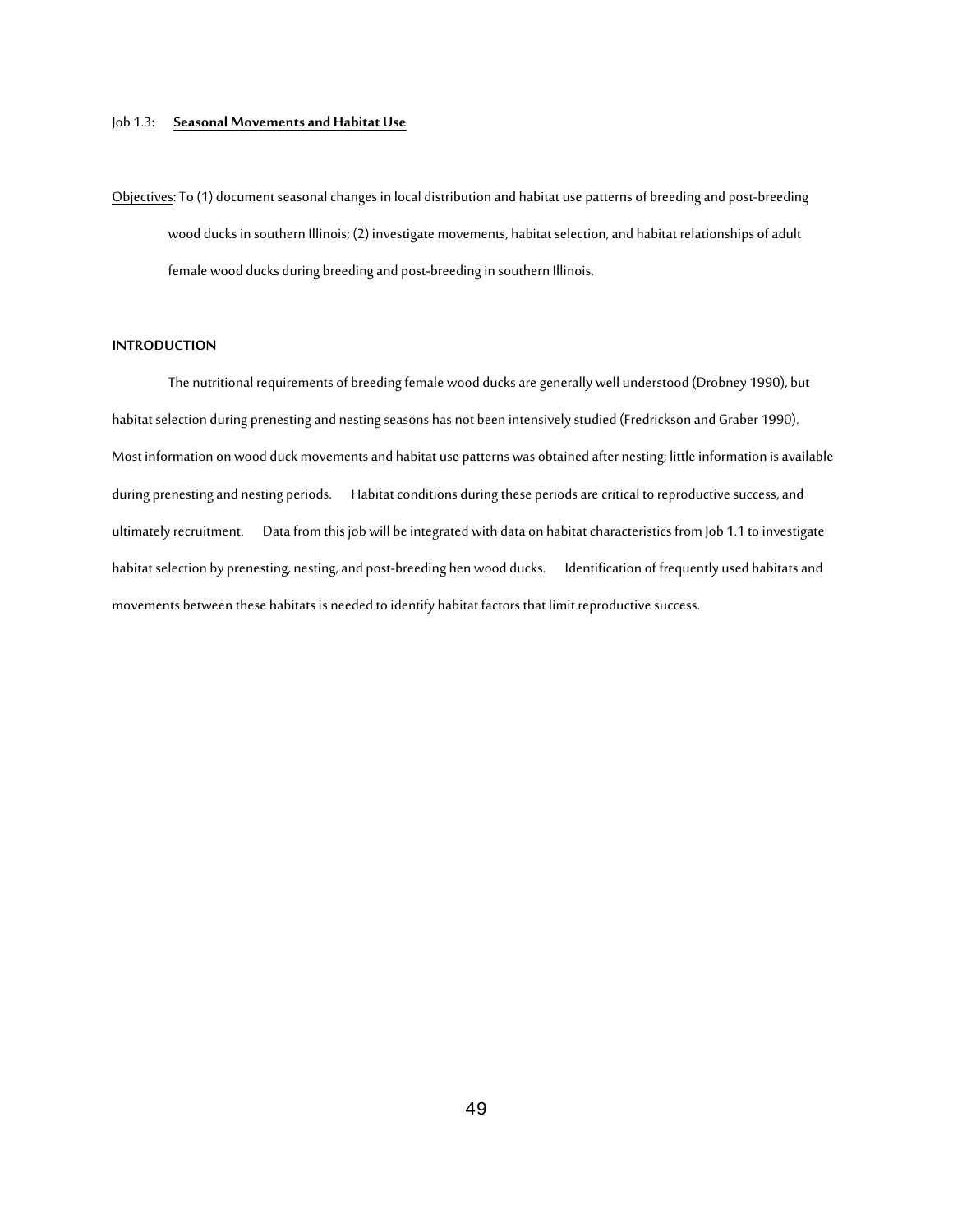#### **METHODS**

#### **Seasonal Movements**

Radio-marked hens were located at Union County CA every 1-2 days after waiting 2 days for birds to adjust to transmitters after capture. Hens werelocated continually from 0.5 hour before sunrise until mid-morning or from mid-afternoon until 0.5 hour after sunset once per week. Hens radio-marked at Oakwood Bottoms GTR and LaRue Swamp RNA were located once every 1-2 days, 5 days/week. Hens were located with hand-held receivers by homing to maximum signal strength (Mech 1983). Triangulation was used to locate individuals in inaccessible areas. Hen locations were plotted on 7.5 min quadrangle maps in the field. Coordinates for each location were determined by transferring points from field maps to scanned and georeferenced color infrared and black and white aerial photography produced under Job 1.1. Distances from nests to the nearest water and capture sites were determined using a geographical information system (MIPS).

### **Habitat Use**

General habitat types within which radio-marked hens were located were recorded in the field. More precise analyses of habitat selection will be conducted after locations of radio-marked hens are plotted on digitized habitat maps. Nest site characteristics including habitat (upland vs. bottomland forest), distance to capture site, and distance to nearest water were recorded. Nest trees located within the Mississippi River floodplain were classified as bottomland nests, while nests located above the floodplain in the Shawnee and Ozark Hills were considered upland nests. Nest tree characteristics including species, diameter at breast height (dbh), cavity diameter at nest entrance, entrance size, cavity depth, cavity height, number of openings to nest, number of cavities suitable for nesting, slope, and aspect were measured. Nest site characteristics were compared between upland and bottomland habitats using one-way ANOVA.

#### **RESULTS**

#### **Seasonal Movements**

Hens radio-marked at Oakwood Bottoms GTR and LaRue Swamp RNA (n = 11) were located from 26 March - 30 June (Fig. 7). Hens radio-marked at Union County CA were located 1,402 times during 15 March - 30 June (Fig. 8). Movement data were acquired for 26 hens before peak of nest initiation, for 44 hens between peaks of nest initiation and hatching, and for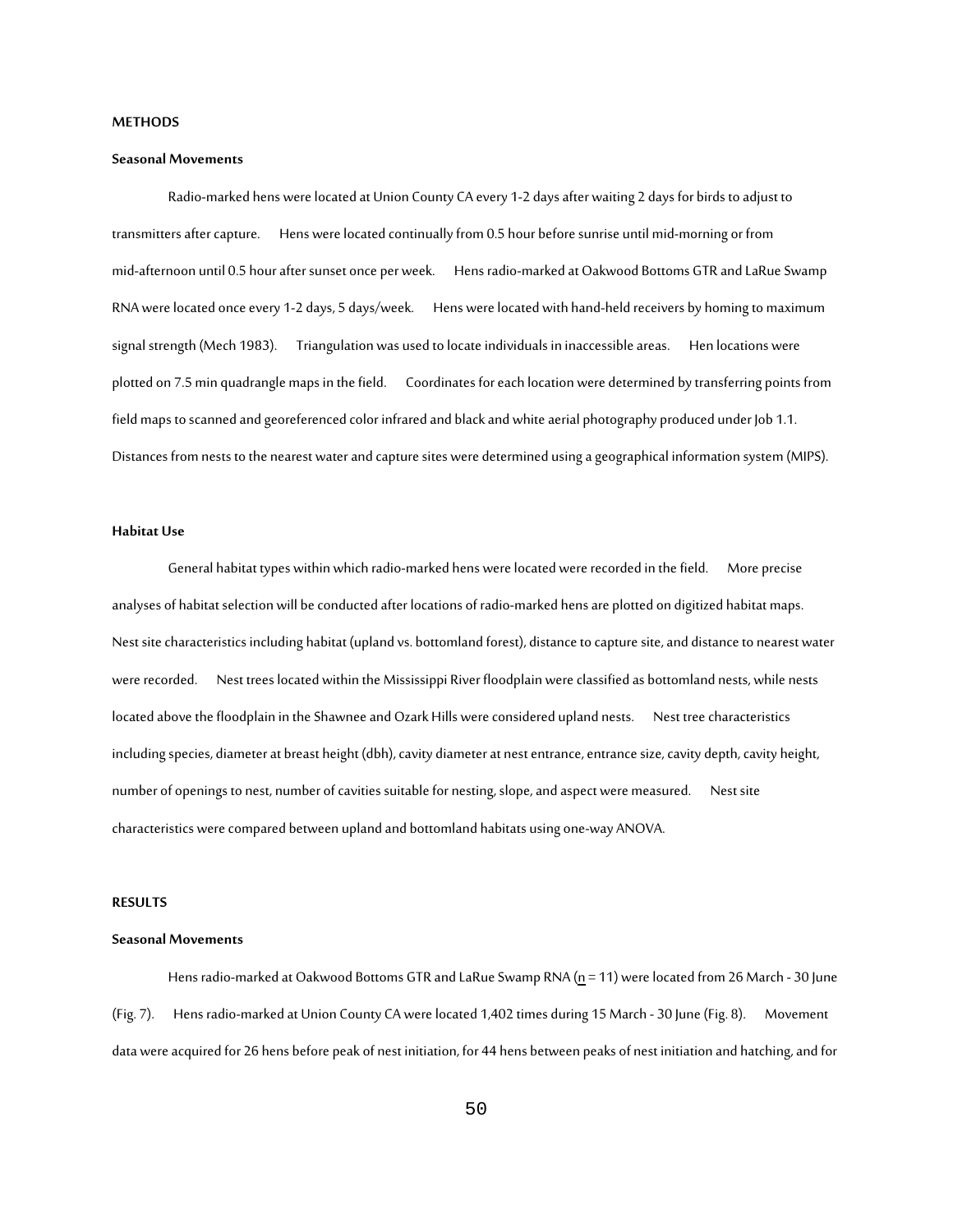37 hens after peak of hatching. Radio-locations for 15 of these hens spanned all 3 periods. Location coordinates of radio-marked hens are currently being plotted at each location using habitat maps created under Job 1.1.

Twenty-three nest locations were identified by following radio-marked hens. Upland forest nest sites ( $n = 20$ ) were located 1,497 m (SE = 223) from nearest water and 3,719 m (SE = 514) from capture locations of radio-marked hens. Bottomland forest nest sites (n = 3) were located 6.7 m (SE = 2.9) from nearest water and 1,291 m (SE = 866) from capture sites of individual hens. Home ranges and daily movements of individual hens will be presented in future project reports.

#### **Habitat Use**

Radio-marked hens were located most frequently in flooded forest habitats (45.5%), followed by shrub-scrub (33.2%), upland forest (14.4%), riverine (3.5%), open water (2.2%), flooded cropland/grass (0.8%), and flooded dead forest (0.5%). All locations in upland forest were of hens at nest sites.

Nineteen nest trees (79%) were located in upland forest and 5 (21%) were in bottomland forest during 1995. Similar distributions of nests among upland and bottomland forest were observed in 1993 and 1994 (6 of 8 each year). Combining years, 30 of 38 (79%) nests of radio-marked hens were located in upland forest. Tree species differed between upland and bottomland nests. Three bottomland nests were in cottonwoods (Populus deltoides), 3 were in sycamores (Platanus occidentalis), and 1 was in a dead tree. Fourteen upland nests were in beech (Fagusgrandifolia), 10 were in oak (Quercus sp.), 2 in hickory (Carya sp.), 1 in a sour gum (Nyssa sylvatica), 1 in a sycamore, and 1 nest was in a dead tree. Nest tree characteristics were similar between uplands and bottomlands (Table 6), except that upland trees had larger cavity entrances (t = -2.54, P = 0.016), larger cavity entrance diameter (t = -2.34, P = 0.026) and were located farther from water (t = -8.16, P < 0.001), and capture sites of nesting hens (t = -5.29, P < 0.001). There were no differences in nest site characteristics between successful and unsuccessful nests (|t| < 1.26, P > 0.219).

#### **DISCUSSION**

With data combined from 37 nests located during springs 1993-95, nest cavity openings averaged 5.8 m higher than reported by Soulliere (1990), and 3.1 m higher than reported by Robb and Bookhout (1995) for natural cavity nests. Bottomland nest cavities had smaller entrances than upland nest cavities, possibly due to hens selecting cavities that were more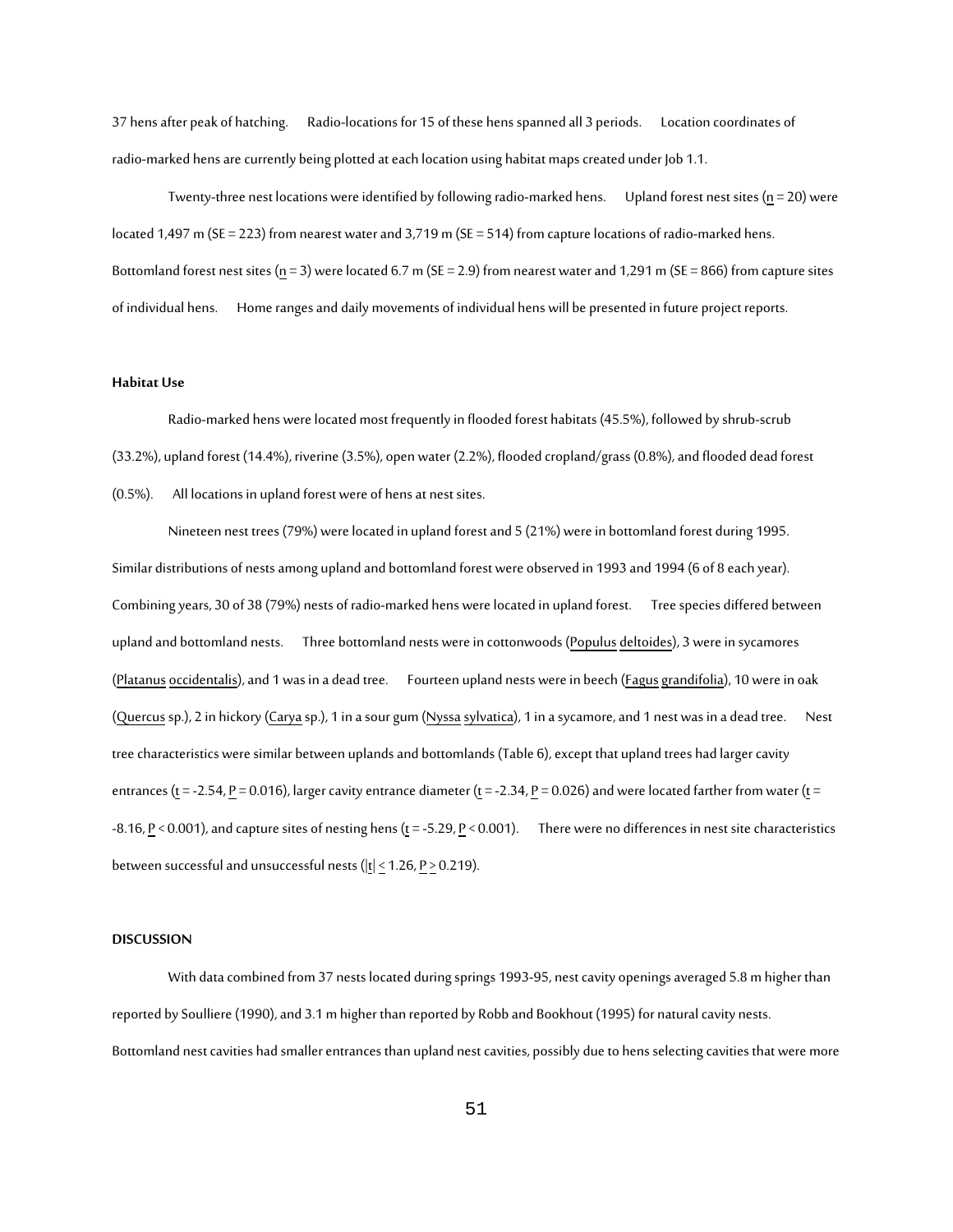secure from predators in bottomlands (Bellrose and Holm 1994). There was also an emerging trend for bottomland nest cavity openings to be located higher than upland nest openings, although sample sizes were not yet sufficient to prove statistical significance. Although flooded forest was used throughout the breeding season, shrub-scrub habitats were used more frequently during brood rearing. Robb and Bookhout (1990) also found that brood hens used shrub-scrub most frequently. Use of flooded cropland occurred only in early spring before tillage. Bellrose and Holm 1994) also reported use of croplands during winter and migration.

Three hypotheses might be advanced to explain the predominance of nesting by wood duck hens in upland forest habitats on our study areas. First, availability of nesting cavities may have been lower in bottomland than in upland forest. However, if such were true, competition for nest sites should be higher, and there should be greater rates of reoccupancy of nest cavities during successive years in bottomland than in upland forest. Annual re-inspections of known nesting cavities and comparisons of cavity availability between upland and lowland forests will be conducted during Study No. 1 to test this hypothesis. Second, the apparent preference of wood duck hens for upland forest nest sites may be due to higher rates of nest failure in bottomland forest. We obtained some evidence to support this hypothesis during Study No. 1, although the difference in success rates of upland versus bottomland nests was not large (almost 10%). We also propose a third hypothesis that combines elements of the first two. Bottomland nests tended to be located in higher cavities with smaller openings than upland nests. If availability of suitable nest cavities that are sufficiently secure from predators is limited, then it may not be possible for a larger proportion of hens to sustain a tradition of nesting in bottomlands on our study area. There also exists the possibility that higher rates of nest parasitism and nest interference (Semel and Sherman 1993) in bottomlands may cause hens to select upland nest sites. Although nest parasitism rates that we have so far documented were higher than previously reported for natural cavities, they do not seem sufficient to explain the predominance of nesting in upland forests.

Location and monitoring of nests initiated by radio-marked hens will continue under Study No. 2. to provide additional data needed to test these hypotheses. Dummy nests placed in apparently suitable nest cavities also will be used to compare nest predation rates among different cavity heights and between upland and bottomland forest.

#### **LITERATURE CITED**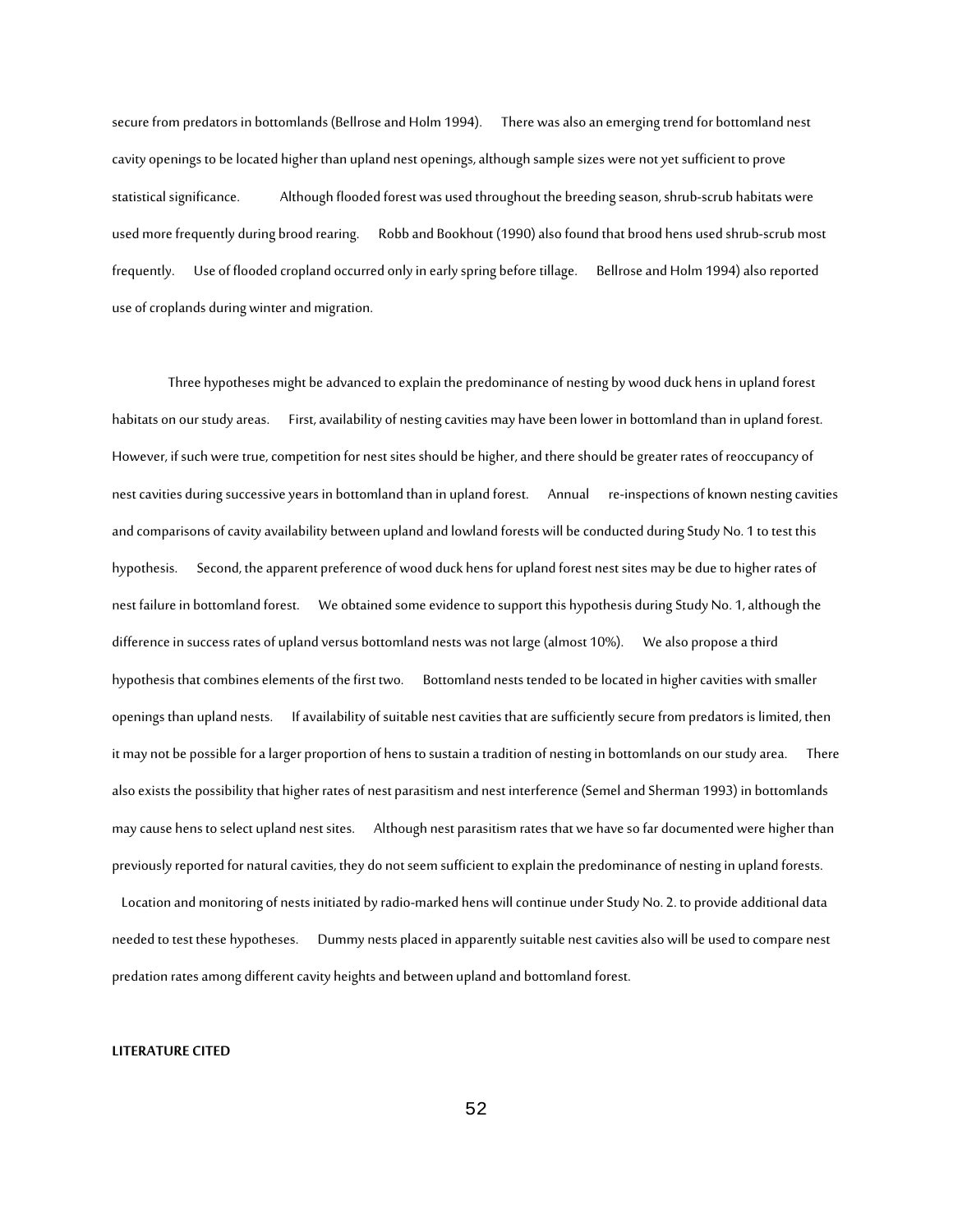- Bellrose, F. C., and D. J. Holm. 1994. Ecology and management of the wood duck. Stackpole Books, Mechanicsburg, PA. 588pp.
- Drobney, R. D. 1990. Nutritional ecology of breeding wood ducks: a synopsis for wetland management. Pages 77-82 in L. H. Fredrickson, G. V. Burger, S. P. Havera, D. A. Graber, R. E. Kirby, and T. S. Taylor, eds. Proc. 1988 North Am. Wood Duck Symp., St. Louis, MO. 390pp.
- Fredrickson, L. H., and D. A. Graber. 1990. Habitat ecology and management. Pages 381-385 in L. H. Fredrickson, G. V. Burger, S. P. Havera, D. A. Graber, R. E. Kirby, and T. S. Taylor, eds. Proc. 1988 North Am. Wood Duck Symp., St. Louis, MO. 390pp.
- Mech, L. D. 1983. Handbook of animal radio-tracking. Univ. Minnesota Press, Minneapolis. 107pp.
- Robb, J. R., and T. A. Bookhout. 1995. Factors influencing wood duck use of natural cavities. J. Wildl. Manage. 59:372-383.
- and \_\_\_\_\_. 1990. Female and juvenile wood duck survival and movements in Indiana. Pages 179-184 in L. H. Fredrickson, G. V. Burger, S. P. Havera, D. A. Graber, R. E. Kirby, and T. S. Taylor, eds. Proc. 1988 North Am. Wood Duck Symp., St. Louis, MO.
- Semel, B., and P. W. Sherman. 1993. Answering basic questions to address management needs: case studies of wood duck nest box programs. Trans. N. Am. Wildl. Natur. Resour. Conf. 58:537-550.
- Soulliere, G. J. 1990. Regional and site-specific trends in wood duck use of nest boxes. Pages 235-244 in L. H. Fredrickson, G. V. Burger, S. P. Havera, D. A. Graber, R. E. Kirby, and T. S. Taylor, eds. Proc. 1988 North Am. Wood Duck Symp., St. Louis, MO.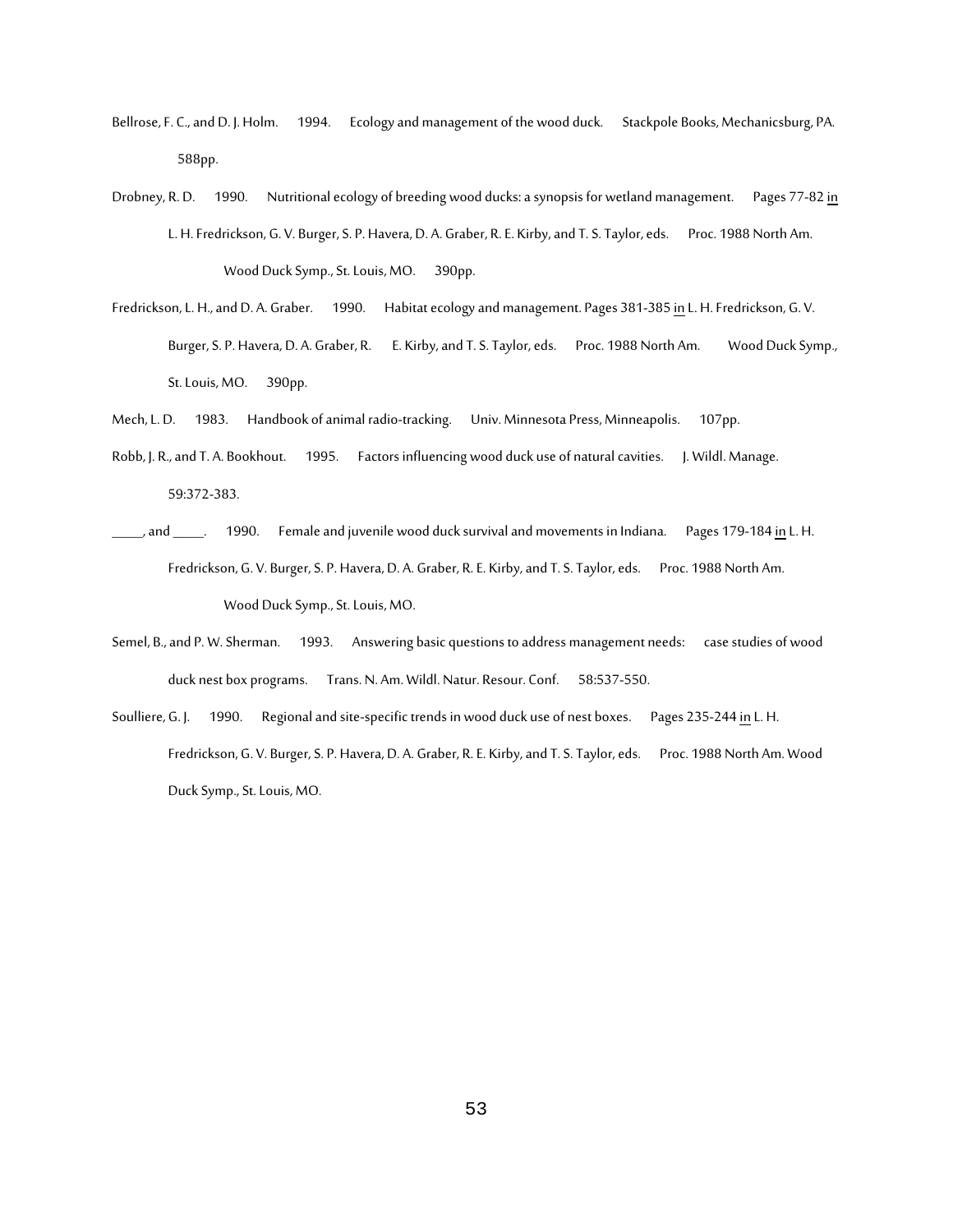Table 6. Nest site characteristics of 37 wood duck nests located at Union County CA and LaRue Swamp, in 1994-95,

|                                                                  |                 | Upland                                     | Bottomland                                     | Total                  |  |
|------------------------------------------------------------------|-----------------|--------------------------------------------|------------------------------------------------|------------------------|--|
| Variable                                                         | $\underline{x}$ | $\frac{n^a}{2}$ $\frac{x}{2}$<br>(SE)      | (SE)<br>$\frac{n}{2}$<br>$\underline{x}$       | $\mathbf{n}^a$<br>(SE) |  |
| Tree dbh $^{b}$ (cm)                                             | 62.9            | $(3.0)$ 28 57.3<br>$(8.7)$ 6               | 61.9<br>$(2.9)$ 34                             |                        |  |
| dbh at cavity (cm)                                               |                 |                                            | 42.8 (1.9) 27 33.4 (4.2) 6 41.1 (1.9) 33       |                        |  |
| Cavity opening (cm) 123.5 (14.7) 28 83.3 (8.8) 6 116.4 (12.4) 34 |                 |                                            |                                                |                        |  |
| Cavity depth (cm)                                                |                 | 56.2 (10.6) 28 52.0 (13.5) 6 55.4 (9.0) 34 |                                                |                        |  |
| Cavity height (m)                                                |                 |                                            | 12.2 $(0.5)$ 28 17.2 $(2.1)$ 6 13.1 $(0.7)$ 34 |                        |  |
| No. nest openings                                                | 1.6             | $(0.1)$ 28 1.7 $(0.2)$ 6                   | 1.6<br>$(0.1)$ 34                              |                        |  |
| No. cavities/tree                                                | 2.0             | $(0.3)$ 28 2.3 $(0.6)$ 6                   | 2.1<br>$(0.3)$ 34                              |                        |  |
| Dist. to capture (km) 3.7 (0.3) 30 1.1 (0.3) 6                   |                 |                                            | 3.2 $(0.3)$ 36                                 |                        |  |
| Dist. to water (km)<br>1.4                                       | (0.2)30         | $(0.1)$ 7<br>0.1                           | 1.1<br>$(0.2)$ 37                              |                        |  |

<sup>a</sup> Sample sizes varied because some variables were not

measured for 1 nest.

<u>a a d</u>